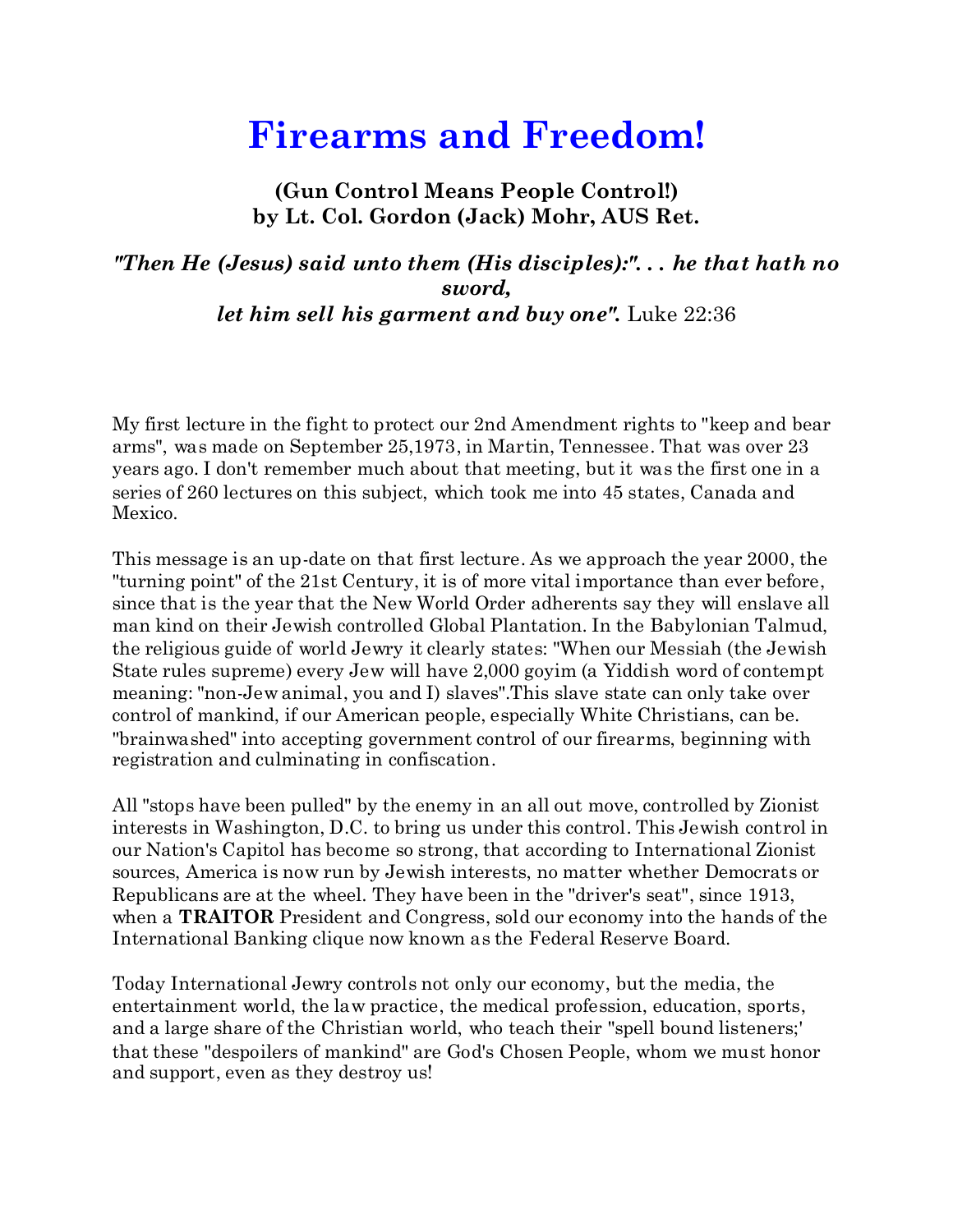But in spite of these tremendous odds, which have grown to the point where a high ranking Israeli official could openly and contemptuously say: "We have the best Congress that money can buy". ln spite of the fact that our President has appointed over sixty anti-Christ Jews to high government positions, they cannot be successful until good Americans are first disarmed. This is why we see them expending millions of dollars, nay billions, to convince our people that Gun Control is for our protection and safety.

Our Founding Fathers were not only politicians; first and more important, they were statesmen. (We have not had one worthy of this title in America, since Gen. Douglas MacArthur was smashed by the liberals, because he believed '£there is no substitute for victory", and sought to win the War in Korea, over the objections of the politicians who were even then playing the New World Order game).

These men established this country as a Republic, not the Democracy which has been crammed down our throats for the last fifty years. Today the term we hear used universally is "America is a democracy!" Yet any honest study of history will show that Democracies, are one of the worst forms of government ever developed by mankind, and have never lasted. They always degenerate into dictatorships. The government we have today, is closely akin to Jewish inspired Communist-Socialism!

Today, the men who have been voted into office since 1913, have turned this mighty Constitutional Republic, from a giant among the nations, to a Democrat weakling, then a Welfare State, until today we are tottering on the dangerous edge of totalitarianism, which will be worse than anything we can imagine!

I am honored to be able to present you with these truths. The interest of many of you in our 2nd Amendment rights, in the face of tremendous odds, reminds me of a story I heard one time about a Texan who was visiting the Niagara Falls in Canada. As he watched this majestic natural display of power, a Canadian said to him: "I bet you don't have anything like this in Texas?" To which he replied: "Sure don't, but we got a plumber in Houston who could stop that leak".

So let's take some time and look at the "leak process" in America, which has become a destructive torrent. Today we need "patriotic plumbers", who will stop this leak!

Since I am not trying to win a popularity contest, nor am I running for office, I will be able to tell you the truth. Some of you undoubtedly won't like what I have to say, but it's the truth. I may have to say as the Apostle Paul did to the church at Galatia "Am I therefore to become your enemy, because I tell you the truth?" (Gal. 4:16)

Our situation in America reminds me of another Texas story. It seems that a cowboy was riding across the Panhandle during a blizzard, when he came across a huge rattlesnake that had been frozen in it's coils. For some strange reason he felt sorry for it, and dismounting he placed it inside his fleece lined coat and rode on.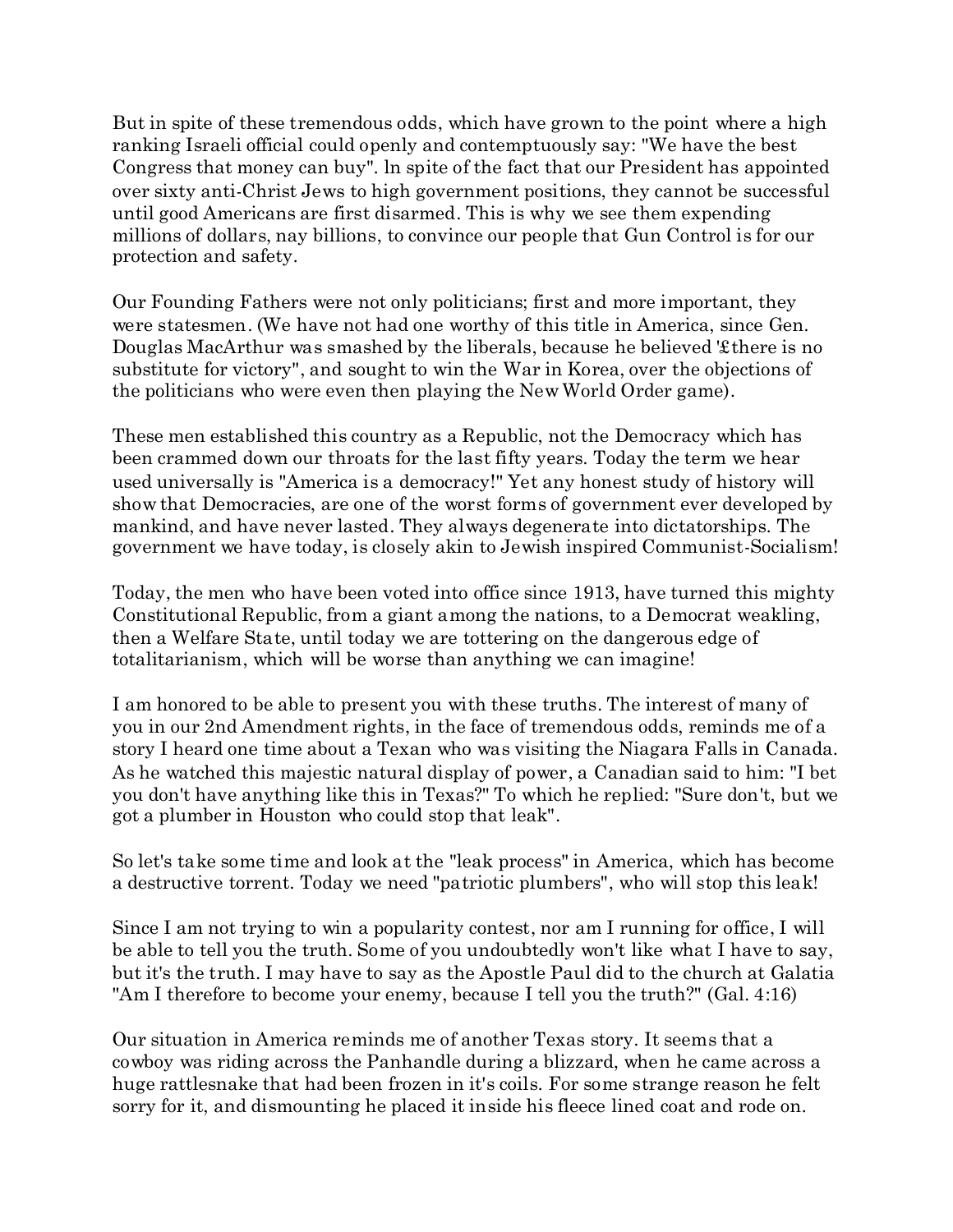When the snake thawed out it bit him and as he died in agony, he said: "Mr. Snake, why did you do that when I was trying to help you?" And the snake replied: "You dumb cowboy, you knew I was a rattlesnake all along!" The moral of the story is that you can't play "patty cake" with a rattlesnake without getting bit!

Our Founding Fathers realized this, for as George Washington once said: "Government is like fire. It can be a good servant, but once out of control it becomes a frightful master". Another of the Founding Fathers said: "because of this we must bind down big government with the chains of the Constitution".

So they set about to establish a government where individual freedoms were given top priority, such as the world had never seen before. They were incorporated into a matchless document which we call the "Bill of Rights". It was added on to the original Constitution, when many of the Founders would not sign it until these freedoms were included. The "Bill of Rights" was designed to protect the American people from a government, which some time in the future, might turn away from being the servant of the people, and attempt to become their master.

It could more properly be called a "Bill of Limitations", for this is what it does to big government. The first nine of it's Amendments say to government: "Thou shalt not! Thou shalt not! Thou shalt not!" then the Tenth says in essence: "Government, if there is anything we forgot in the first nine, you can't do that either, unless we the people give you that right! And this nation truly became a nation, "of the people, by the people, and for the people."

To put teeth into this "Bill of Rights", and protect it and the people from government, the Second Amendment was inserted. This was not for the purpose of giving Americans the right to own guns for hunting, or target practice, but to protect them from a government which got "too big for it's britches!" By adhering to these principles, this country has remained free for over 200 years.

Unfortunately, in our search for a "better way of life", the "American Dream" some call it, many good, Christian Americans have forgotten the purpose of government which is to protect its citizens, not become their nursemaid.

At no place in the Constitution, or in any law of the land, does a city have the right to tell you that you can't build on your own property without a "city permit" or a "building license". In no place does the government have the right to say: "You can't drive on our public highways unless you purchase a driver's license from us". Yet government has usurped these rights and many more. There are certain God given rights which government may not tamper with, yet today, our politicians have thrown the "Bill of Rights" into the garbage can, as they make "rules and regulations" which are designed to control our people and turn them into slaves.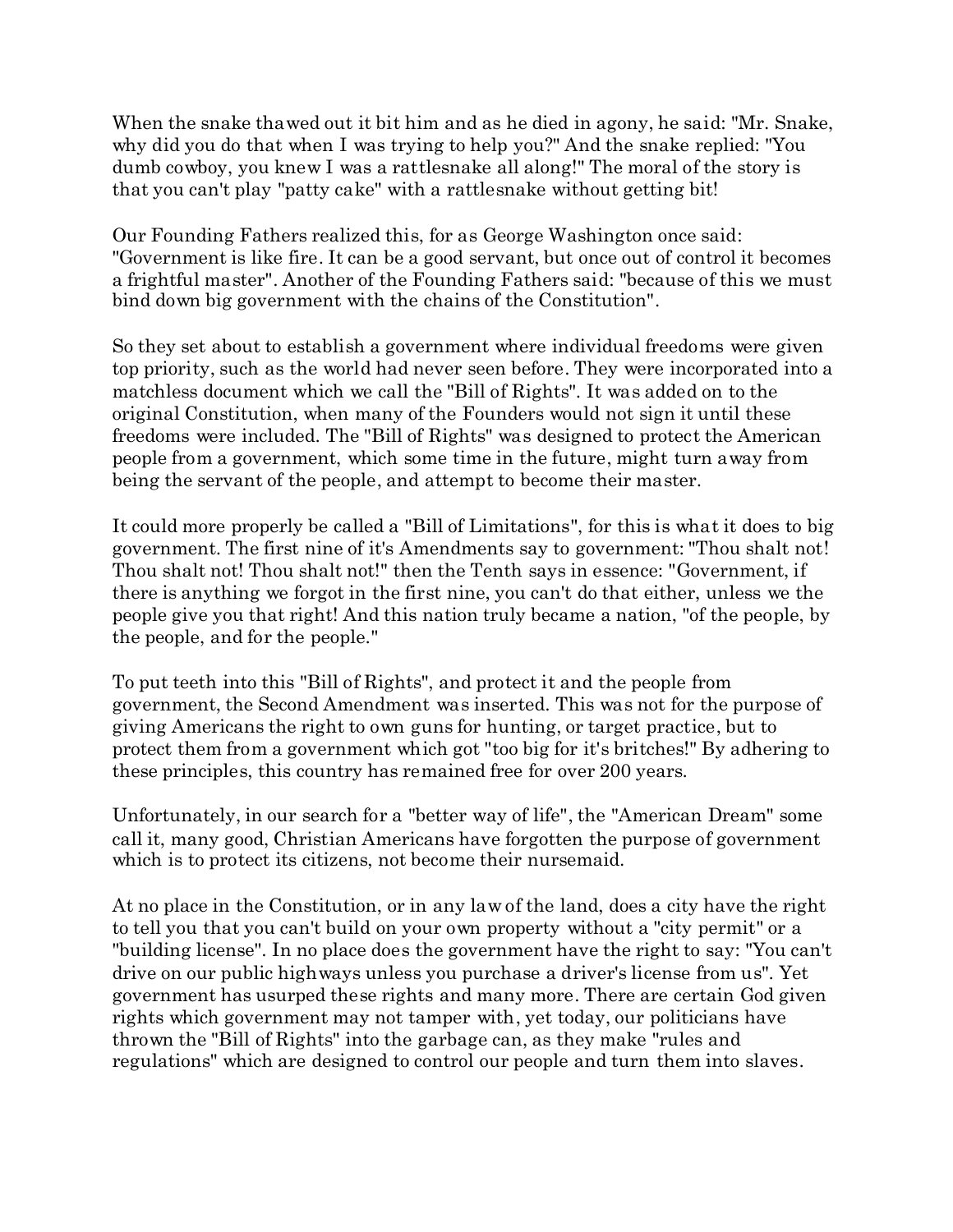Few Americans realize that the alien plans for the Federal Reserve System which now illegally controls our economy, was hatched in Europe by the International Jewish banking family of the Rothschilds, our 150 years ago, when they made plans for the future control of our economy and the wealth which went with it. This is why there is no possibility of government "balancing the budget", as long as this monstrosity is in place. Our politicians know this, even those who shout the loudest about "balancing the budget!" This foreign element, made up exclusively of alien Jewish bankers, has literally robbed the American people of trillions of dollars in our national wealth, and today is the driving force behind the institution of the Global Plantation which will complete their plans for world slavery.

The great German statesman, Otto Von Bismarck realized this before the War Between the States began and said that an insidious process was in operation in Europe in banking circles (Jewish all of them) to keep America under control, by controlling her economy. "If she is ever allowed to print her own currency, we will never be able to subjugate her," they said.

Nowadays, you are apt to hear some 'jerk" say: "Our Constitution is out of date. It was written for the horse and buggy days, we need to revise it for 21st Century America!" They forget one essential "fact of life", and this is that "Truth is eternal. It never changes!" It does not change from one century to another, no matter whether men like it or not! The interpretations of Congress, or the Supreme Court cannot change the Constitution, for the basic truths are as "self-evident" now, as they were the day the "Bill of Rights" was signed. Today this nation is being destroyed by evil men in public office, who for their own nefarious reasons have discarded the truth of the Constitution.

America's elder statesman in 1776, Benjamin Franklin once said:

"He who values his safety more than he does freedom, deserve neither". Yet in recent years, Americans have been on a "safety binge", and as the result, the "chickens of our evil domestic and foreign policies" are "coming home to roost", and we don't much like what is being hatched.

In 1913, we allowed an alien, foreign power to seize control of our economy, when a traitorous President Woodrow Wilson, while his Jew advisor, Col. Edward Mandel House, and a treasonous Democratic Congress, railroaded the Federal Reserve Act into law, and our economy became subservient to alien interests.

Today our national debt is controlled by eight privately owned banks, who control the Federal Reserve. They are above the law and do not answer either to the President, Congress, or the American people. Here are the banks which control our economy: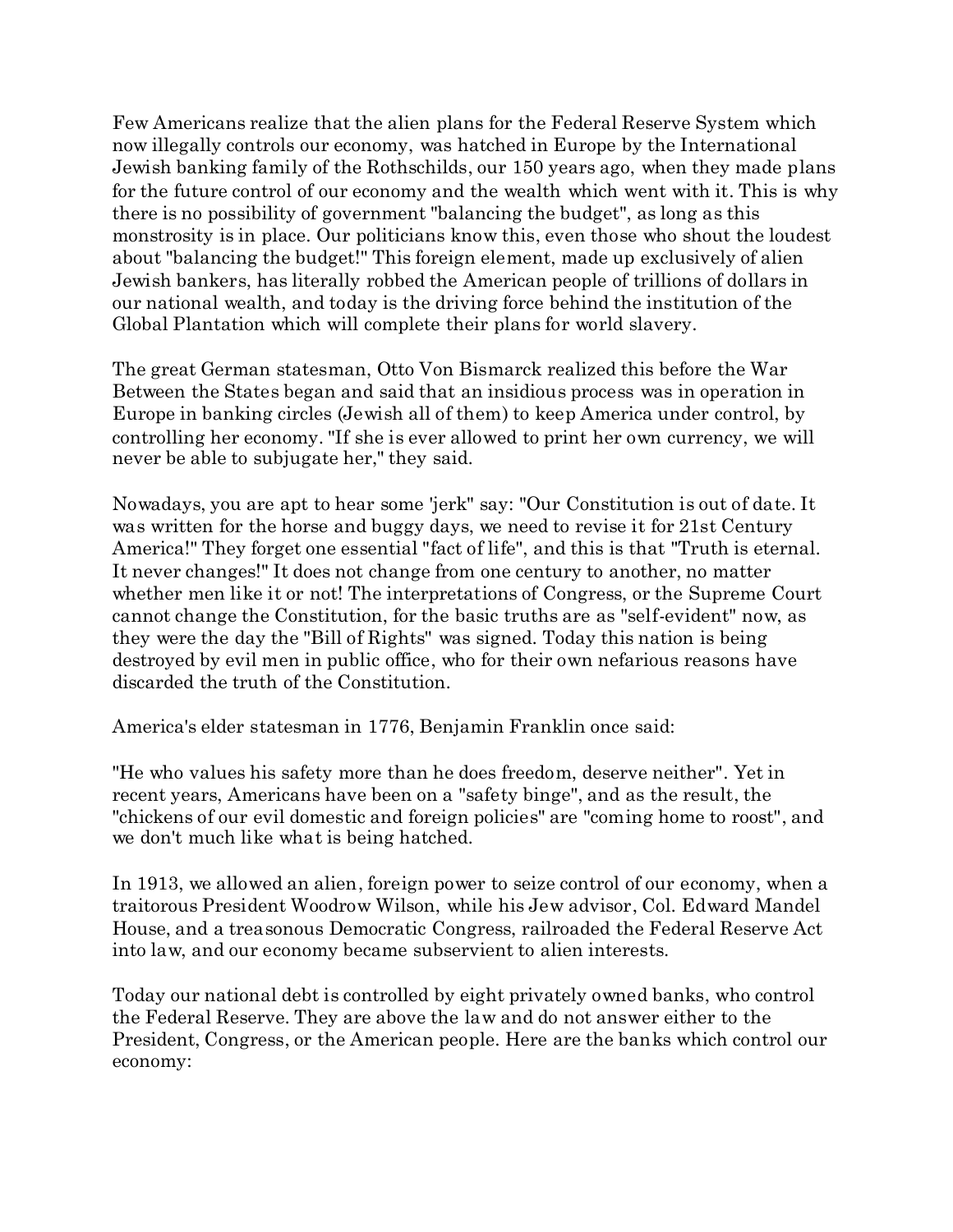- 1 Rothschild Bank of London and Berlin;
- 2 Lazard Brothers Bank of Paris;
- 3 Israel Moses Seif Bank of Italy;
- 4 Warburg Bank of Hamburg and Amsterdam;
- 5 Lehman Brothers Bank of New York;
- 6 Kuehn-Loeb Bank of New York;
- 7 Chase Manhattan (Rockefeller's) Bank of New York, and
- 8 Goldman Sacs Bank of New York

These banks are all owned by International Jewish bankers. They control our economy and national debt. Our National Debt can never be paid, as long as these vultures control our economy. They are also the "driving force", behind the New World Slave Order.

So as Americans have searched for the "easy way - the good life", we have become a lazy, greedy, backsliding people and nowhere is this more evident than in our churches. Most pastors love to talk about the "goodies" folks can get from God, and tell of all the blessings they will receive if you support their particular ministry, but we hear precious little about our responsibilities to God and our fellow men. We are beset with the Oral Roberts Syndrome: "Something good is going to happen to you today, **IF** you support my ministry!"

Because of this attitude, good people, Christian people, have been hiding in their comfortable, spiritual foxholes, waiting for Jesus to handle the dirty work He gave them to do, and the battle rages outside and the enemy gets ready to take over.

The Prophet Jeremiah explains this in (5:31) - "A wonderful and horrible thing is committed in the land; the prophets (preachers) prophesy (preach) falsely, and the priests (politicians) bear rule by their means, and my people love to have it so. What will ye do in the end thereof?"

How can you possibly protect a people who are willing to allow the enemy to run their lives? It's impossible! Yet it is being attempted in this country.

No group in America has been more negligent than those of us who call ourselves Christian. I can say this because I am one of this group! Instead of being front-line soldiers", in the battle which rages for our souls and our freedom, we have been cowering in our spiritual foxholes asking God to save us from the results of our own apathy. According to Isaiah 59:2, God does not even hear the prayers of many so called Christians. He most certainly does not answer those who are in **DISOBEDIENCE** to Him!

Instead of a battle cry coming from the Christian church, we have heard the whining excuse: "You can't allow the church to have influence over the State". Or as one woman told me, when I was lecturing on Gun Control in Minneapolis a few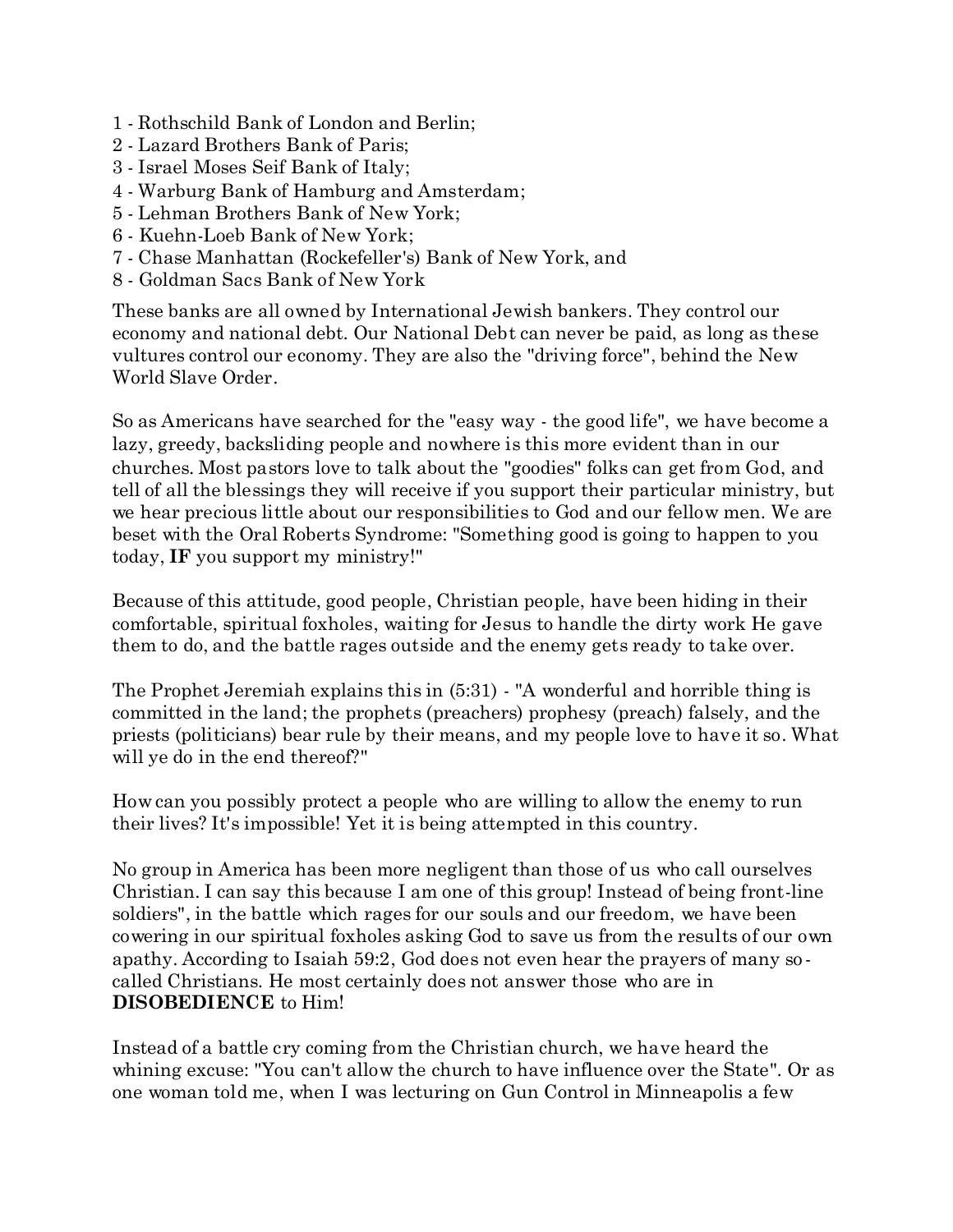years ago: "Colonel, I believe everything you said tonight, but I'm born again, you know, and I don't have to worry about things like that. Jesus will come back and rapture me away before it gets all that bad!" Talk about being wrapped in a sheet of self-righteousness, that old sister was wrapped in a shroud and didn't know it!

Christians for the most part in 1997, have become the "salt which has lost it's savor", it's ability to halt corruption, and Jesus said in Matt. 5:13, that when this happens they are good for nothing but the "garbage heap!"

If you want proof of this, answer the question, if you can, why with 50-million "born again" Christians in America, we are headed for hell faster today than at any time in our history? Something is obviously wrong! In Jeremiah 23:22, we are told that if the preachers of the land would preach the "whole counsel" of God's Word, the people would "turn from their evil way, and from the evil of their doing". This hasn't happened, which indicates to me that something is sadly lacking in the preaching coming from our churches, even those that are growing the fastest.

We have become like the woman I heard about who had been mugged and raped in Central Park New York. A man found her laying on the ground, bleeding from her wounds. He said: "Shall I call the police!" to which she replied: "No don't! I don't want to become involved!"

Our danger in America at this time is not from Communist Jews, or radical aliens, although they have certainly added to our problems. The major danger we face comes from White Christian people who have been elevated to positions of trust in our government, and have betrayed this trust! And to the good people who have allowed them to get by with their treason! The **JEWS** and **ALIENS** are not the **CAUSE,** they are the **EFFECT** of our **DISOBEDIENCE** to God. If you want scriptural confirmation for this, read Deuteronomy 28.

We all know that when a public official takes an oath of office, many times with their hand on the Holy Bible, they say they will "protect this country from all enemies, both without and within, and will bear true allegiance to our Constitution". Many of them are not doing this! Instead, they do what is "politically expedient, and which gets them the biggest reward".

A Jewish rabbi named Cohen, from the **YESHIVA**, the Jewish Seminary in New York City, recently said: "We (Jews) now control America through the governmental powers that we have usurped. They are our slaves, but first we must make them fearful and anxious. They must become willing to give up their Constitutional Rights in exchange for promises of safety and security. We (Jews) are fighting against time. The patriots and some Christians are getting too close to the truth". We cannot allow this to happen. They will begin by voting our allies out of office." This is what has happened since World War II.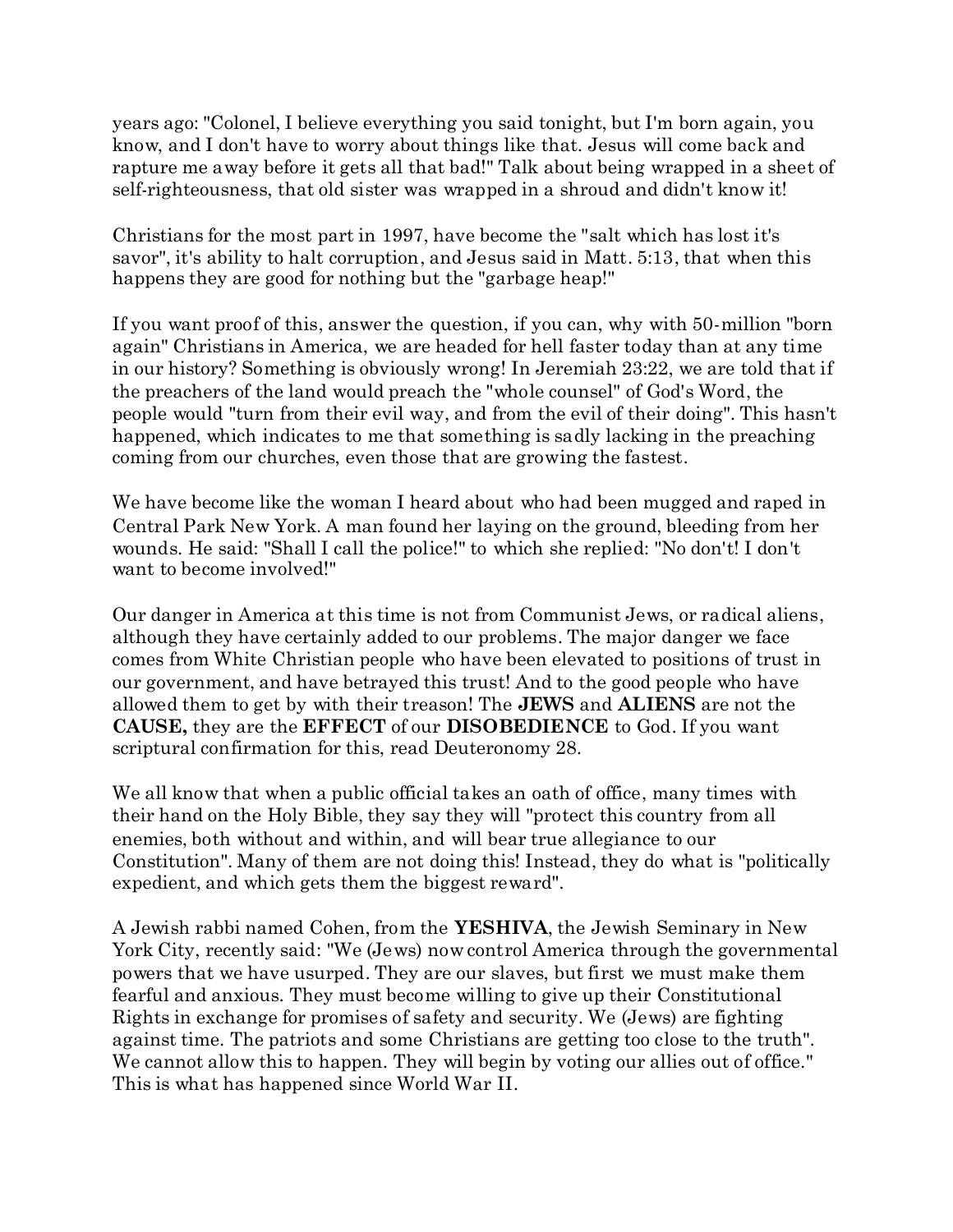How far will you Christians go in defending these enemies of God and your Savior? Is it because you do not understand the depth of hatred they have for your Savior and for all of you who go by the name of Christian? Why are you willing to engage in national suicide?"

Cohen went on to explain how Jews, numbering less than 4% of the population could control the country. He said: "It is easy! We control the media, the newspapers and the magazines, the wire services, the TV and entertainment. We are free to make the 'goyim' of America, think what we want them to think! As they think, so will they do! How can they not believe, when a thousand identical fingers all point to the same accusation? We have already enslaved their minds, and they do not realize it. But I warn you, we **MUST** not allow them to learn the truth, for if they wake up, we are finished"!

Now I realize that those of you who read this, and come from a Judeo-Christian church will find these facts hard to accept, since you have had pounded down your throats, the falsehood that Jesus was a Jew and that the Jews are God's Chosen People. This in spite of the fact that your Savior definitely said otherwise. (See John 10:26), where He told their leaders': "But ye **BELIEVE NOT,** because ye are **NOT OF MY SHEEP,**" (emphasis mine), or Matt. 23:15, where He accused them of turning their converts into "two-fold more a child of hell than yourselves". Hardly a criteria for God's Chosen!

Cohen continues: "Like the animals they are, the 'goyim' can be dangerous to us. Fortunately for us, we have ensconced in the White House, the greatest friend the Jews have ever had, President Clinton. He has been of great benefit to us and will be rewarded and he knows this!"

To prove this, notice how Clinton has appointed to high government positions over 60 anti-Christ Jews, although he professes to be a Christian.

You may ask: "Why have you brought the Jews into this discussion. I thought you were speaking on Gun Control?" The reason, as any thinking person should be able to see, is that Jewish influence in America, is foremost in every effort to destroy White Christian civilization. They openly boast of it! This **MUST** begin by **DISARMING** us. The idea that out there somewhere, are men and women who love God, their own people, their country and their family; that they are armed and willing to fight for these things, is something their narrow souls can't comprehend and it "scares hell out of them!" Don't argue with me about the Jews and what they have done to harm America, look at the names of those who have been found guilty of treason against America; those who back every evil thing which is destroying our moral foundations, and you will find a preponderance of Jewish names. I'm not responsible for the fact that they are Jews, I'm just telling you the truth about it! You can reject the truth, and take the consequences of becoming slaves. That's your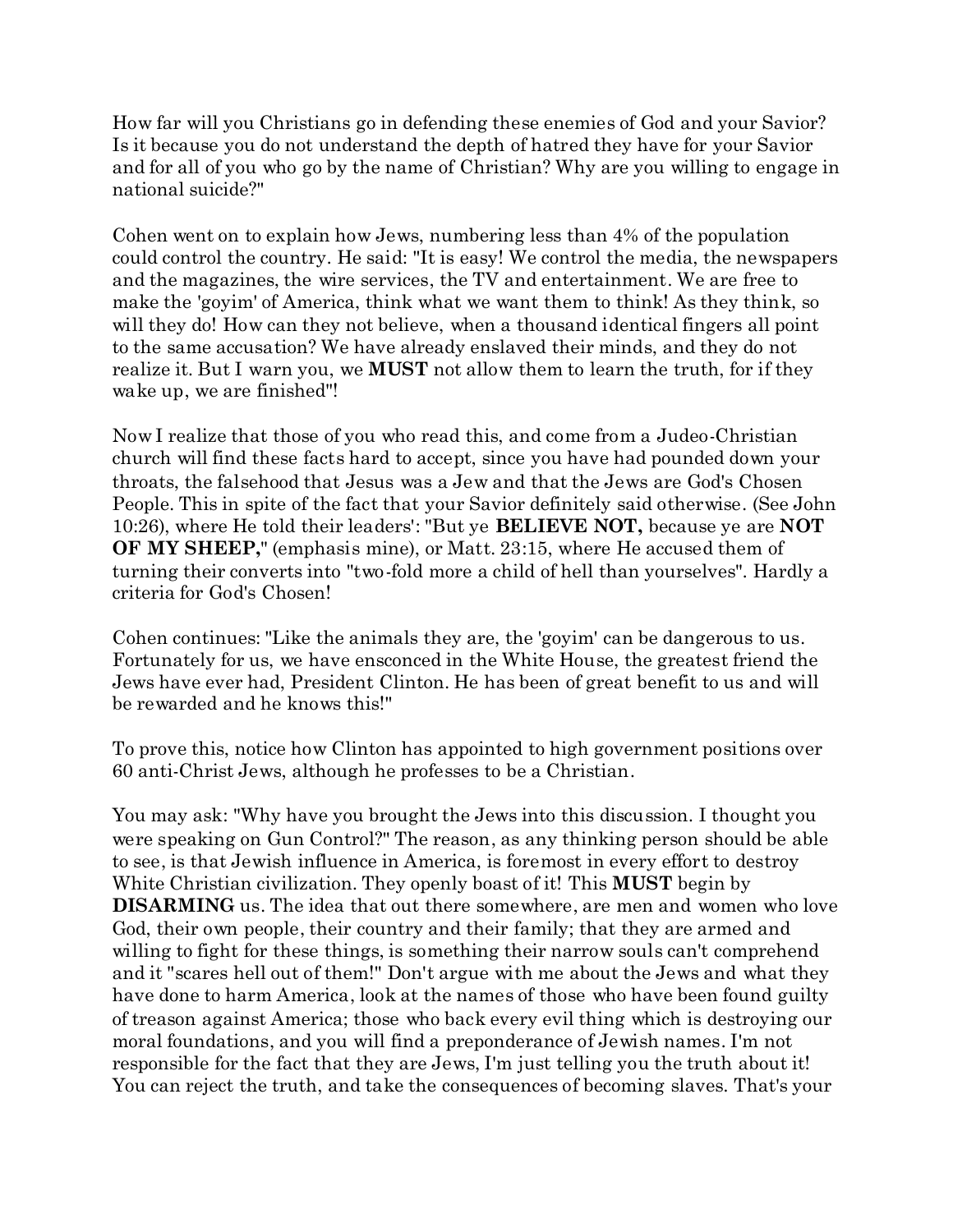right! But how will you explain it to your children sometime in the future, if you are still alive, and more important, what will you say when you stand before God?

Under the present corrupt political system, we see men who have proven by their actions to be **TRAITORS** against this country and it's people, as they have been voted into office term after term by blinded voters, as long as they bring financial "goodies" to their constituents. The cry is no longer "What is good for America!" It has become, 'What is good for me and mine!"

Many years ago, a noted historian said: 'Treason doth prosper; what's the reason? For when treason prospers, none dare call it treason". Today **TREASON** is prospering in America and Christian people are allowing it to happen!

I can't think of a better example then that of Robert "Strange" McNamara, who was Secretary of Defense during the Vietnam War years. Recently he has written a book, which is making him millions, in which he openly admits that he knew we were wrong in going into Vietnam, but that for "political reasons", he remained silent. The media has praised him for having the courage to admit he was wrong, when in any decent society he would have been tried for **TREASON,** and executed as the **TRAITOR** he was!

Where are the cries of outrage from the loved one's of the more than 50,000 Americans who died in a war fought for political expediency? They have been quieted by the falsehoods published in the Jewish controlled media, and often from their own church.

The same thing that happened in Vietnam, has taken place in Panama, Desert Storm, Haiti, Somalia and now in Bosnia, and will very possibly take place in the Middle East soon, in a big war, as we defend the anti-Christ's of the Israeli, against those they have persecuted? When will our Christian people have the courage to say to our government: "This is enough! This is as far as we will allow you to go!" Instead the Judeo-Christian preachers will pontificate on Romans 13, and tell their people how Christians **MUST** obey their government, even when it is anti-Christian!

Today, as **TREASON** has become profitable in that "cesspool of iniquity on the Potomac" that we call our Nation's Capitol, many elected officials have opted for a giant socialist bureaucracy which controls our people from the "cradle to the grave", and which is leading them into One World slavery!

The purpose of this message is to analyze one very important part of this conspiracy, which is designed for ultimate control over all mankind. It is popularly referred to as **GUN CONTROL!** I am going to use this subject as the jumping off point, into an even more important subject, which might be titled "People Control!"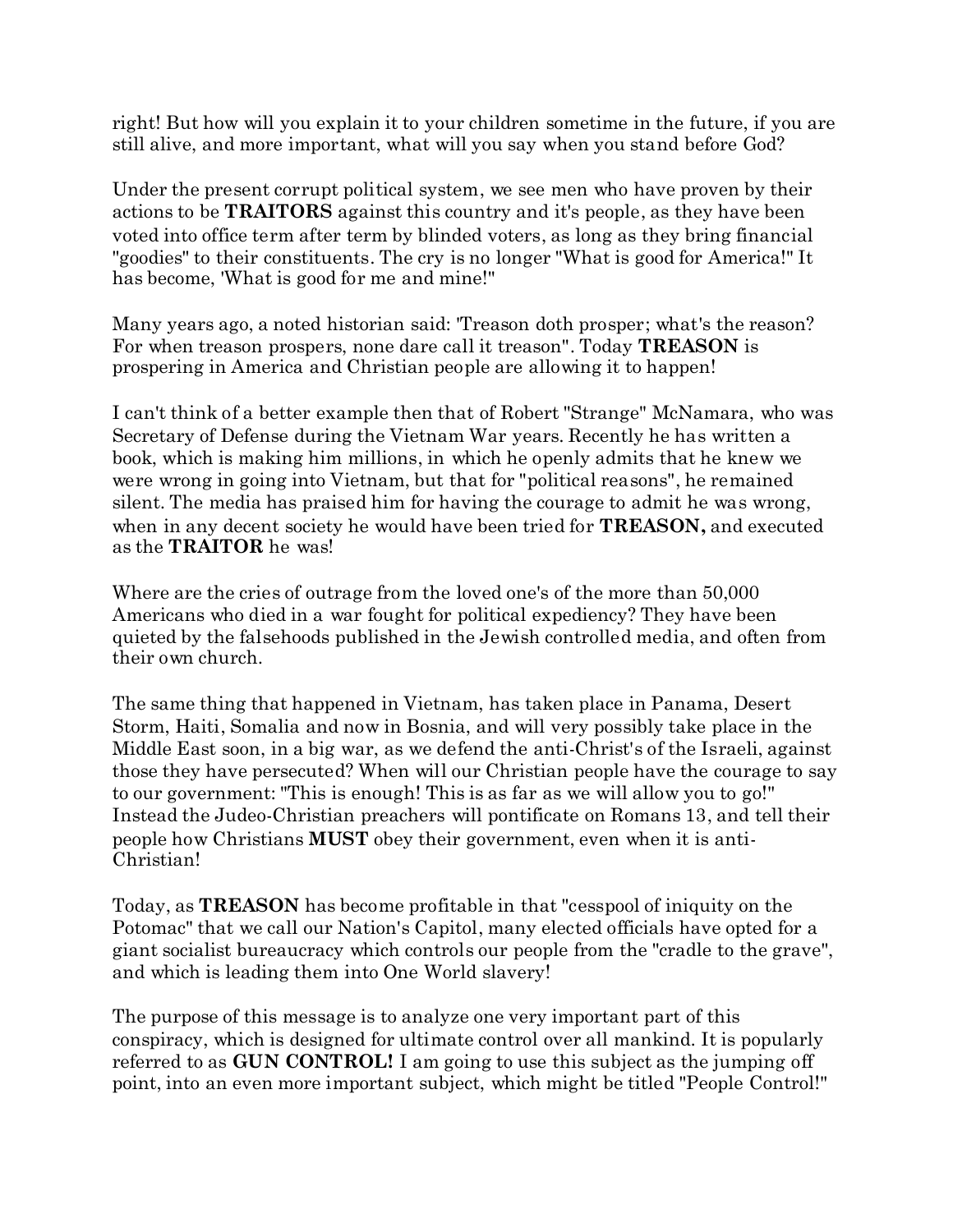#### **REMEMBER** that **GUN CONTROL, ALWAYS MEANS PEOPLE CONTROL!**

There is no area in American politics, where more bureaucratic pressure has been exerted, than on Gun Control! Over a 100 years ago, the internationally famous lawyer, Frederic Bastiat said:

Each of us has the natural right from God, to defend his person, his liberty, and his property. These are the three basic requirements of life; the preservation of any of them, is completely dependent on the other two".

Civilized laws, during the 6,000 years of written history have been based on this premise. It was the idea our forefathers had in mind, when on a foggy day, June 15,1215, in a place called Runnymeade, England, they gathered, sword in hand and demanded these liberties from the despotic King John. This became known as the Magna Carta, and was the basis of our Constitution. It was with this same idea in mind, the framers of our Constitution wrote the 2nd Amendment, giving the **PEOPLE** the means to protect themselves against a despotic government. Notice it's specific wording: 'The right of the **PEOPLE** (not the National Guard, or the Militia, but the people) to **KEEP** and **BEAR** Arms, shall not be **INFRINGED**". (This means it may not be tampered with by government, at any level, for any reason). They wanted future generations to be sure of it's meaning, that this **RIGHT** belonged solely to the **PEOPLE**, and that it was given by God Himself! The 2nd Amendment was not given to protect our hunting rights, or our rights to belong to some Shooting Club, it was designed as a final protection against a government which turned from being the "servant" of the people and attempted to become it's "master" . . . Thus, this is the principle reason we **MUST** retain this right!

We know the plans of the International Zionist gangsters are to control the world, for they have told us so plainly. This was the major purpose behind International Communism, which was the "brainchild of Zionism".

We know this, for Jewish sources, such as their leading newspapers have bragged about it. This was the force which has been responsible for the horrible deaths of over 100 million people, including millions of Christians who are always the main object of their hatred.

Since they have not been able to finance a big war since World War II, which they feel will be necessary to control us, they have done it by insidiously inserting their agents within our government, our media, our education system and many of our Judeo-Christian churches. Our main danger today, is not from Moscow, or Beijing, but from Washington, D.C., New York City, and Jerusalem.

Rabbi Cohen stated: "Although we Jews make up less than 4% of the U.S. population, sixty percent of President Clinton's political appointees have been our people. We now control the Supreme Court, national judges, Ambassadorships, the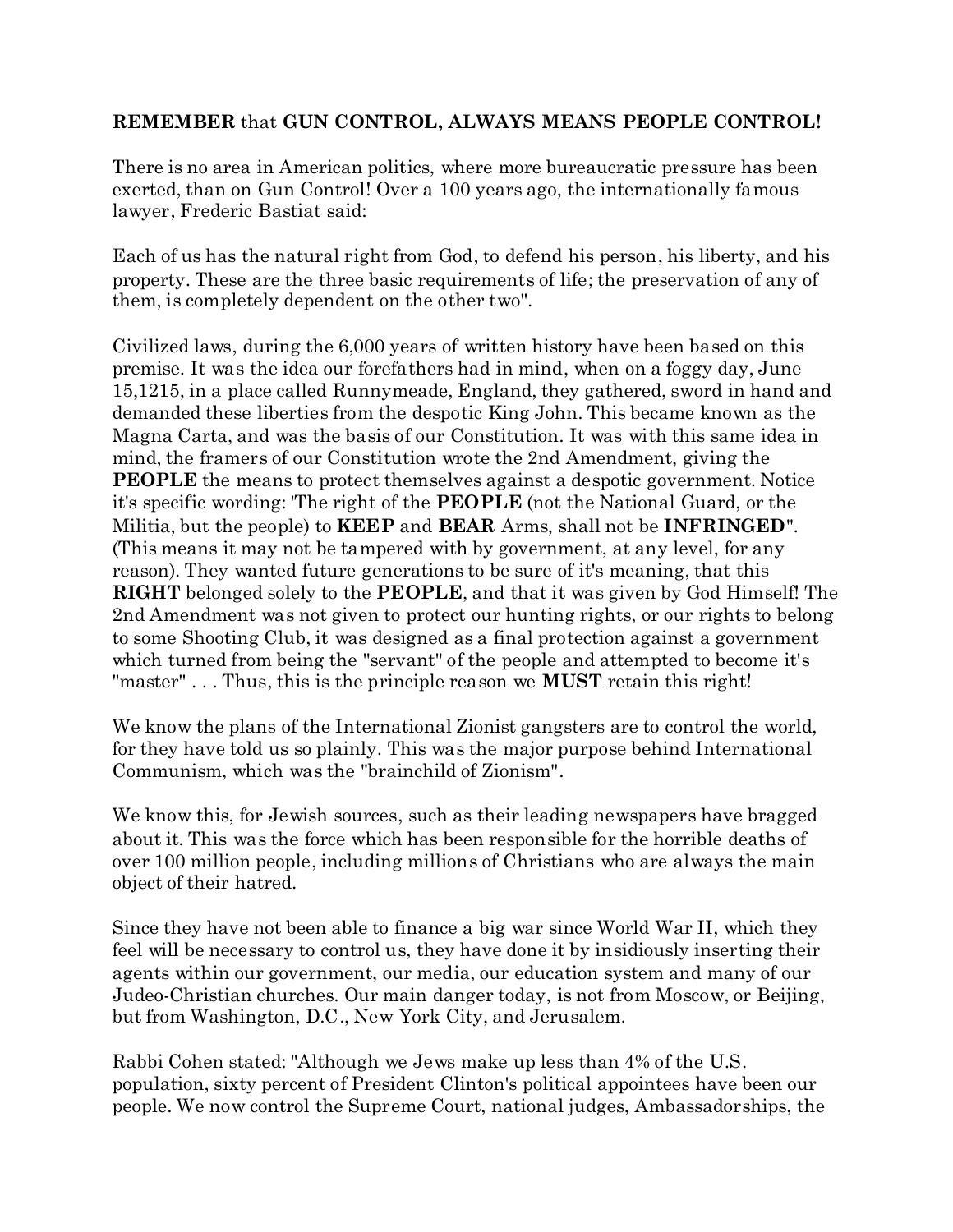F.B.I., the C.I.A., and the B.A.T.F. We now control America's governmental powers which we have usurped. Our first task is to make Americans fearful and anxious. They must be willing to give up their Constitutional rights in exchange for our promises of safety and security".

What we see happening in America is nothing new. It is a repeat of history as seen over the centuries.

A vile, wicked man is elected to the highest office in the land, by a Constitutional vote of a free people in a democratic country. This ungodly schemer, realizes that only a dramatic act of chaotic evil will catapult him towards dictatorial power. Therefore, this national leader orders the destruction of a Federal building, not caring about innocent lives which may be lost.

In a brilliant diabolical move, he blames the fiery carnage on his enemies, in this case Christian Patriots, and cleverly inflames the public against them via the media.

Then he orders law enforcement to become involved and hundreds, nay thousands of innocent men and women are swept up in the government net. Most of these will be Christians who have refused to bow their knee to his evil desires. He has his minions plant evidence to frame these people and then smugly announces over national TV that "I am doing this' to protect you," and the "brainwashed" simpletons, sitting before their TV "boob tube", proclaim him a hero, and re-elect him for another four years of chaos. Not realizing that this time it may end in slavery and death!

Actually he is fulfilling the prediction Jesus made in John 16:2, when He said: "They will put you out of the synagogues (meeting places); yea, the time cometh, when whosoever killeth you (true Christians), will think he doeth God service". So through use of the controlled media, the general public is inflamed against the Christian Patriots, who are really the only people who care about the future of America. The others have already proved they do not care by their apathy!

As acts of planned government terrorism escalate, people will agree to give up more and more freedoms, until one day they find themselves trapped in world slavery.

The national leader will explain to his people via TV and the media, that respect for his government **MUST** be the prime objective of the day and wide-spread legislation will be passed by a subservient Congress. Anyone who opposes the leader's plans will be classified as a "hate monger" and a danger to humanity. "We **MUST** purge the nation of this evil," will be his cry! His first act will be to take firearms out of the hands of the good citizens who just might oppose him. "Why do good citizens need firearms"? he will say. 'The government will protect them". (Sort of like having a fox guard the chicken coop.)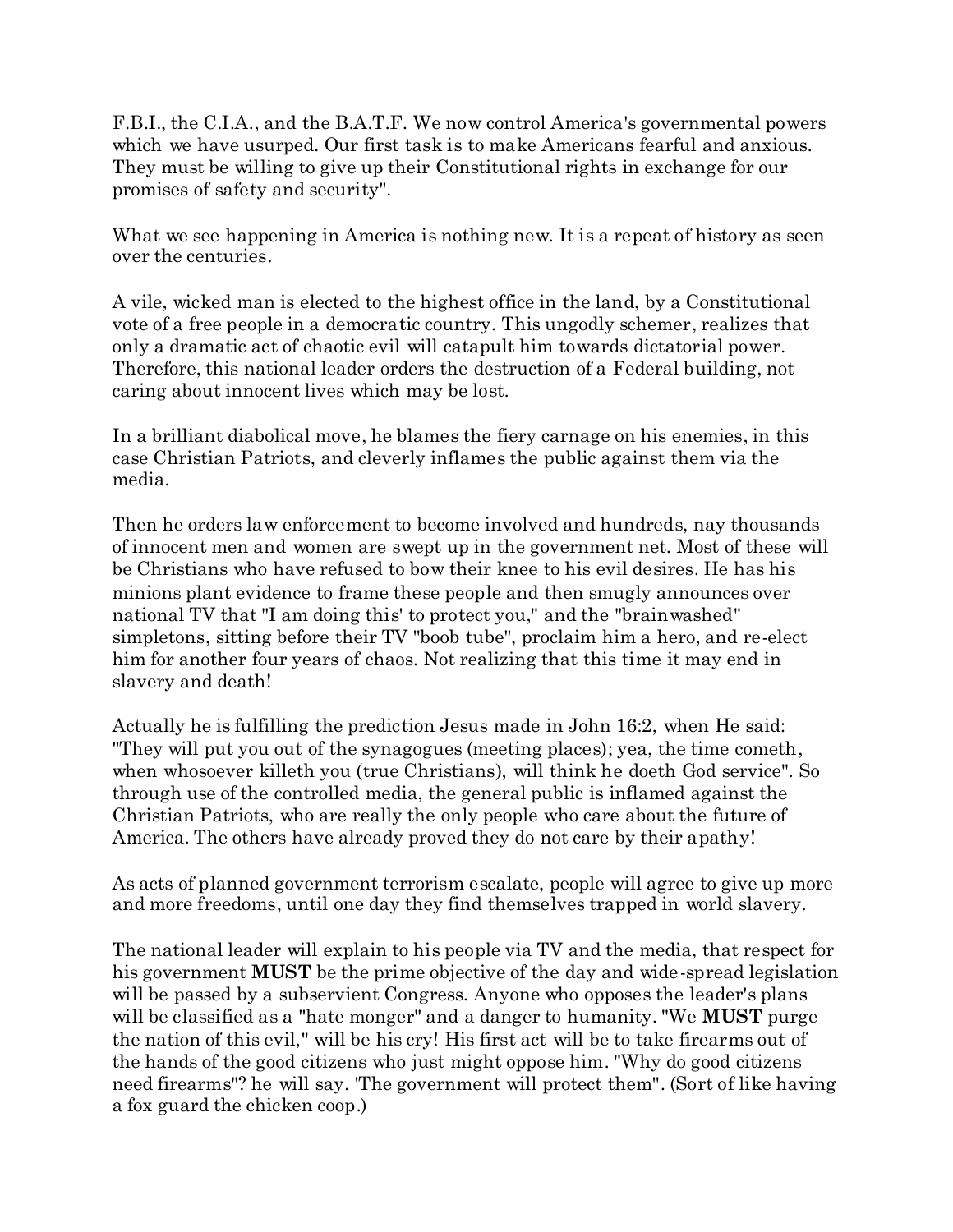Then, once disarmed, the plans for enslaving the people can go forward, as his world masters have planned all along.

Unfortunately, the people who should be in the forefront of the fight to preserve freedom and our right to keep and bear arms", the Christian ministry, will be in the forefront of the effort to appease the anti-Christ in charge of government, and thus maintain their "tax free" status. They will trumpet the planned message that Christians **MUST** never use force, no matter what the provocation, even though the Apostle Paul tells us in I Timothy 5:8 "If any **PROVIDE** not for his own, and especially for those of his own house, he hath denied the faith, and is worse than an infidel". The English word **PROVIDE,** comes from the Greek **PRONEO,** which literally means: "to look out for beforehand", which most certainly would include their protection. This is what this message is all about. Your Christian duty to protect your family, your nation, and your freedom!

I was made aware of the "pacifist" position of the National Council of Churches many years ago. (It has now infested most of the Judeo-Christian churches). I was debating a United Methodist minister on a Minneapolis Radio Station on the Gun Control issue when he said: 'The only reason you would want a gun is that you intend to kill someone".

My answer was: "A statement like that doesn't deserve an answer, but I'm going to give you one anyway. I have a gun for the same reason I keep a fire extinguisher in my house, I don't expect the place to catch on fire, but it sure would be nice to have if it ever did!"

When I asked him what he would do, if someone broke into his home and threatened his wife and daughter with rape. He replied: "I wouldn't do anything if it meant using violence!" My reply was: "You are beneath the contempt of a decent man!" A man who has this attitude shouldn't be considered as a man, no matter how religious he may be!The Judeo-Christian crowd love to quote Christ when in His Sermon on the Mount, He said: "Love your enemies, bless them that curse you, do good to them that hate you, and pray for them that despitefully use you, and persecute you". Jesus spoke these words, yes He did! But I have found that most of them, including their pastors don't really mean them. When I broke away from the Judeo-Christian philosophy in 1980, and began to preach the truth about Judaism, (I didn't change my doctrinal teaching), they descended on me like a "hawk on a June bug," and torn me into bits, calling me names such as "apostate", "hate monger", "anti-Semite", and worse. Yet in the years which have passed, not one of these ministers who used to be my friends, has ever tried to show me where I was wrong. They avoid me as though I had the plague! So much for "love your enemies".

But these same preachers are not honest enough with their people to go further than this verse which deals with treatment of personal enemies, to show you what the Word says about the enemies of God.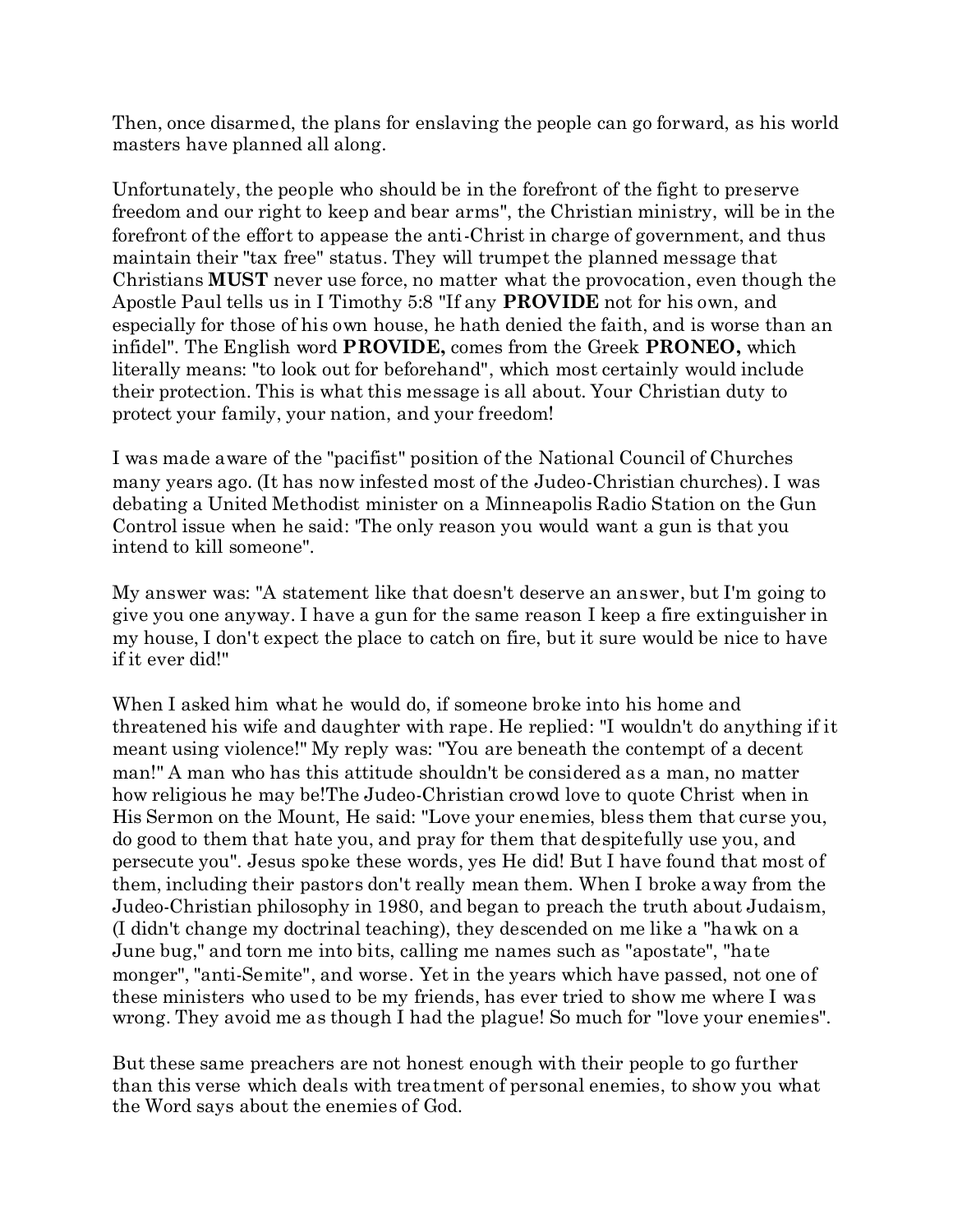lf these ministers were honest, they would study the meaning of the word **ENEMY,** and find that it has two meanings. There is an enemy in the "national or racial" sense. The Jews are such an enemy to White Christianity in particular, by their own open admission. The Christian soldier has the obligation to defend himself, his loved one's and his country against such an enemy. Then there is the enemy of God, which the Bible speaks about in 2 Chronicles 12:10"... shouldest thou help the ungodly? and love them that hate the Lord? therefore is wrath upon thee from before the Lord". (This is what you do when you support Judaism in any way!) Then there are David's words in Ps. 139:21, 22 - "Do not I hate them, O Lord, that hate Thee? and am not I grieved with them that rise up against Thee, I hate them with a perfect hatred; I count them as my enemies". This is the kind of **HATRED,** all true Christians should have. Yet in over sixty years in a Judeo-Christian church, I can never remember hearing either of these two passages read, to say anything about having sermons preached on them.

Then there is the personal enemy that Paul speaks about in Romans 12:10, when he said: "If thine enemy hungers, feed him, and if he thirsts, give him drink!" From the context of this verse, we know he is speaking about the Christian or racial brother who may be at odds with us. He goes on to say that we should be willing to suffer loss, rather than to take a Christian brother into court, and thus bring disgrace to His Kingdom Movement.

Nowhere, in either Old or New Testament, are God's followers told to "turn the other cheek" to evil men who seek to harm them, their family, or their country. This is what the "gun banners" want you to do! Over and over in the Old Testament, we have examples of men who used violence to save their own people. (Read about it in Genesis 14).

Looking back on the more than half a century I spent in the Judeo-Christian church, I can never remember a sermon preached on Luke 22:35, 36. This incident took place during what we now call the Last Supper. Jesus was discussing His departure, and His return to set up His Kingdom. He reminded them how He had sent them out to preach the Kingdom message and how they had gone unprepared, yet they lacked nothing. Then He makes this significant statement: **"BUT NOW,"** (this indicates a change has been made), "but now, he that hath no sword (weapon of defense), let him sell his garment and buy one". What did He mean? This was as much an order as when He said: "Go into all the world and preach the Gospel!" He was telling them that they were going into a hostile world, which would attempt to destroy them, so "be prepared, buy a sword"! There is no indication that He ever changed this order, so I tell you Christians today, His word is still "Be armed and prepared to defend your Christian heritage", against evil men.

It should be pointed out at this place, that our "freedoms were not bought and paid for at Valley Forge". That was only the "down payment" on the account. In order to remain free, we **MUST** make payments on our freedom in every generation.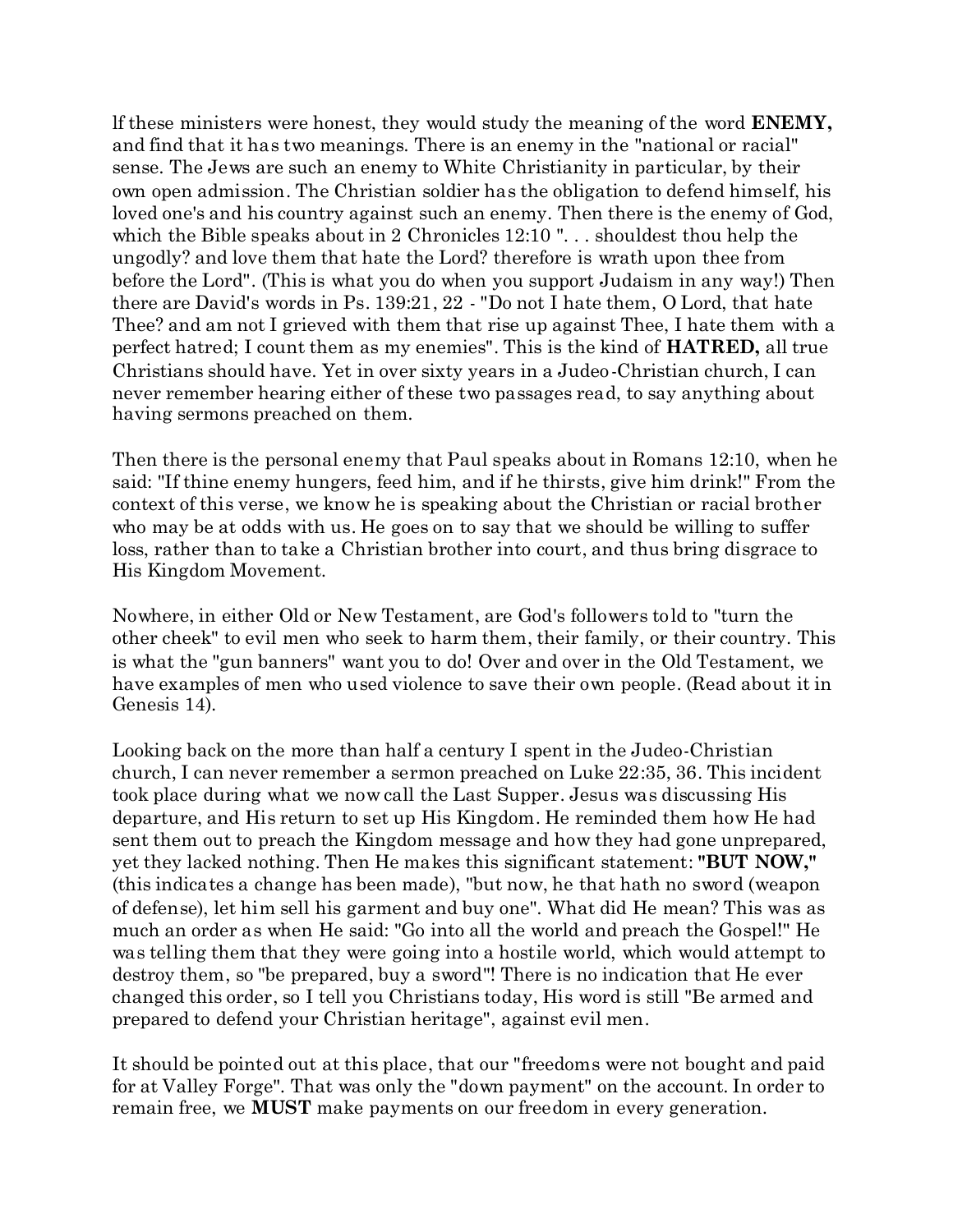You see these rights, were given to us as a precious heritage, purchased with blood, suffering, and tears.

It may have been those women who stood behind the muzzles of the Revolutionary War cannon, and serviced them, when their men were shot down. It may have been your great-grandfather or grandmother, who trudged beside a Conestoga wagon across the prairies with a Bible under one arm, and a rifle under the other.

These rights were purchased at the Battle of the Marne in World War I; our men fought for them at Bastogne, during World War II; at the Chosen Reservoir in Korea in 1951 and during the Tet offensive in Vietnam. (We did not fight for them in Desert Storm, or now in Bosnia).

Today, if you want to see the direction our government officials are taking, get a copy of State Department Book Publication 7277, titled: **FREEDOM FROM WAR** (The United States Program for General and Complete Disarmament). As you read this, you will understand why our Armed Forces now serve under United Nations Control, and why it is impossible for us to fight a war in defense of America, without U.N. approval.

What is the best way for our enemies to bring about "complete and general disarmament"? Common sense dictates that it must begin through individual gun control and confiscation of firearms in the hands of those who may be willing to use them against a "rogue government".

It always begins with "gun registration", followed by "gun confiscation", as surely as day follows night. Don't ever let the gun control folks tell you differently!

This is what folks like Sarah Brady, and President Clinton seek. Even the liberals who take little interest in the subject, recognize this!

I have before me, as I write, an Editorial from the Tyler, Texas **TELEGRAPH**, for Sept. 21,1996, which takes a realistic look at "gun control", as taken from a recent article in the liberal Los Angeles Examiner. After stating that he did not own a gun, and did not like hunting, this writer from a major California newspaper said: "In spite of this, I am unequivocally opposed to additional gun laws". Quoting from his column titled **THE BRADY GUN LAW IS RIDICULOUS,** Donald G. Smith, states that he does not belong to the National Rifle Association. He goes on to say: "There are anti-gun activists crisscrossing the country at every hour, day and night, spewing forth the erroneous message that new gun laws are needed to cut down on crime.

"They won't! It is a matter of record that New York City, and the District of Columbia have the toughest gun laws in the nation. Yet a person is more apt to be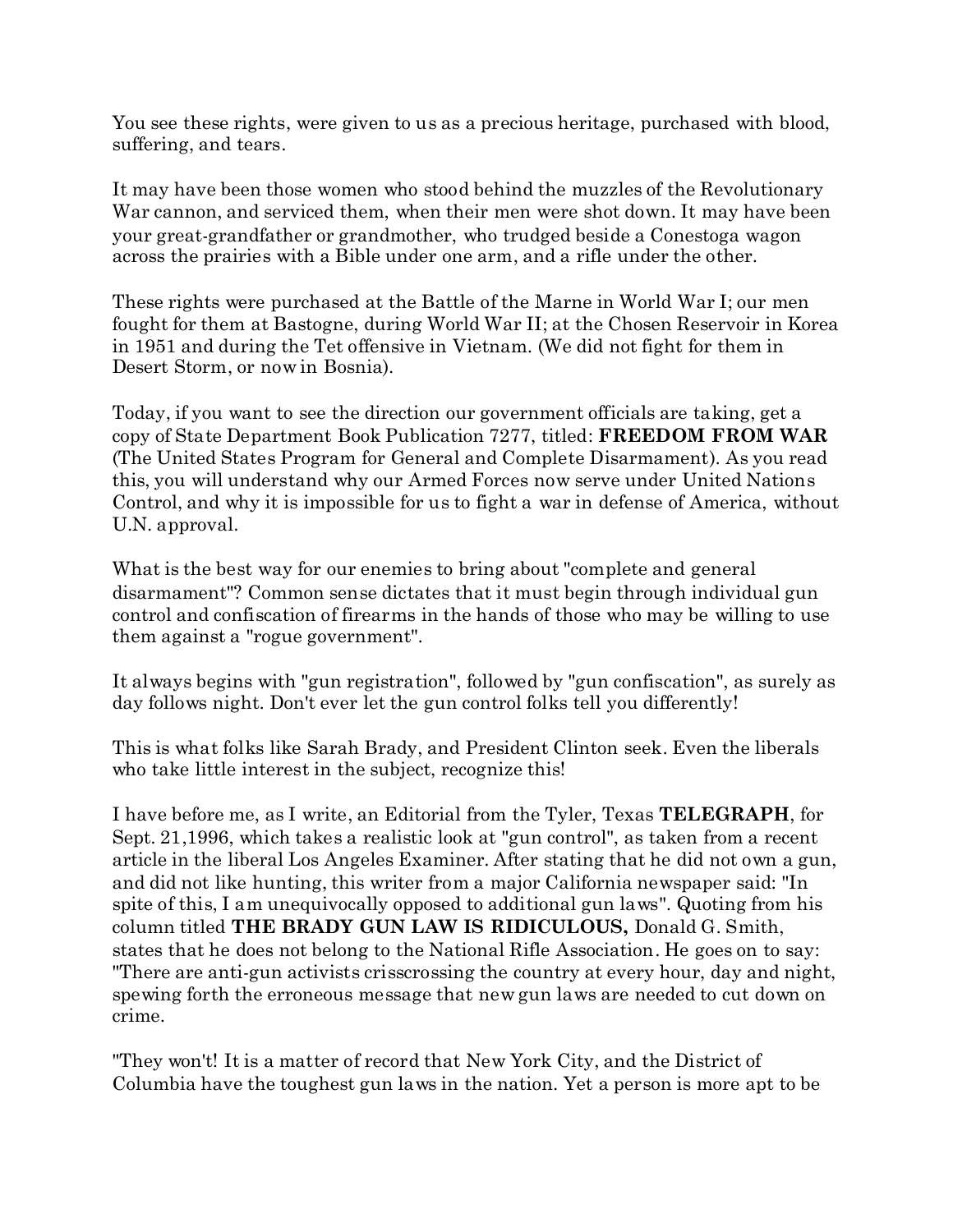mowed down in either of these enclaves than in any other political sub-division in the world.

"This should tell the anti-gun activists something, but apparently it hasn't registered. It is notable that the 1994 Brady Gun Law, for all it's waiting period, all it's background checks and noble intentions, has had no effect on crime whatsoever. It represents only a lot of huffing and puffing for no apparent reason.

"The crux of all this anti-gun activity lies in the inexplicable mind set of the American liberal, which deals with any problem by

- (1) appropriating money;
- (2) by forming a committee, or;
- (3) by passing a new law.

"In the case of guns, the liberal has chosen the latter option and believes that by passing more laws (notice closely now) all guns will disappear, along with all gun related problems.

"What they choose to overlook is the obvious reality that criminals don't give beans about the law, which is why they are criminals in the first place. Waiting periods and background checks serve little purpose because they only apply to people who normally keep the law.

"The anti-gun activists seem to be unaware that guns do not wear out, spoil, or disintegrate. A turn-of-the-century vintage Springfield rifle, or a Colt handgun, if properly maintained, is as fine a weapon now, as when it was manufactured.

"If no guns were manufactured anywhere on earth, effective immediately, we would still have enough firearms on hand to supply the criminal population for the next millennium.

"The answer to the problem, which those with a left leaning tilt refuse to face, is to focus their energies on the users, not on their weapons. We have enough gun laws now, so the obvious answer is to go after the people who violate these laws. Anyone who uses a gun in the commission of a crime, should receive an automatic life sentence. The problem lies not with the weapon, but with the person who shoots or threatens someone else.

"Anyone with half a brain cell working, can be taught to make a lethal weapon out of a piece of pipe in about fifteen minutes. Of course, this activity is illegal, but that means nothing to the criminal. We can stop the criminal in his tracks, by cracking down on him, rather on the tools he uses: "Maybe if we could get judges to use existing laws, we would see a reduction in crime." (UNQ.)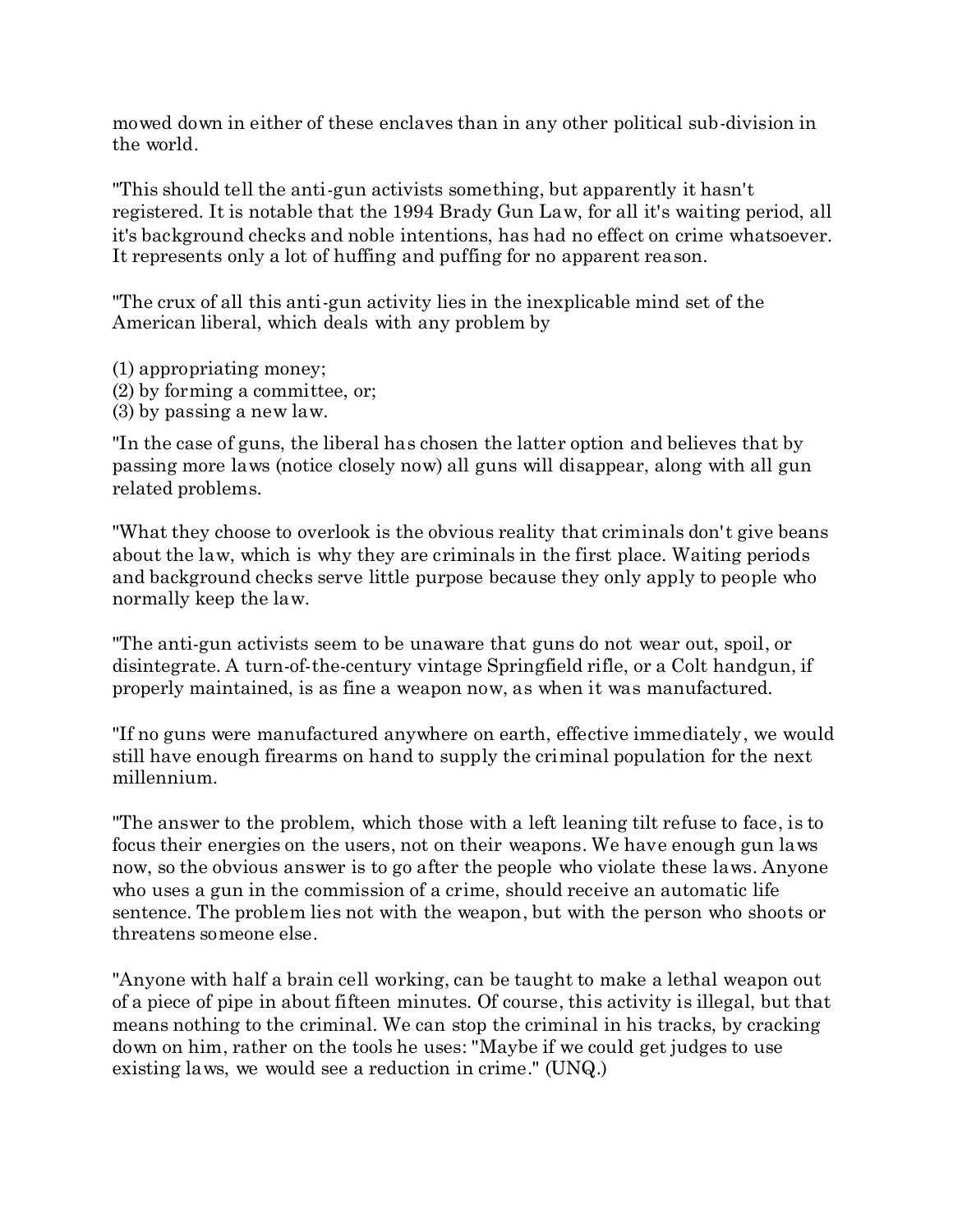Undoubtedly there will be screams from the liberals, who will say: "What about the poor fellow who steals from a grocery store to get food for his hungry family. Should he be put away for life?" Yes, if he is armed when he commits the crime. He is saying by his actions in being armed, "I am going to take away your property and if you try and stop me, I'll kill you if necessary". It's as though he had already done this!

How unfortunate it is, to see good, often Christian people, as they compromise with evil and evil men and are willing to give up their "God given rights" for a little momentary security. Few of these are willing to look into the future and see the results of their cowardice, to their children or grandchildren.

After extensive travel and speaking before thousands of people across America, for the past thirty years, my opinion of the average American is pretty low. I have found that the majority, if you give them a comfortable home to live in, three square meals a day, a nice car to drive, a TV set, and a six pack of beer, they will sit comfortably before the "boob tube", and let the country "go to hell," without a whimper! How very sad to see our nation drop to this level!

These are aided by the "faint-hearts" in our Judeo-Christian churches, especially those who stand behind their pulpits, who point trembling fingers at gun owners and say: "Isn't it terrible, so many Americans killed by guns every year. Wouldn't you be willing to give up your gun, if it would save a life?" Yet these same "fools", refuse to look at historical records, which show that in nations which have been disarmed by their own government, for their "own good, no doubt," they have been murdered by the hundreds of millions, including millions who go by the name of Christian.

When was the last time your preacher told you about the millions of Christians who have been murdered by Judeo-Communism? Has he ever! I'd be willing to wager most of them love to harp on the so-called Jewish Holocaust of World War II!

If the time ever comes, when decent Americans are willing to assume the status of slaves on the Global Plantation of International Zionism, then there is nothing that can save them from their stupidity. Slavery, my friends, will be the consequences of moral cowardice!

It would be well for our people to remember that every country which has been taken over by Communism with the cooperation of it's politicians, educators and pastors, traitors all, have taught their people: "It's better to be Red than dead!" and in all these countries, they and their families have been the first to be liquidated!

A few years ago, after President Nixon returned from his pilgrimage to Moscow, he suddenly dropped all references to the "evil Empire" which has been the proper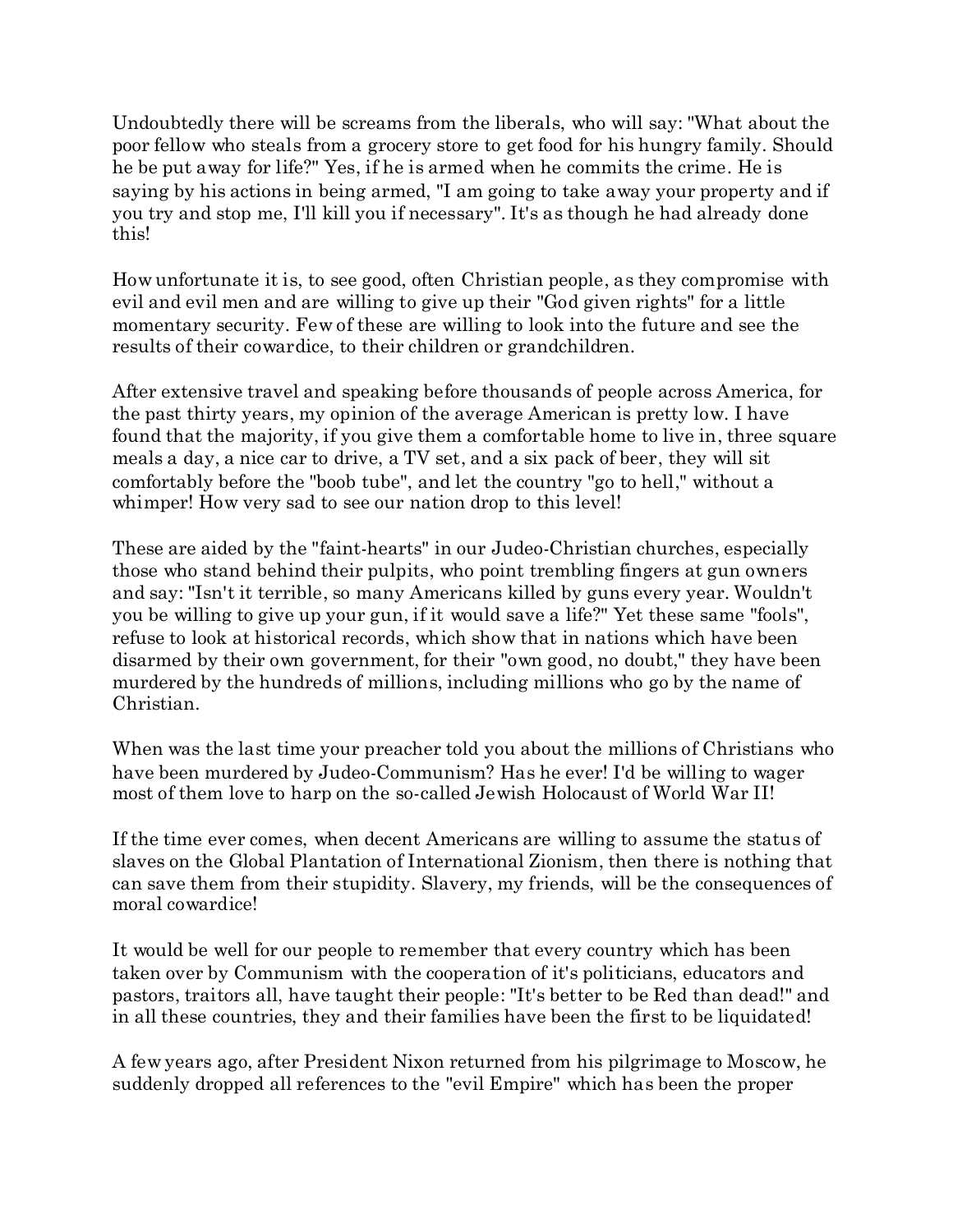term for the Communist countries. Suddenly he told Gorbachev: "We are now your friends!"

Was President Nixon so lacking in intelligence, that he could not understand, that a Christian nation cannot compromise with atheistic, God hating nations such as the Communist countries, and, yes, the Israelis, and come out in the "driver's seat"?

Has our national leadership become so immoral and lacking in plain old fashioned "guts", that we cannot see that Socialism, Communism and Zionism come from the same "rotten barrel", and are all "brainchildren" of lnternational Zionism which has murdered millions of our Christian brethren?

While we have been told by the media that Communism is dead, a little study will show that they merely cleverly changed their name, while their idea of world conquest is still alive and well in the Zionist World Movement, as taught in their religious book the Babylonian Talmud. Socialism creeps in quietly through the ballot box. It seduces its people into believing that guns and gun owners are evil and that Big Government will protect them, when in reality it is their worst enemy. It is like a man with cancer. He may live comfortably for years, until one day, he wakes up with unbearable pain and his doctor tells him: "It's too late! If you had come to me six months ago, I might have stopped it. Now you have six months to live!", and he sends him home to die in agony.

History proves over and over again that you cannot compromise with evil, and come out in the "driver's seat", either as a nation or an individual. It always destroys you in the end. We have 6,000 years of written history to prove this. Yet as the great Athenian philosopher said: "Men are blind as stone, and deaf as mud", to this truth!

I remember hearing a story of two lady school teachers who were on their vacation in the Middle West, when they stopped at a large city Zoo. To their amazement they found a cage containing a huge, fierce, black maned African lion and a little lamb. They asked a zookeeper: "Sir, how do you get the lion and Iamb to get along so peacefully?" To which he smiled and replied: "It's easy, ladies. All we have to do is replace the Iamb every two or three days". This is always the result of "detente" with the enemy.

Have our national leaders been so "brainwashed" in liberal detergent, (which is a mind washing solution made up of an ounce of fact dissolved in a gallon of hogwash), that they refuse to see the danger we face? When their leaders speak words to the effect: "We will make the Christians believe we want to be their friends. We will do this through the biggest peace offensive the world has ever seen, and the Christians, stupid and decadent, will leap at the chance to be our friends. They will be willing to cooperate in their own destruction. Then when their guard is down, and they have gone to sleep, we will smash them with our clenched first".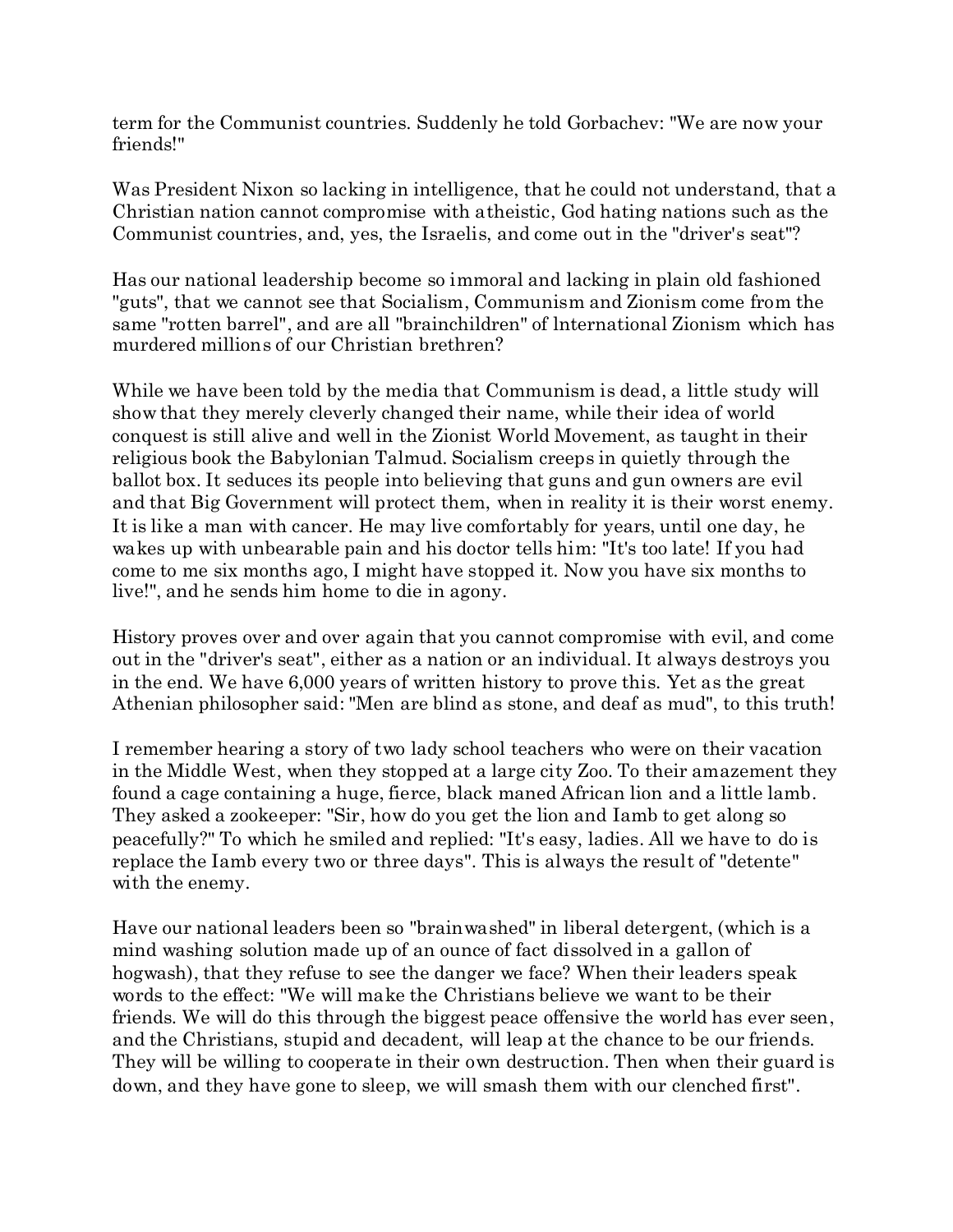(This thought came from Dmitri Manualisky, in 1949, when he was Under-Secretary of Military and Political Affairs in the United Nations).

It echoes the statement of Gus Hall (Hallberg) the perennial head of the Communist Party, U.S.A. when he said: "I will live to see the day when the last congressman is strangled with the guts of the last preacher. The Christians love blood so much, they are always singing about it. We will give them all the blood they can stand, as we cut the throats of their children, and drag them across the altar rails of their churches. May the parents drown in the blood of their own children". This is the enemy we face so blithely, and with such little Christian concern!!

When Gorbachev visited America a few years ago, according to their official newspaper, **PRAVDA,** on his return he told the Russian people: "I went to America and diddled President Reagan and the American people and we have them where we want them now". Then came the apparent collapse, and what appeared to be the "break up" of the Communist Empire. Yet with enough guided missiles in their armory to destroy the Free World, and still under control of men who hate Christian America, we have been "force fed" the information that they are no longer a danger to the Free World. Yet every one of these "breakaway" nations are governed by "hardnosed Communist Jews", who hate the West. They are now rearming with aggressive weapons, three times faster than we are. In the past five years we have not built a nuclear sub, while they are producing two per quarter, all superior to what we have now. While we have not floated a nuclear carrier in five years, they are building two per year. They do not build these aggressive weapons unless they intend to use them. Yet gullible Americans, led by the compromisers in Washington, D.C., are spending billions each year to sup-port these enemies and keep them economically strong. We have done it since World War II .While spending billions in defense against this so-called enemy, on at least fourteen major occasions, when they were on the verge of economic collapse, our leaders set them up again, using our tax dollars.

Have we been deliberately duped by the enemy? or do we have **TRAITORS** in Washington, D.C.?

Over 100 years ago, Supreme Court Justice was quoted as saying: "If the people frame a Constitution, the rulers must obey it. Neither rulers nor functionaries . . . have the right to cripple or destroy it, because according to their view, it is inconvenient, or unwise". Yet this has been done, and the Supreme Court which should be it's guardian, has been foremost in destroying it!

In "Le cesspoole Grande", sometimes called Washington, D.C., many of our leaders have become traitors to the real concept of Americanism and refuse to follow the ideals laid down by our Founding Fathers. They follow the concept: "When treason prospers, none dare call it treason!"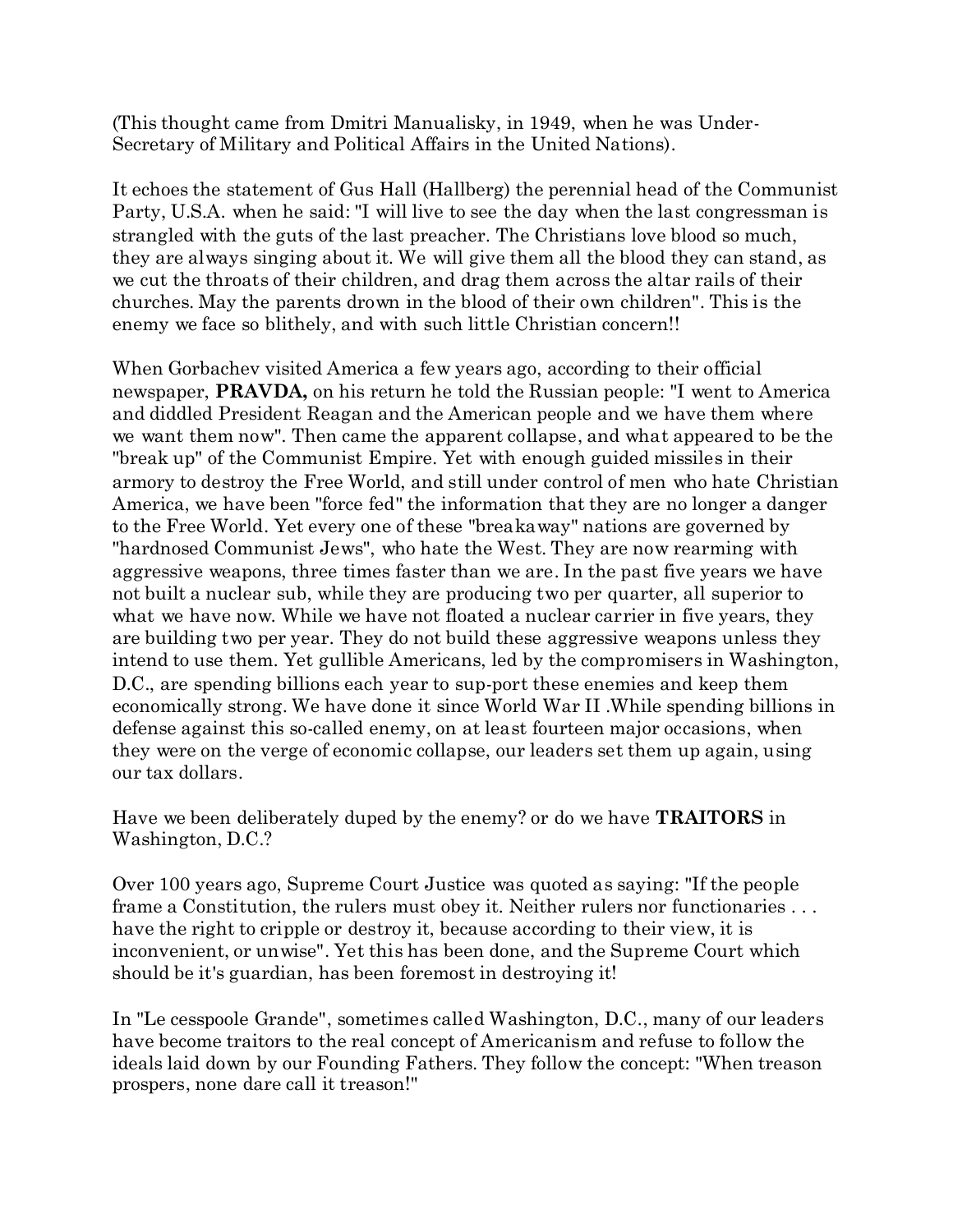Unfortunately, many of our government servants have found means of making **TREASON** profitable, as they have done, and are doing business with our enemies, both in Vietnam and China.

A few years ago, when a highly decorated Vietnam veteran turned in information to Washington implicating high ranking officials in the dope trade, he was told to "keep your mouth shut!" When he refused, he came under government persecution. I had the same thing happen to me in Korea, when I turned over State Department documents which came into my possession after Ambassador Muccio left Korea and I was sent to search the State Department building in Seoul. I sent these to Sen. William Knowland, (R-CA) who was head of the Armed Forces Committee. He told me later than when he insisted that an investigation be brought against Ambassador Muccio, liberal Democrats in the Senate began a campaign of harassment which drove him from the Senate. You can imagine what happened to me, when high officials found that a mere First Lieutenant had gone above their heads and "jumped the chain of command".

Today, in the Armed Forces, as in the rest of the government, it is not "What is right!" But what is expedient! Do what your superiors tell you to do, and no questions asked! The very thing we prosecuted German soldiers for doing in World War II. I can no longer, in clear conscience advise a young man to enter the military, as he will no doubt be putting his life in jeopardy for the United Nations, and could very possibly be expected to harass his own people. It sickens me to see where young men have to be promised a college education to enter the service. There was a time when Americans did this for love of country and American principles!! We were making \$21.00 a month in those days, when we put our life on the line!

The twin bulwarks of civilization have always been "individual responsibility", coupled with "individual freedom!" The two go hand in hand. If men are to remain free, they must be willing to protect **ALL** freedoms, not just those which appeal to them.

If for instance you believe in "freedom of speech", and you should, but have little use for firearms; if you allow the government the right to take away my Second Amendment rights, it will only be a matter of time until they take away your First Amendment rights. It has always been thus! The reason for this should be obvious. All our freedoms are so closely tied together and woven into the fabric of our well being, that if you destroy one, you begin a deterioration process which will destroy all of them.

The very opening words of the Declaration of Independence proves that our Founding Fathers understood this when they said: "Prudence, indeed, will dictate that governments long established should not be changed for light and translucent reasons; accordingly, all experience shows that mankind are more disposed to suffer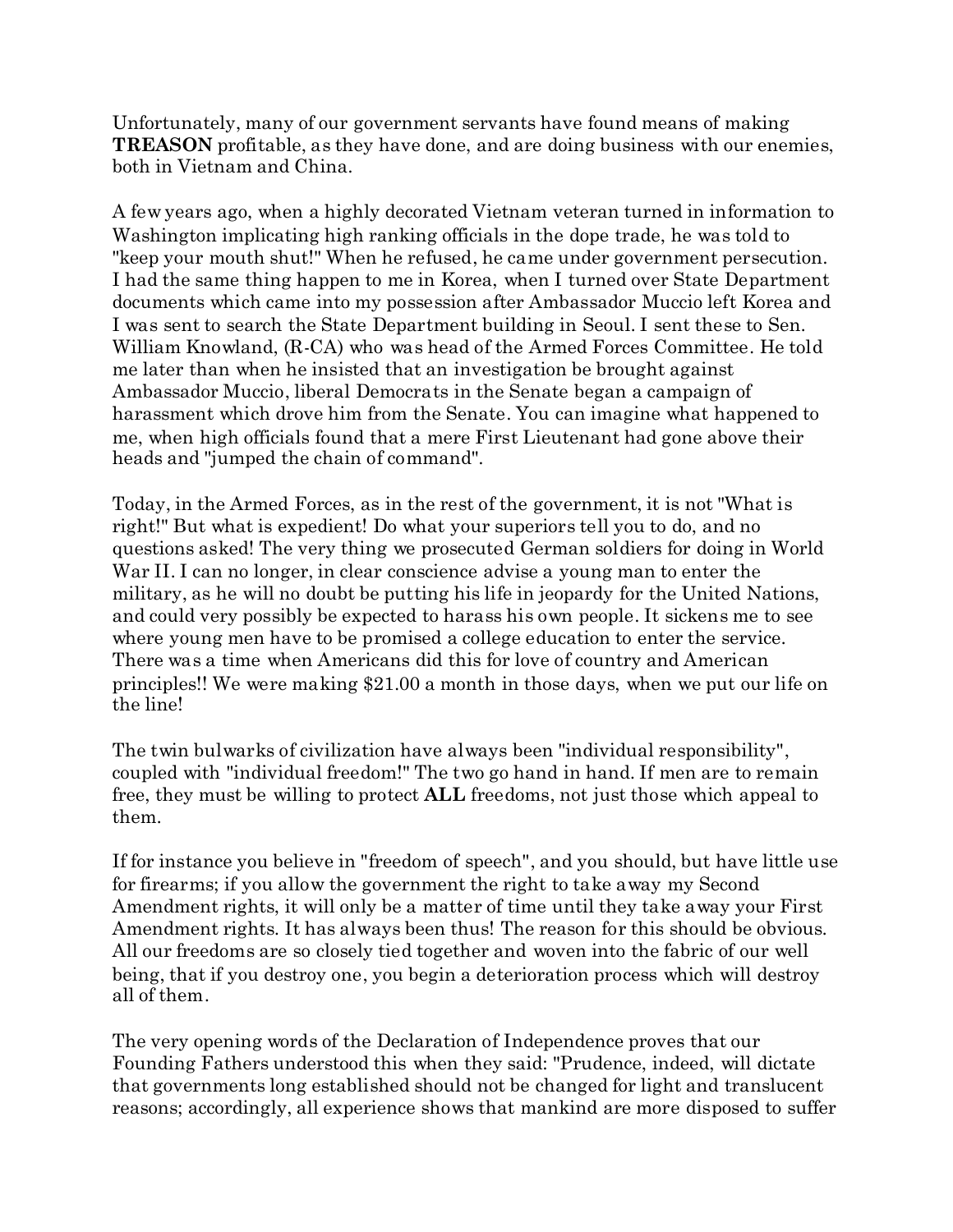while evils are sufferable, than to right themselves by abolishing forms to which they are accustomed." **(NOTICE CAREFULLY NOW!)** "But when a long train of abuses and usurpations, pursuing invariably the same end, evince the design to reduce them under absolute despotism; **IT IS THEIR RIGHT; NAY, IT IS THEIR DUTY,** to throw off such a government, and provide new safeguards for their future security".

This was the basis on which the War for Independence was fought! We are very close to this same "stage of despotism" with the Clinton Administration now!

It was for this principle of freedom that men and women have died and are even today being imprisoned. Men like Gordon Kahl, who are regarded as criminals by the alien government in Washington, but who in reality were Christian Patriots who loved their country and were willing to speak out for our rights, even when they knew they would be censored and persecuted!

If Patrick Henry had been alive in 1997, he would have been referred to by the controlled media as a "seditionist, a hate monger, an anti-America!" For surely, on the basis of his stand in an earlier day, he would take a stand against the **DICTATORSHIP** which is being formed in our Nation's Capitol.

Benjamin Franklin would be labeled as an "anti-Semitic, hate monger" for "spilling the beans" about the part played by International Zionism in this **TREASON!**

It was a patriot who stood before that First Continental Congress, as they trembled in indecision. John Hancock had given a stirring speech counseling loyalty to the King. At this, John Adams, rose, and pointing his finger at Hancock, he spoke these words which have come ringing down to us through the corridors of history: "Is life so dear, and peace so sweet, as to be purchased at the price of chains and slavery? Forbid it, Almighty God! I know not what course others may take, but as for me, 'Give me liberty or give me death"'! He sat down to thunderous applause, and the Declaration of Independence was signed without a dissenting vote.

Yet today, we see signs of an internal decay, which can only lead to defeat and slavery. Millions of Americans are now beginning to remember Adam's words, and more will as the noose tightens around our throats! The question is, will we do anything to stop it?

This same spirit caused Davy Crockett of Tennessee, to march over a thousand torturous miles, with a band of frontiersmen to a place in Texas called the Alamo in 1836, to fight beside the Texans in a hopeless fight against overwhelming odds! When he arrived, they asked him: "Davy, why did you come here? This is not your fight!:" and he replied: "we have made it our fight!" Why? Because he knew that if freedom died in Texas, it would only be a matter of time until it died in Tennessee. This is a principle we better learn to recognize, if we wish to survive!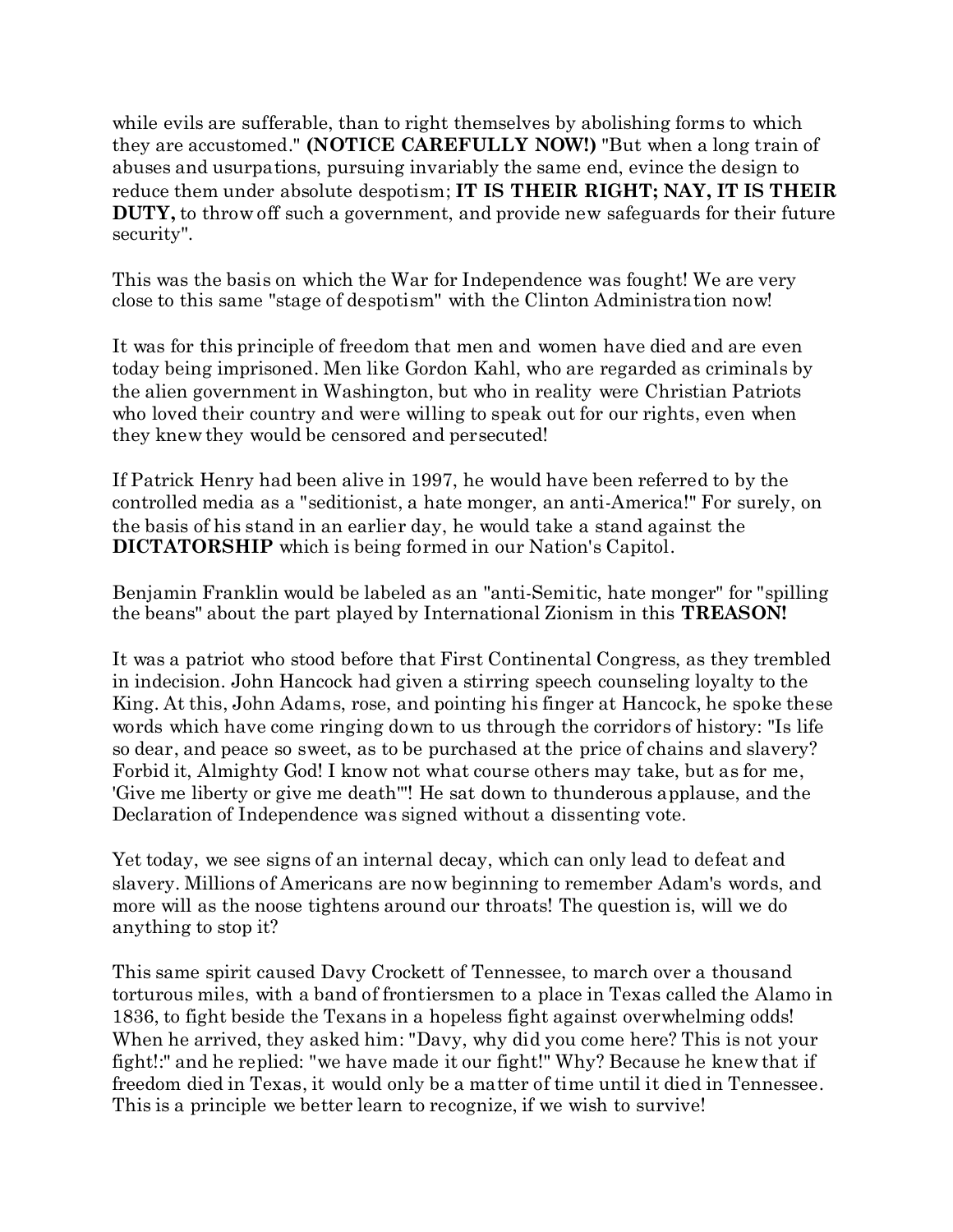If the bureaucratic monstrosity we call our government can murder a patriot's wife and son in Idaho, and over 80 men, women and children in Waco, Texas, on a pretense of wrong doing, then they can do the same thing to you, if you have the courage to stand up to them and say **"NO"!**

If parents can be jailed in Missouri, for refusing to send their children to a government run school, where they will be taught the false religion of Secular Humanism instead of love and obedience to God, if these parents can be sent to prison for standing up for their rights, then it can happen to you in Florida, or New York.

A man many admired during World War II, once said: "If you will not fight when you can easily win without bloodshed (and this most American Christians, by their actions refuse to do); if you will not fight when your victory will be sure and not too costly; you may arrive at a moment when you will have to fight with all odds against you, and you have only a precarious chance of survival". I wish this message could be trumpeted from the pulpit of every church in America. We are now in this precarious position, which is the major reason we **MUST NOT GIVE UP OUR GUNS** at any cost!

I have before me as I write, a law which was approved by the State Legislature of Oklahoma and signed by it's governor on May 11, 1990. It went into effect on January 1, 1991. It requires all citizens to present to the tax assessor, on a yearly basis, a detailed inventory of all personal property, including jewelry, guns, and personal items, etc. If the tax payer refuses to do this, the tax assessor is authorized to obtain a search warrant and go into a private home and make the inventory himself. In fact the law specifically states: "At least once, every four years, the assessor **MUST** inspect all real property in the State". This did not take place in some communist "gulag", but in the conservative state of Oklahoma. I have no idea if it is being carried out. But if such a draconian law can be passed in Oklahoma, it can be passed in your state, unless you take steps to stop it. The old saying is still true: "All that is necessary for evil to succeed, is for good men and women to do nothing!"

This is something that Christians need to learn, before they have their right to worship God, taken from them. Lawmaking is headed in this direction!

If we could get Christians to spend half as much time fighting against evil, as they do in in-fighting among themselves over some point of doctrine, we could win this war! We need to remember the words of Benjamin Franklin when he told the Continental Congress: "Gentlemen, the time has come, when we will either hang together, or we will hang separately!"

Tyranny is never stopped by appeasement! You can't "plea bargain with tyranny". It needs men and women with "enough fire in their souls, to raise a little smoke once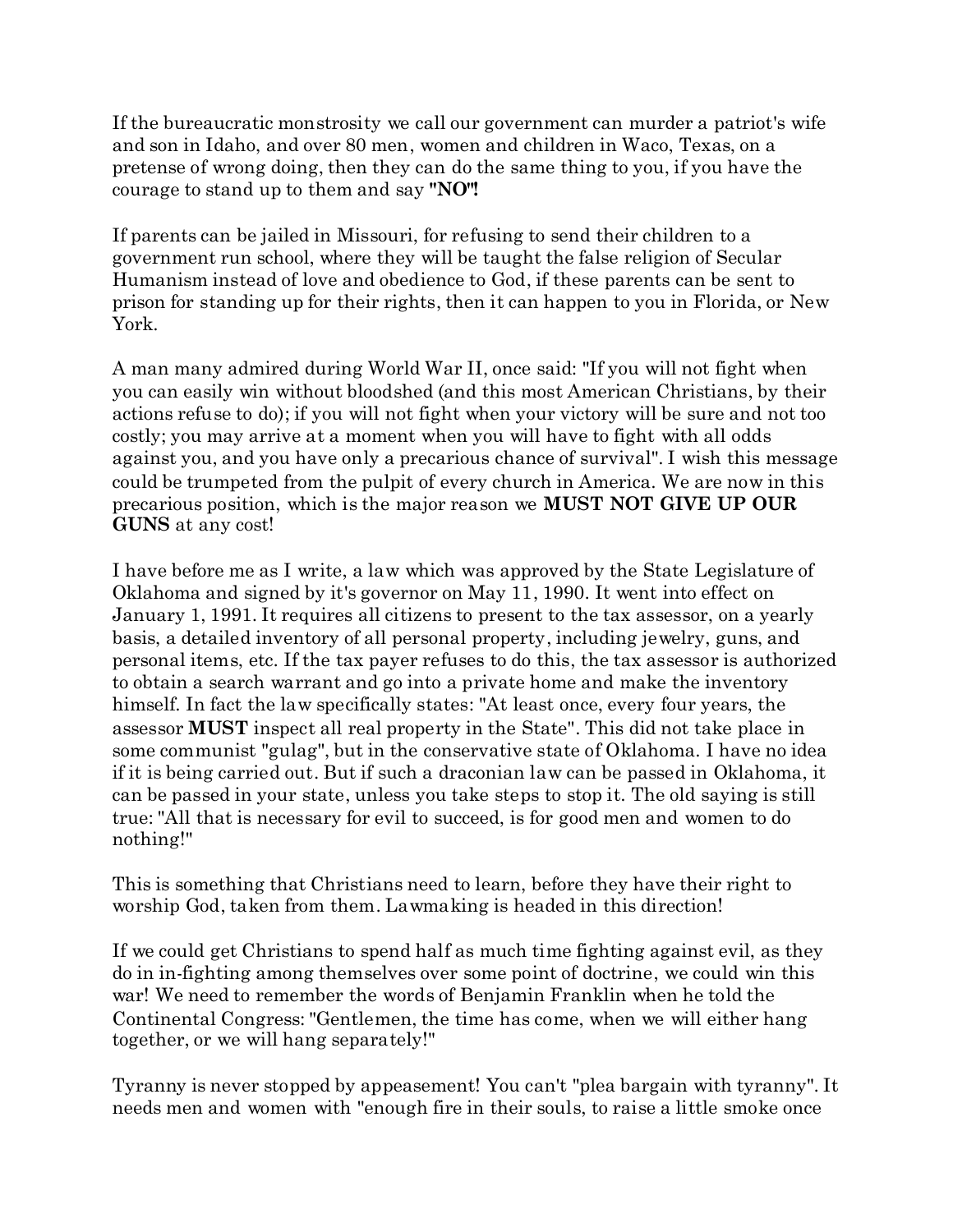in a while". We must either learn to work and fight together, or face a horrible end in some Zionist concentration camp. This is their plan!

#### I have now finished my introduction, and I hope have laid the foundation to discuss **FIREARMS AND FREEDOM -** Gun Control Always Means People Control!

I am going to approach this important subject from a different angle than most, since I will not use many statistics. I have noticed that most folks forget figures as soon as they leave a meeting. I have also noted that the saying is true: "While figures never lie; liars are often clever in using twisted figures to prove their point".

A prime example took place a few years ago during a Congressional hearing on Gun Control, held by liberal Senator Birch Bayh from Indiana. His star witness was Sen. Ted Kennedy, the "hero of Chappiquiddy". Mr. Kennedy testified under oath, that 32,900 Americans had been killed the preceding year by guns in the hands of civilians, and that since 1900, over 750,000 Americans had been slaughtered by civilian gun fire, more than in all the wars this nation has ever fought.

These are impressive figures and are even more interesting when we see how he came up with them: He took the FBI statistics for people who had died in the preceding year by gun shot wounds, including murder, manslaughter, suicide and accidents, and lumped them under "gun killings". Then because these cities represented approximately half the national population, he merely doubled them. One does not have to be very brilliant to see where these would not be accurate, for we know that urban areas have a much higher death rate from gunshot wounds than rural areas.

No one was able to figure where "Teddy Boy" came up with the 750,000 killed since 1900, since records on gun deaths have only been kept on a national level since 1932.

Listen to his closing argument: "The force of argument against guns is simply a fresh corpse every day. How far must deaths from civilian gunfire go, before the public decides against guns? A disarmament pact is needed among American civilians, which will stem the flow of blood caused by guns in the hands of Americans".

One does not have to be brilliant to understand that Senator Kennedy was deliberately making a misleading statement in which he was attempting to ascribe all gun deaths to law abiding citizens. This is simply an outright lie! The percentage of gun deaths at the hands of law abiding Americans is extremely low and when we take a close look at the Senator's statement, we can see that he doesn't "lie any better than he swims".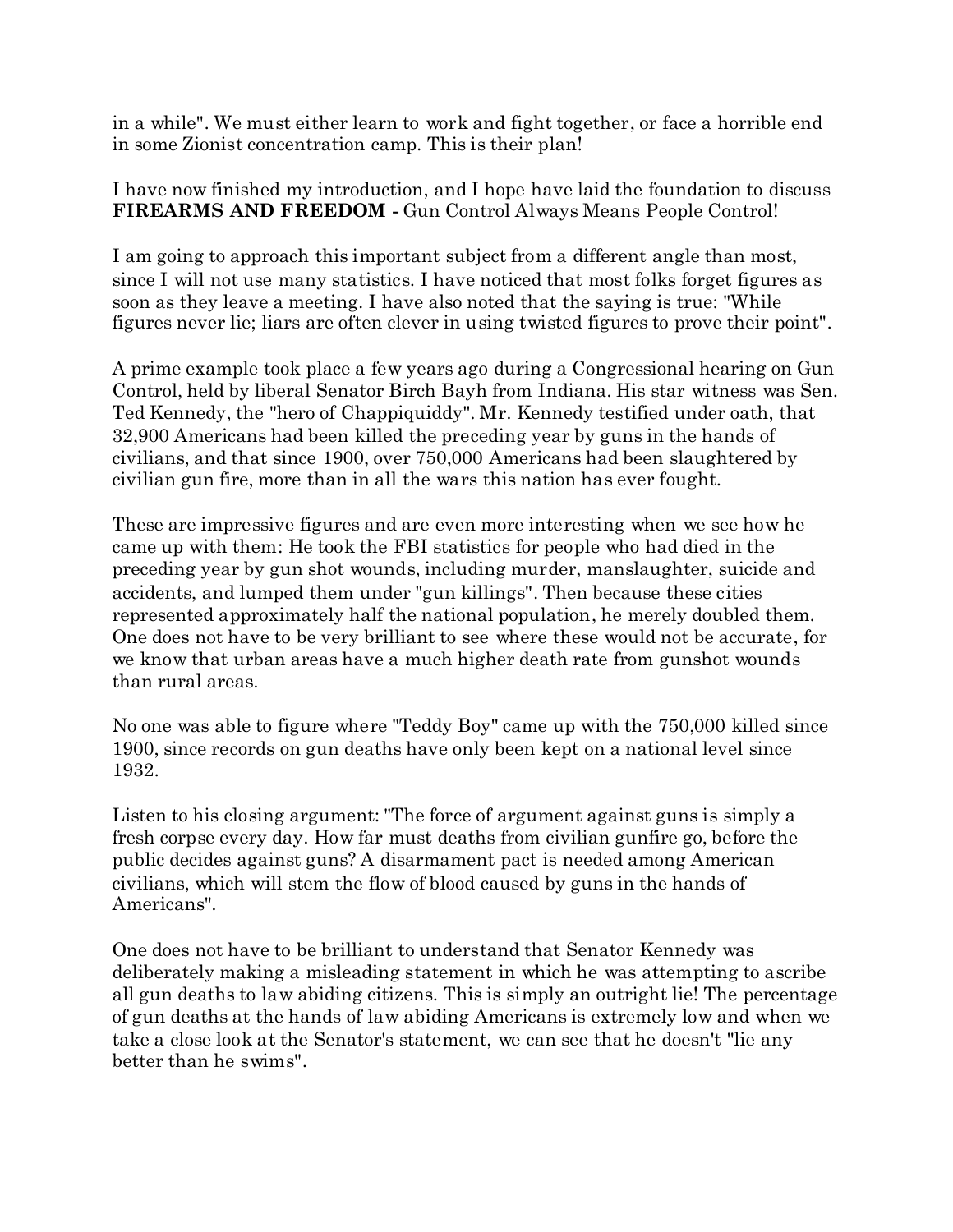The last FBI Uniform Crime Report I have is ten years old. It was made in 1987. With over 200-million firearms in the hands of American civilians, less than .015% were ever used in the commission of a crime. 99.85% were not so used. Only .002% of the long guns (rifles and shotguns) and less than .018% of the handguns were ever used in committing a crime. These official figures should give you a pretty good clue as to who the culprits are, and it's not the law abiding citizen against whom the gun laws are aimed.

The Jewish controlled media has been especially obnoxious in putting out deliberate misinformation. It comes to the public through big name broadcasters like Peter Jennings, Sam Donaldson, Dan Rather, and others. It comes though the Zionist controlled newspapers and magazines. They have been lying to us for over ten years. They have told us that 80% of the American people are in favor of gun laws, when experiences in liberal states such as California and Massachusetts, have seen the people rejecting them, often by a heavy margin.

When the California Chairman of A.P.R.A. (American Pistol and Rifle Association) wrote to the networks requesting the source of their information, he was referred to the New York Times, which is probably one of the most prejudiced anti-gun sources in the country.

Gun control has been a "hot issue" and is bound to get hotter. For total control of our people by the New World Order, cannot take place, as long as 100-million Americans are armed and ready to defend their God given rights.

As a result, the "mattoids" in our government, and those above them who hand down the orders have been working on a long range plan which will eventually disarm civilians if it is successful. When this happens, "goodbye to freedom, and welcome to the Zionist Global Slave Plantation". For this reason alone, we **MUST NOT ALLOW ANYONE TO TAKE OUR GUNS, FOR ANY REASON!**

As I mentioned earlier, if anyone, criminal, or government official tries to illegally enter your home or business, without, in the case of the government official, a legal warrant signed, not by some BATF or IRS official, but by a judge of competent jurisdiction, you have the right to treat them like a common criminal. The government agent may be more dangerous than the criminal.

Common decency demands that the law **MUST** always protect the law abiding against the criminal. Unfortunately, in modern American, this is not always the case. Let me give you a few examples of how it has been used against the law abiding, rather than the criminal. There are many such:

1 - A man from Kenosha, Wisconsin moved to Chicago over a weekend. Since state offices were closed, he was unable to register his firearms, as the law read. On Sunday, he apprehended four men who were attempting to break into his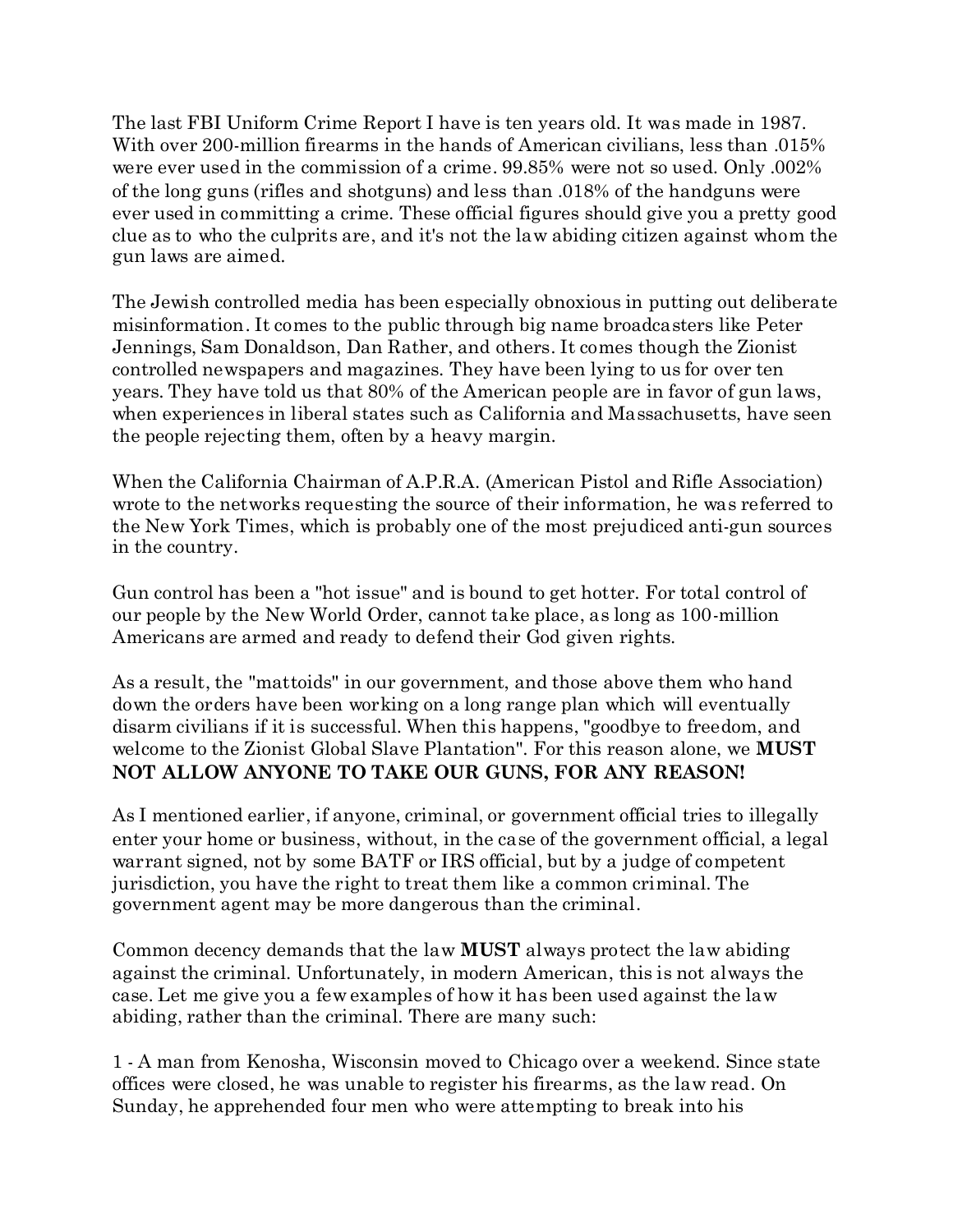apartment, and held them at gun point until the police arrived. They arrested him along with the four burglars and held them in the same cell in the city jail over the weekend. On Monday a judge fined the four burglars \$500.00 each and suspended the fines. The innocent victim was fined \$500.00 and six months in jail, because he had apprehended the criminals with an unregistered firearm. This was a blatant miscarriage of justice as anyone can see.

2 - A Chicago man who struggled with a burglar who broke into his home with a knife, shot and killed him. The judge cleared him of the shooting, then turned around and sentenced him to six months in prison for doing it with an unregistered gun. Again a plain mockery of justice!

Retired Phoenix, Arizona police officer Jack McLamb, one of the most highly decorated men on the force, now retired and Editor of **AID AND ABET**, a bulletin put out specifically for policeman, put his finger on the problem when he wrote: "It is an indisputable fact that at one time in America, we operated our government solely on the principle that if something was morally wrong (in government), we never committed such acts to accomplish a desired end even for good.

"If we did commit such acts, we knew we were no different from the common criminals we had taken an oath of office to defeat.

"Today, this is not the case. Over and over again there are cases brought to our attention which show us that when our present day officials are faced with the possibility of not being able to accomplish their worthy goals by obeying the law, they have chosen rather, to accomplish their goals by violating the law, and the rights of the people, if these stand in their way. When they are caught, they always cry, 'We did it for the people! It was for the good of the people we did the illegal acts"'.

The Communist and World Zionist leaders believe the same thing. Their motto is "the end justifies the means", even if they must run "rough shod" over the rights of the people and murder millions of them. This is why the largest Jewish newspaper in America, **THE AMERlCAN HEBREW** from New York City, in 1919 was able to say of the Bolshevik Revolution in Russia: "The ideals of Judaism!" (These are not my words, but come "straight from the horse's mouth!"). As a result of this kind of thinking, promoted in their holy book of Babylonian Talmud, which states that all "goyim", (a Yiddish term of contempt, meaning "non-Jew" animal", have no rights and are on earth to be slaves to the Jews. In one place it states: "When Messiah comes, (the Jewish State), every Jew will have 2,000 goyim slaves". This is your Zionist New World Order in operation). They are the one's who want to disarm you!

As a result of this type of thinking, government officials who are under their control, and a majority in America now fit this description, will murder, terrorize, cheat, lie and steal, as long as it promotes their pet goals.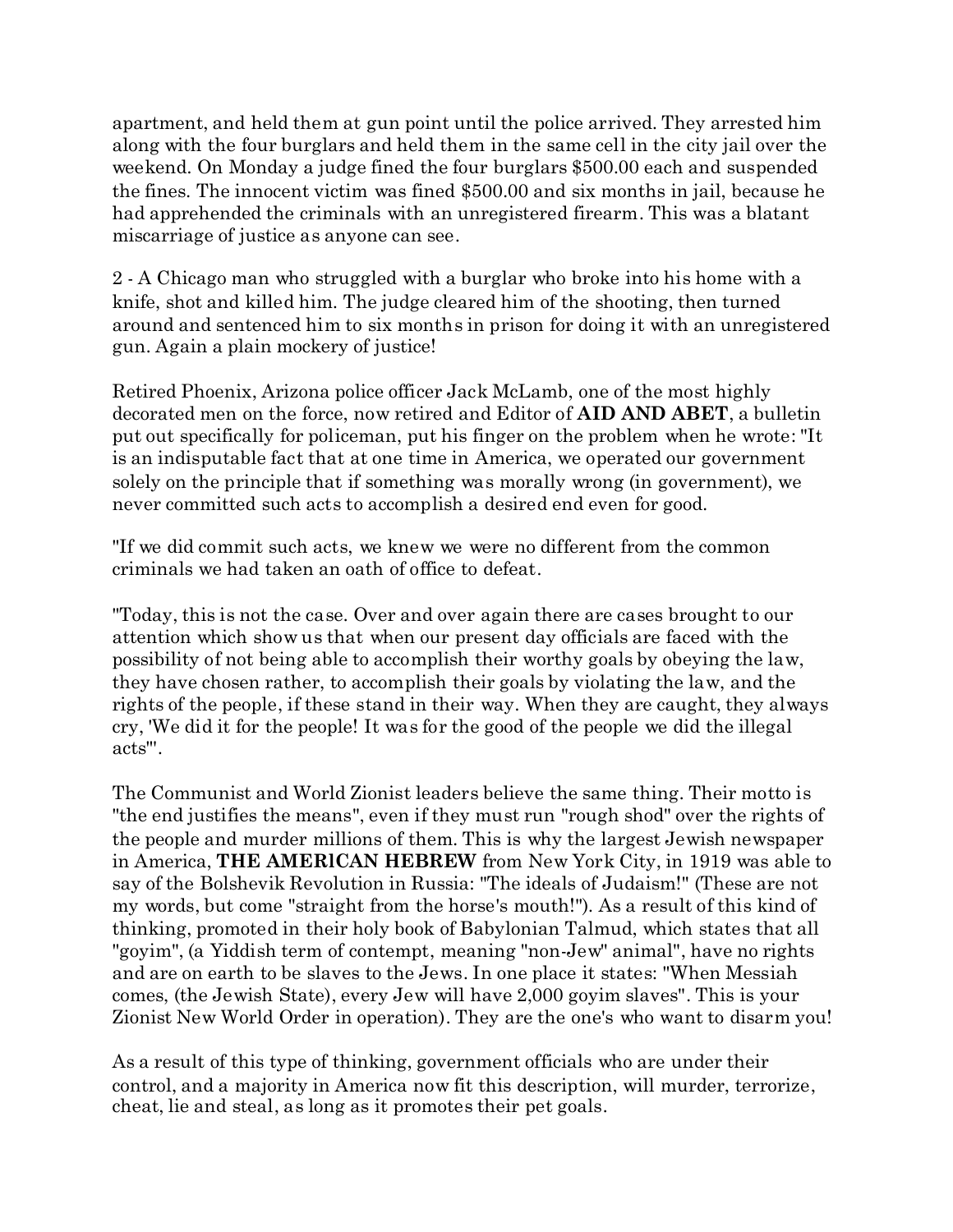Mr. McLamb went on to point out: "Our nation's founding documents and our present laws created a system which is directly opposed to the Communist (Zionist - Mohr) system. We have a moral code which tells our people that certain acts must never be committed, no matter how desirable the final goal may be ... But today, we have some within our government system that pay allegiance to the alien idea that the 'end justifies the means'. Sadly, we police officers can attest to this"'. (unq.)

Any anti-gun gunner who professes to believe that Gun Registration will not lead to Gun Confiscation, is either a "fool", or an "outright liar", for the two always go hand in hand! The official who says: "All we want is your cheap Saturday Night Special, to keep it out of the hands of the criminals", knows they are shooting to disarm all law abiding citizens, since most gun crimes are not committed by cheap handguns.

It is unfortunate indeed, that so many decent, patriotic gun-owners, have become so "brainwashed" in liberal "mind detergent" (which is made up of an "ounce of fact, dissolved in a gallon of hogwash"), that they refuse to see how Orwellian Newspeak has effected their thinking. Many say: "What's wrong with registration of guns when all the government is trying to do is stop crime? We're law abiding folks; they know we have no intention of using them against the government".

I have been an avid pistol shooter most of my adult life. I have absolutely no use for some cheap, pot-metal pistol, which may explode when fired. But I also have enough intelligence to know that if we allow the government to register and confiscate a \$79.95 Saturday Night Special, it will only be a matter of time until they try and do the same thing with our Smith and Wesson Combat Masterpiece, which cost over \$500.00. That's how bureaucratic government works.

Now let's look at another angle of the problem which confronts us. At first glance it may not seem to tie in with Gun Control, but it does. There is a real possibility of a food crisis in this country in the near future. For the first time since the National Emergency of World War II, our national reserve food supply has dropped below the thirty day level. A few years ago, we had enough food stored for ten years. Then the "big hearted" liberals in government, like Ted Kennedy began to give it away, often to our enemies. After all, as a Christian nation, we couldn't let people go hungry, now could we? That would be immoral! Today, if there was an emergency, the shelves of the Super-Markets would be emptied in a few hours, as most of them have no more than five days food supply on hand. Some of you long range thinking folks, have prepared for such an emergency by storing food. The majority haven't! What would happen if the government declared food rationing, as  $i<sup>th</sup>$  did during World War II? We can expect them to confiscate food, just as they will firearms, if we let them get by with it, and it will be a crime to have more than two weeks supply of food on hand. The only way government officials can safely confiscate your food, is to first disarm you. Gun control always comes before a government monstrosity can control it's people. It's also very possible, that you will have to protect your stored food, against hungry hordes who didn't have sense to prepare!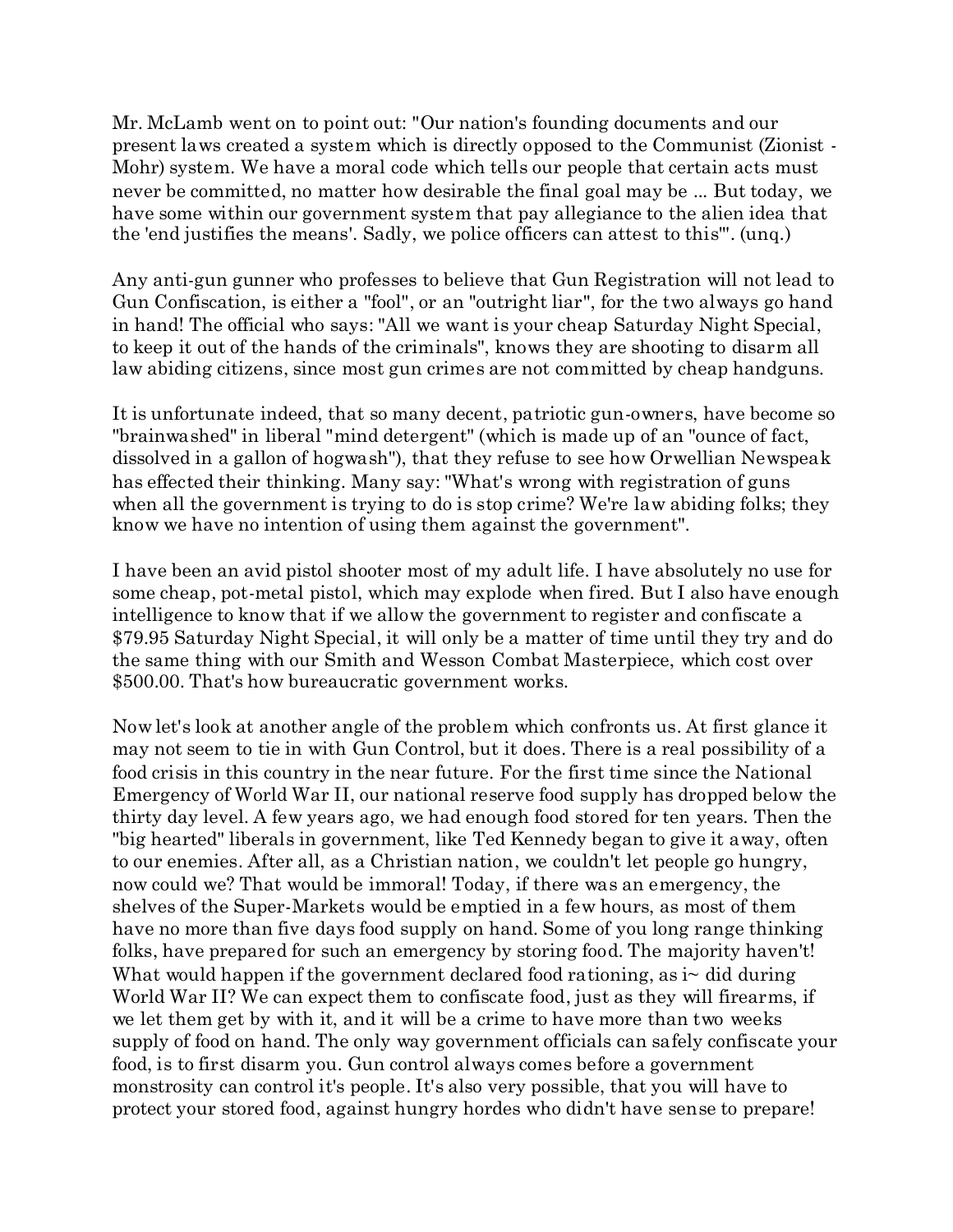#### You can't do this if they take away your firearms! **WE MUST NOT LET THEM DISARM US, FOR ANY REASON!**

Many of you will fight before you give up the food to feed your family, and you should, for your freedom and your life will be at stake.

The last vital warning we will have that the New World Order is preparing for takeover, will come when a concerted effort is made to disarm us. This has happened in every modern nation which has regressed into dictatorship!

As far back as 1968, almost thirty years ago, the Director of the National Task Force for the Control of Firearms was asked why most Americans were suspicious of their motives. He honestly replied: "Because they know we are out to get their guns!"

One of the best examples of how this happened on a national basis can be found in a book titled **NOT A SHOT WAS FIRED!** written by Jan Kosak, a member of the Secretariat of the Communist Party in Czechoslovakia. He tells how the communists were able to take over control of that country, without firing a shot, by using a process which has been described as "creeping gradualism!" It is disarmament of the people through gradual planned steps.

I'm sure most of you have heard the illustration of the frog. You can catch most any kind of frog and put him in a pan of cold water on the stove, and he will sit there without moving. Then turn the unit on to low heat, and he will sit there and cook to death, since the temperature change is so gradual. This is what has been happening in this country and Canada, until today, even good patriotic gun owners have been fooled by government objectives.

One thing Christians in particular need to remember is that government bureaucracies, especially the type we now see practicing it's socialism, hates Christianity with a special virulent hatred. For in the end, they **KNOW** it will be Christian Patriots who will throw a "monkey wrench" into their plans for a One World Government.

There is a reason for government hatred of Christians and that has been true since the First Century Christian church disrupted the corrupt government of the Roman Empire. The Christian Patriot, is one of the few individuals with "guts" enough to expose the ulterior motives of the New World Order, and it's Zionist leaders. Since our political leaders, and many church leaders are closely tied in with this unsavory crew, they are heading in a path which can only lead their people into slavery. As a result, Christian Patriots have always been hated and persecuted by bureaucrats. It is the God given task, for those who love the King, to do this. This was what He meant when He said: "Occupy until I come!" You can't do that, hiding in a comfortable spiritual foxhole, waiting for Him to rapture you out of the mess which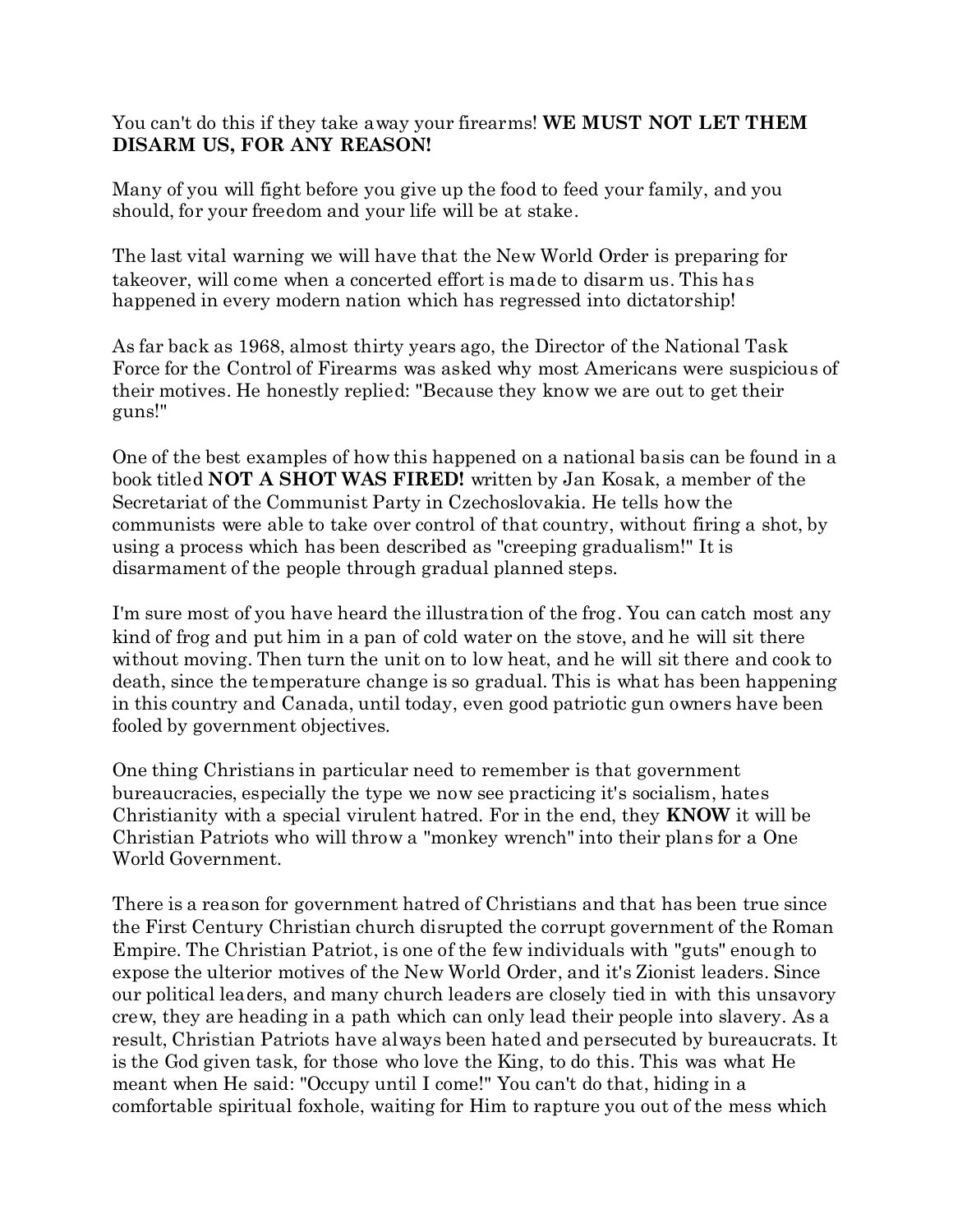was caused by your Christian apathy! The enemy of mankind seek absolute control over the souls and bodies of mankind, while the Christian Patriots seek the absolute freedom which comes only through the Kingship of Jesus Christ!

The answer as to why they seek control should be obvious to any thinking person. These "pseudo-liberals" like to think of their moral values as the "ethic of the future!" These are the fellows you will find hanging around the Student Unions of our big universities, with their strings of impressive degrees, as they attempt, many times successfully, to inculcate in our sons and daughters, a heathen philosophy which intimates that "God is dead!" and that all that matters is "doing your own thing!" These are aided by the **TRAITORS** who stand behind the pulpits of many of our Judeo-Christian churches, calling for "detente" with the enemies of God.

I saw this hypocrisy in action a few years ago, when I was lecturing on "Abortion" at Ohio State University, Columbus.

During the Question and Answer Period following the lecture, a strikingly beautiful co-ed asked: "If we can't have abortions and contraceptives, how will we control the population explosion?" When I asked her if she had ever heard of "Self-control?" you would have thought from the audience reaction that I had slapped her face. Here were close to a thousand young men and women, about ready to step into life, who had been so "brainwashed" by their college professors, that they believed they were "victims of their environment", and had no choice to make in life. Later, I found that this young lady was the head of an organization to protect baby seals in Newfoundland. Can't you see the hypocrisy involved here! Protect "baby seals", but no problem with murdering unborn human babies for the convenience of their mammas! No wonder this country is headed for hell!

These are the same type of folks who are so upset when someone is killed by a handgun, but show little or no concern for the millions who have been murdered by dictatorial governments, after they have first been disarmed!

These hypocrites are smart enough to know that out there somewhere in America, are strong, morally healthy Americans, men and women who see through their hypocrisy and are willing to expose it. These patriots are armed, and ready to use their weapons if necessary, to preserve their freedom. This is something their sick souls can't understand, and it "scares the hell out of them!" If this evaluation is not true, then explain, if you can, why they resort to lying, one-sided picture painting of gun owners and Patriots?

A few years ago, the Jewish owned and controlled national ladies magazine, **THE LADIES HOME JOURNAL,** pictured all American hunters as: "beer swilling, blood-thirsty, uneducated slobs". The **REPORTER** Magazine, another Jew owned "rag", in 1977 made this amazing statement: "Every year thousands of right-wing extremists join the **NRA** (National Rifle Association) to obtain guns, ammunition,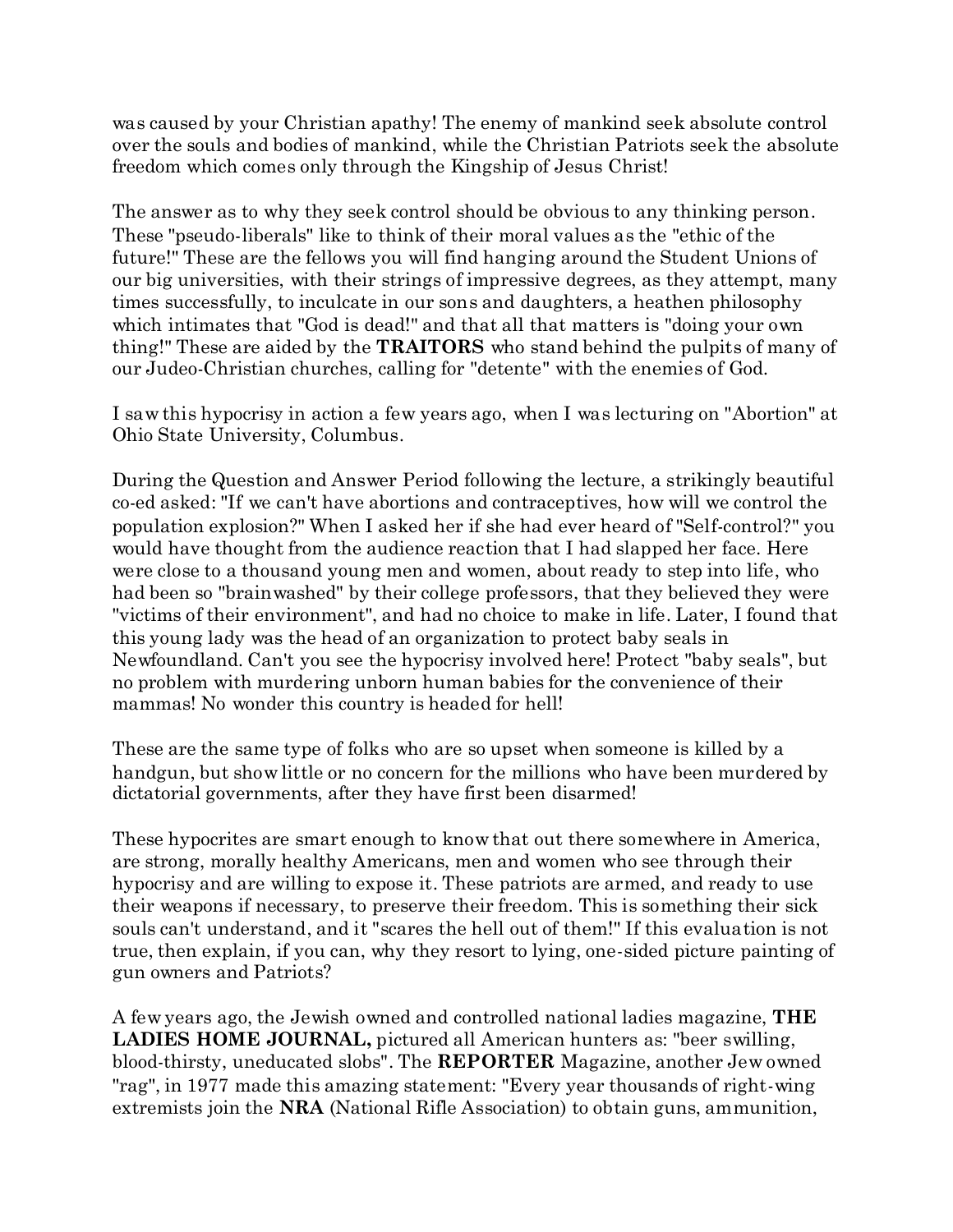and surplus military weapons such as machine guns, bombs, flame throwers, bazookas, and aerial bombs, which are given to the **NRA** from Army surplus". Let me say that if you believe this "horse hockey", you are a candidate for the State "funny farm"!

The communist strategy for disarming a free people before takeover was set forth by Nicolai Lenin, when he said: "A system of licensing and registration of firearms, is the perfect device to deny gun ownership to the bourgeoise". (Middle class!)

Yet in spite of these warnings, coming straight from the enemy themselves, there are millions of gullible Americans, a high percentage who consider themselves to be Christian, who seem to feel that if all the tiger hunters in the world were to hang up their guns, the big cats would turn into vegetarians overnight.

But anyone who has any intimate knowledge of these "man eaters", knows that "a tiger will always remain a tiger. His claws, his fangs, and his appetite for fresh blood and meat, is as much a part of his tiger nature, as his beautiful stripes. When you live in an area where man eating tigers are on the loose, sensible people go armed".

This is also true when evil men are on the loose and when they show by their actions in government that they are more dangerous than common criminals. (Can you name any time in our history, when a street gang has murdered as many citizens as our government did at Waco, Texas?)

A well-known historian, years ago, recognized this danger from big government, when he wrote: "The liberties which are most apt to remain, are those which are the most jealously and carefully guarded by their holders". Nothing can guarantee freedom, unless we are willing to guard it!

It is not pleasant to tell Americans that we have been "sold out", by our political and religious leaders, who have taken this nation to the verge of extinction as a free people. Many realize this, without the courage to openly admit it!

It literally makes me sick to think of the evil which has been perpetrated against our people by our own government, and the absolute treachery of some of our leaders, who for gain and popularity are willing to "sell their souls to the devil". But this is not at all new in history. ln Isaiah 56:10,11, written about 710 B.C. we read these words directed at the leaders of Israel. They are most appropriate for our political and religious leaders in 1997: "His watchmen are blind: they are all ignorant (of God's will for America), they are all dumb dogs, they cannot bark, (a watchdog that cannot or will not bark when danger approaches is useless); sleeping, lying down, loving to slumber. Yea, they are greedy dogs, which can never have enough, (always looking for a handout from some political lobby like the Israelis)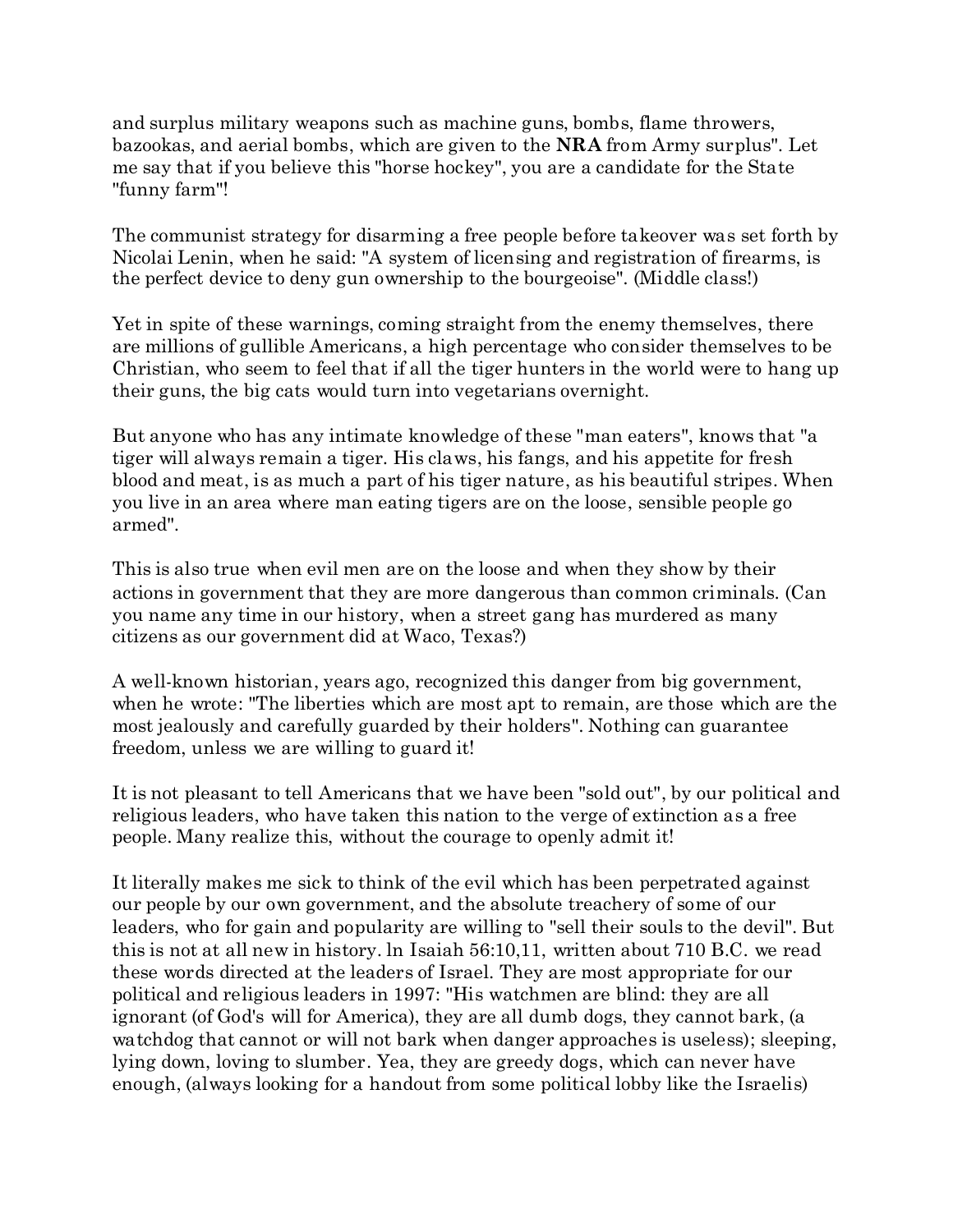and they are shepherds (leaders) that cannot understand; they look to their own way (doing their own thing), every one to his gain .. ." (political bribes of any kind!)

It is difficult for me to understand the moral regression which has taken place in our nation's capitol within my lifetime. But the truth remains, whether we want to admit it or not.

The problems we face in Canada and the United States, are the same as those faced by our Israel people since Jacob became their hereditary father about 1804 B.C. There are problems similar to those which have destroyed 23 great civilizations which have gone before us. These have left their bones to bleach on the sands of history, as they have been destroyed from within, by moral and spiritual subversion, long before the barbarians swarmed over their walls or battered down their gates. Today we look for scapegoats to blame, and come up with the **JEWS** and the **ALIENS.** While both of these groups have added immeasurably to America's woes, they are not the **CAUSE** of our problems. They are the **EFFECT** of our **DISOBEDIENCE** to God. (For confirmation on this, I suggest you read Deuteronomy 28).

When free people, especially those who dare to go by the name of Christian, like those in Canada and the United States, refuse to accept their responsibilities before God, they lose their freedoms and become slaves. It is the natural aftermath of apathy! Yet today, the average Christian in this country and Canada refuses to face up to the fact that both of our nations are in critical states, because of our refusal to take a stand on issues dealing with freedom and righteousness.

To deny that we are ensnared in a hideous complex, never ending, ever widening economic crisis, is to close our eyes to a hideous reality. Yet today, we see the strange and perplexing sight of our governments, especially that of the United States, as it borrows money, from the International Jewish bankers, at high interest rates, so that we can give it away in Foreign Aid, often to nations who "hate our guts".

While this is going on, our own military veterans, men who have put their life on the line for their country, are being given the run around by a government which for the most part has lost interest in them.

Today, American farms and small businesses are being driven into bankruptcy by the thousands, because they cannot handle the ungodly interest rates charged by the International banking vultures. But once enemy nations, such as Red China, which a few short years ago was murdering American servicemen, are now being given special preferential treatment in loans, and Foreign Aid. No wonder that Harry Hopkins, the side-kick of President Harry Truman told him: "Tax! and tax! spend and spend! the damn fools out there are too stupid to know what's happening to them!" The spending policies of our Congress remind me of King Rehoboam, as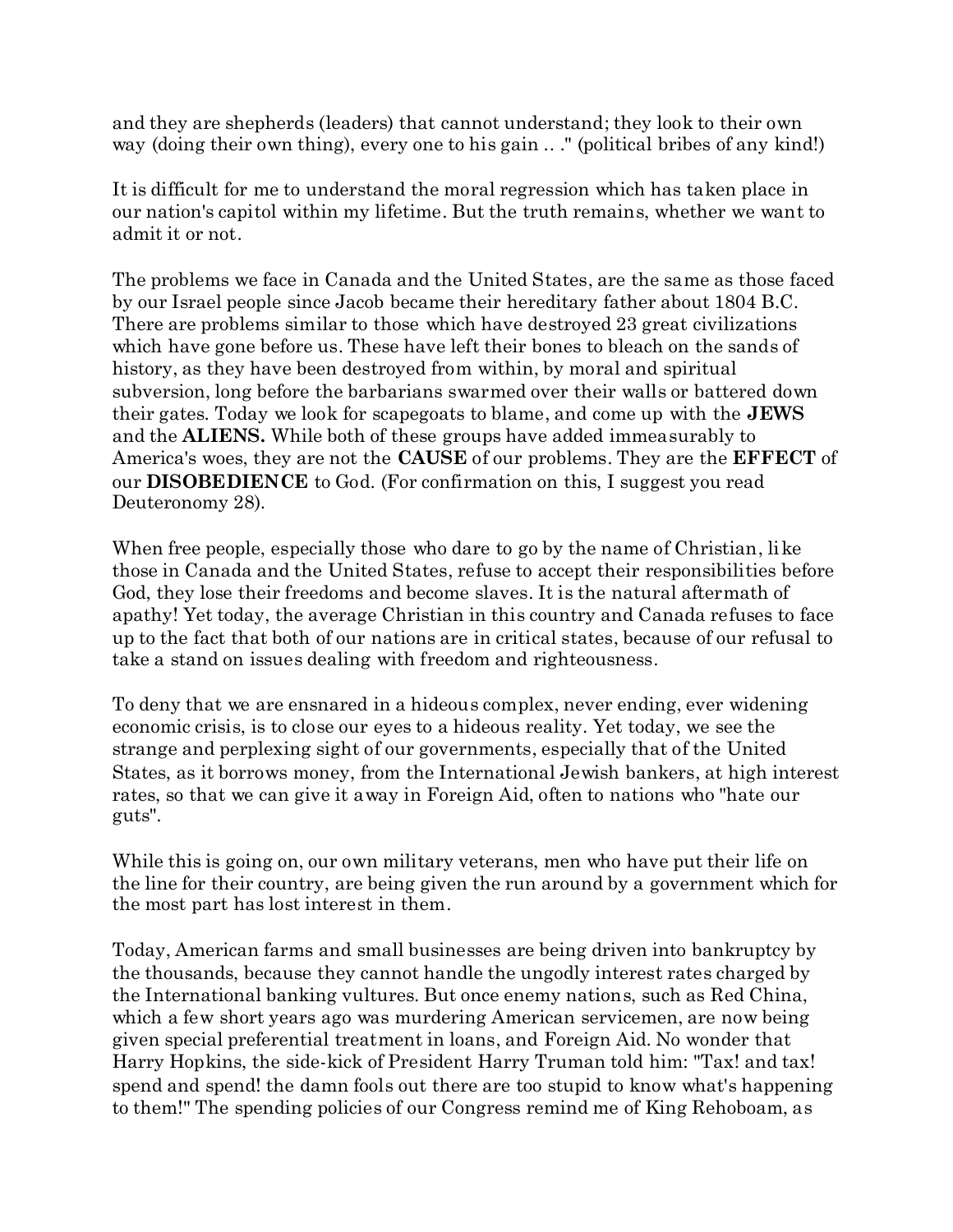recorded in 1 Kings 12. When the Israel leaders went to him and requested a lowering of his father Solomon's taxes, he took the advice of the liberals and told them: "My father made your yoke heavy and I will add to your yoke: my father also chastised you with whips, but I will chastise you with scorpions". Today our Congress says "We will balance the budget", when they know it's impossible as long as the Jew run Federal Reserve controls our economy, so instead of lowering taxes, each Administration, Republican or Democrat makes them higher.

We have been told from our pulpits, and from TV evangelists like Jack Van Impe and the LaLonde brothers on Trinity Broadcasting System, that we **MUST** support the "bastard state of the Israelis", in Palestine or run the risk of God's displeasure. Yet these are the one's who "spit when His name is mentioned, and call Him an "illegitimate bastard". And we support their evil deeds. (See 2 John 10, 11). When in God's name will we wake up?

We see massive unemployment as American jobs are sent overseas under a **NATF**  treaty, so that super-rich men can get richer paying slave wages. We see over 12 million American children going to bed hungry every night, while our legislators attempt to "feed the world".

We see immigration out of control, with over 12-million illegal immigrants flocking into this country, many times for the "freebies" they can get, while American troops, instead of protecting our borders, as they should be doing, are sent overseas to fight for the United Nations in such places as Bosnia and Somalia.

We see over 25-million people on welfare rolls, many who are able bodied, but who refuse to work, and who threaten violence and riots if they do not get "fed at the public trough". We see a stock market that has risen spectacularly to over 6000 points, but which could go broke overnight, while our Federal and State governments are "drowning in a sea of red ink".

We see terrorism looming larger and larger, as our bankrupt Foreign policy has earned us the hatred of millions of people who used to be our staunch friends. Now we see officials admitting that there is a real danger from a terrorist attack using chemical and/or biological agents which could leave millions of our people dead and crippled for life, yet while they spend billions to protect the elite in Washington, D.C. they are doing nothing to protect their own citizens.

Imagine, if you can, what would happen in this country if the Social Security, Welfare and Government checks were suddenly cut off. We would see bloody rioting on our streets within a week, as men tried to feed their families and we would very likely see the United Nations troops which are already here with their equipment, used to control our people. In fact, I am convinced that is why they are here!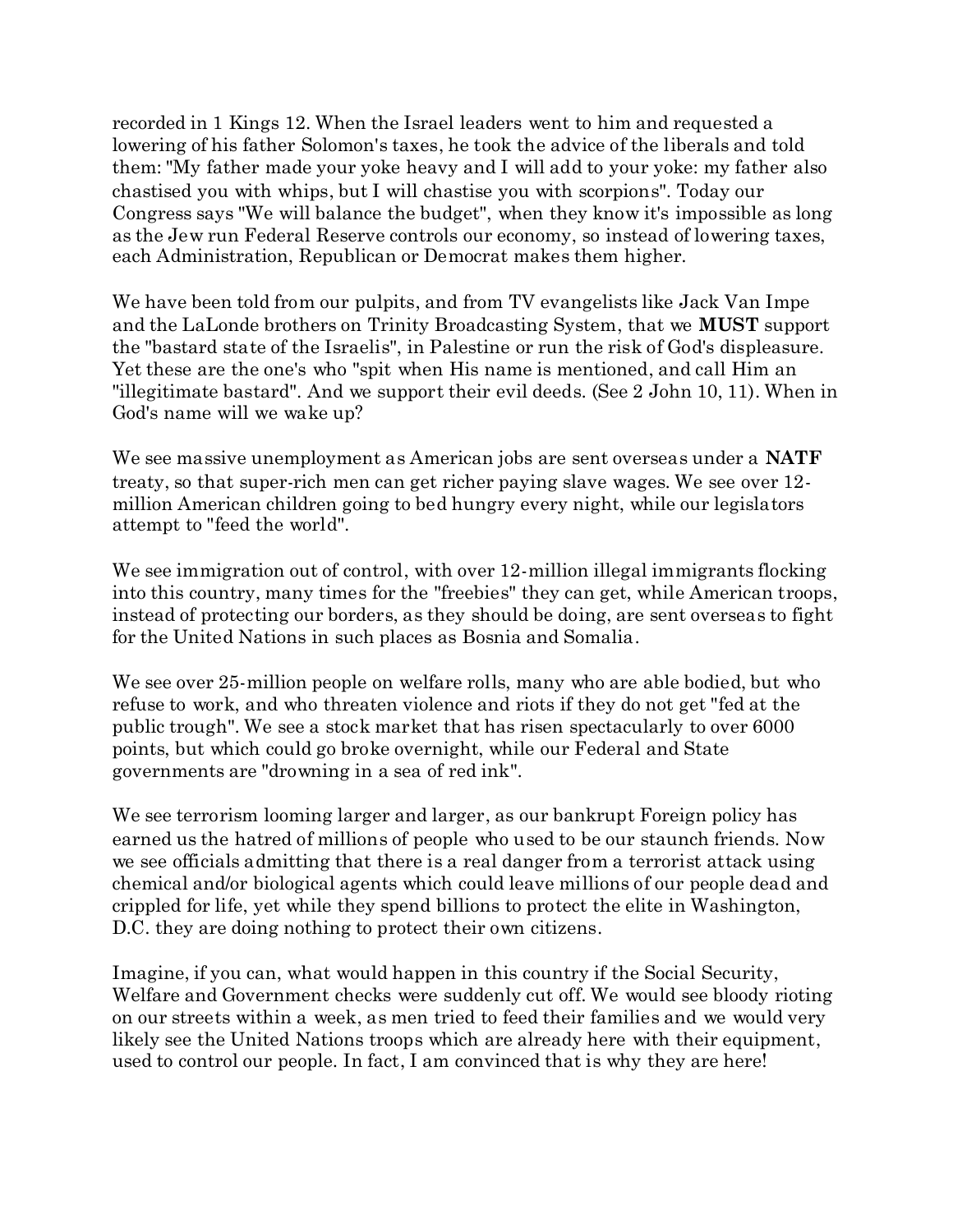Since 1983, highly trained Russian Sepenatz troops have moved freely in this country, and at that time, the F.B.I. said that they knew the names and addresses of over 100,000 Communist agents who were plotting the overthrow of this country. But we could not move against them, because they had made no overt move against us. (This is like a man threatening to kill your wife and children, while you are forced to sit idly by and wait for him to make the attempt!)

Yet, in the face of the greatest, most serious threat to our freedom, there are socalled intelligent people, many who go by the name of Christian, who want to disarm our law abiding citizens leaving them helpless before the enemy, whether this enemy is our government or some foreign United Nations aggressor.

But more and more concerned Americans, as they travel America's highways, are standing on their 2nd Amendment rights, and their motto, like mine is: "I'd rather be tried by twelve, than buried by six!"

One reason for confusion in the minds of our citizens, is that they seldom take time to study history. If they did, they would soon notice that the "denial of the right of self-defense" always accompanies the abrogation of other rights. There are many examples of this.

The F.B.I. rightly identifies "violent crime", as "murder, forcible rape, and aggravated assault". These are the crimes where the criminal is most apt to be armed. (Unfortunately, the F.B.I. does not list crimes of violence perpetrated by the government against the people).

Statistics tend to prove that stricter gun laws have little effect on the commission of crimes committed with firearms. Take for instance the Sullivan Gun Law of New York State, which is said to be the strictest in the nation. Yet violent crime in New York City runs about 142 per 100,000 population, when in little Vermont, just to the north, with one of the most lenient gun laws in the country, it is less than 45 per 100,000.

Of course the liberals are quick to point out the environmental differences between Vermont and New York City. But that is not the reason. The reason can be found in the Vermont Gun Law, which simply states: "You may not purchase a firearm for an illegal purpose. But if you use one in the commission of a crime, there is an automatic five years added to your sentence, and no judge or 'plea bargaining' Prosecuting Attorney can change it".

In New York City, with the much tougher law, only 14 out of every 100 criminals apprehended (caught in the act) in the commission of an armed crime, ever see the inside of a jail, while in Vermont, with a very liberal gun law, very few get away with an armed crime.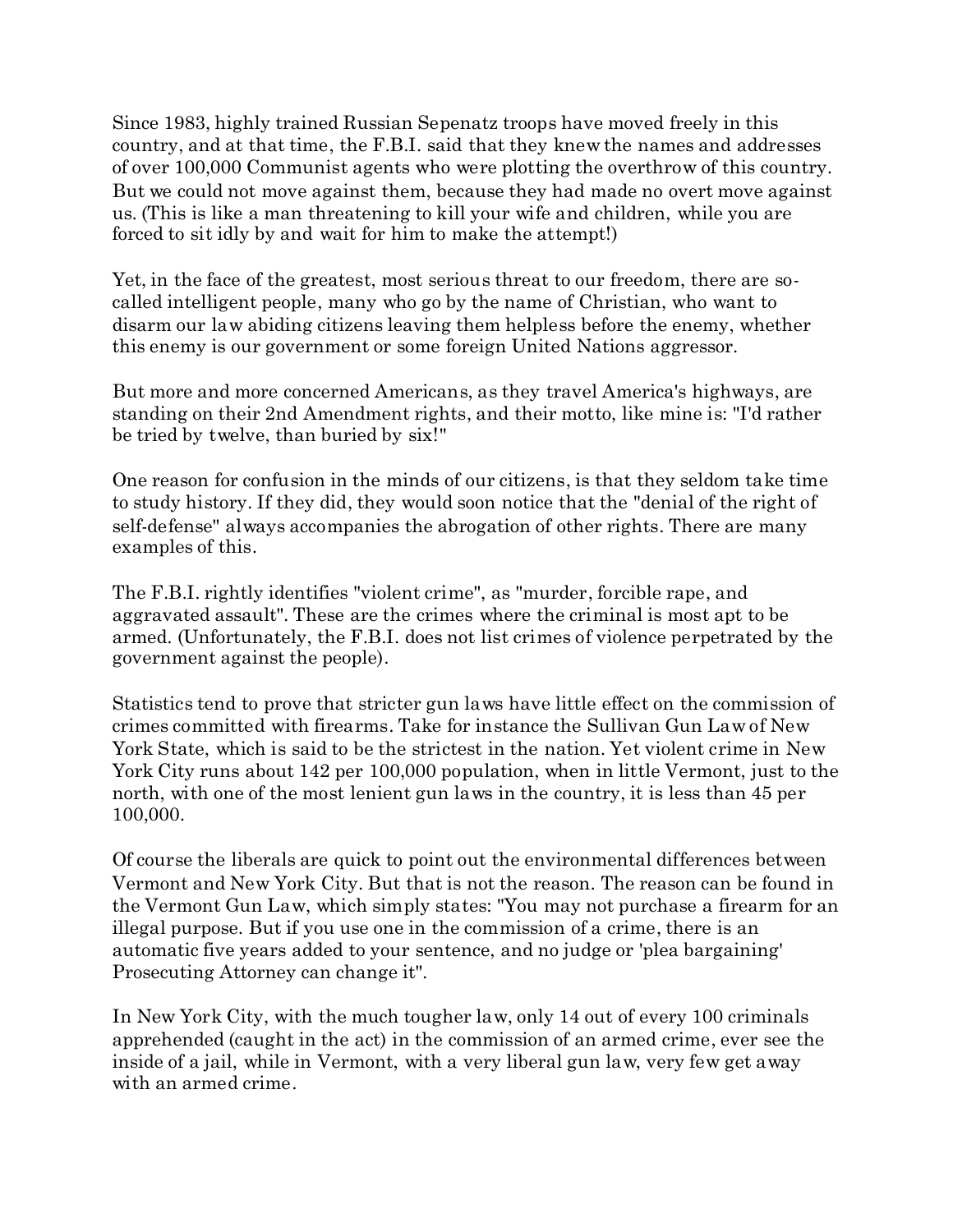This is the only thing which has proven to cut down on crime. When decent citizens are hampered by the law which was de signed to protect them, then you have the foundation of a Police State.

Bible justice was very simple and direct. Under it, there was no need for expensive prisons. A proven murderer, rapist, kidnapper, or child molester was put to death, quickly! On the testimony of two or three witnesses. If the witness was found to have lied, he suffered the fate of the man he had condemned, so there were very few false accusations made.

If you stole from someone, you paid them back at the rate of twice what you stole, and if what you stole had to do with their livelihood, you paid then five times its value. You lived at home with your family and paid a stipulated sum from your pay check. If you were a "hardhead" who refused to do this, you were executed. in this way crime was kept to a minimum in Israel, as long as God's law was obeyed.

But Biblical justice has been perverted in America, as we have been "sucked into the Babylonian System of government, (which includes control of our economy), until today, justice has become a "by-word" with many. I will only give one example of this, which has stuck in my mind over the years.

In 1975, the State of Massachusetts passed what was called the **CRIMINAL REFORM ACT OF 1975,** or more popularly **THE PROWLER BILL.** This criminal tainted bill said in essence that a citizen "may not use force against a criminal who is committing a crime, if there is a way for them to retreat".

A young mother of two little children was confronted by a drunk man who forced his way into her home at knife point. She retreated into the basement with her babies, and as the drunk came down the cellar steps, cursing and threatening, she picked up an old single shot .22 caliber rifle in the basement and fired one shot which killed him. The judge who tried her case, sentenced her to 14 years in prison, stating that she could have retreated out the basement window with her children and she did not! My personal opinion is that this judge should be run out of town on a rail, and then hung from the closest lamp post, as a warning to others who may think of perverting justice!

I know most of the arguments used by the anti-gun crowd, but have never heard any of them who were foolish enough to claim that they had seen a rifle climb off a wall rack and shoot anyone, or a pistol climb out of a dresser drawer to kill an intruder. There was always a human finger on the trigger, so why blame the inanimate object?

In spite of the loud and rude sounds made by the "anti-gun crowd", only a tiny fraction of gun killings are done by law abiding persons. Even in family squabbles. Police statistics prove this. When family members shoot each other, overwhelmingly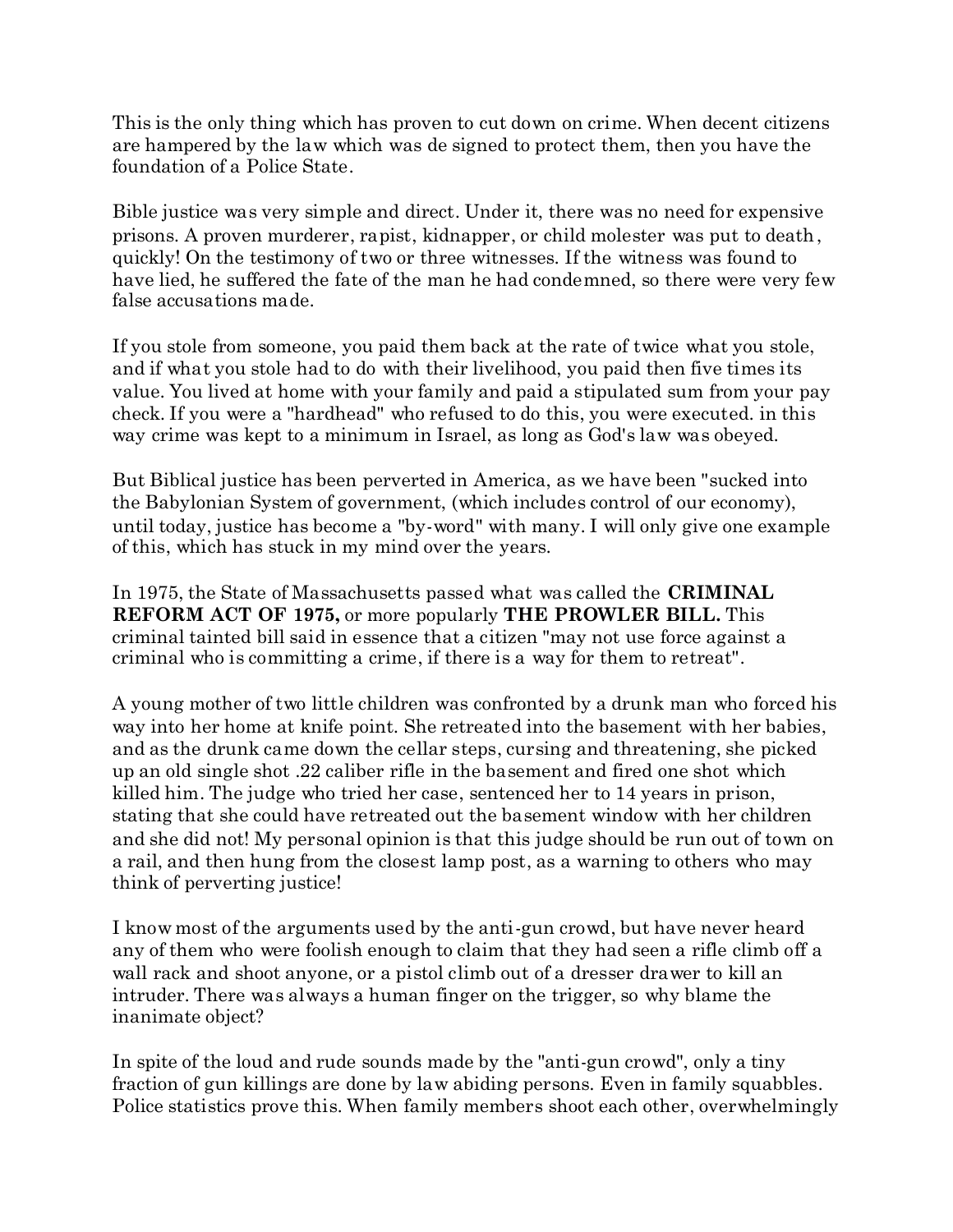they are a criminal element in the first place. The average decent American just does not do such things.

Yet the thinking of Americans has become so "twisted", that even among many who call themselves Christian, they will back an AD like I saw in the San Francisco Examiner a few years ago. The Judeo Christian churches in the city ran a full page AD, saying: "Be a Christian! Bring your gun to church Sunday and turn it in for scrap!" (I think they were going to use this scrap to make a statute' of the Dr. Martin Luther King, Jr., patron saint of the liberals).

It was interesting to note that only eight guns showed up city wide. I sort of liked this Ad, for I believe that any man who would be stupid enough to turn in his gun like that, is too lacking in intelligence, to safely keep it in his home!

Just as current laws against drugs and drug pushers have been a failure, so have laws against the use of guns. While drugs have created many crime problems, especially in our big cities, the liberals prefer to target guns. Have you ever wondered, especially after the government fiasco at Waco, why our government does not take action against the thousands of armed criminals and their gangs in places like Los Angeles, Chicago, and New York City? Frankly, I believe they are afraid to. So they pick on individuals, such as the Weaver's, or on some unpopular group like those at Waco. Then proudly tell us how they are merely trying to protect us against these "extremists". What in the world could be more extreme than the city gangs, like those who roam the big city streets unhindered?

I believe Satan knew he could never conquer "true Christians" through force. Especially as long as they were willing to follow God's Law. He knows scripture too, and **KNOWS** the promise God made to "True Israel", not a heathen people we call Jews today. It can be found in Isaiah 54:17 - "No weapon that is formed against thee shall prosper... This is the heritage of the servants of the Lord, and their righteousness is of Me, saith the Lord".

So the enemy, knowing that **OBEDIENCE** was prerequisite of this promise, set out to conquer us through smooth words and promises which are given to us by our politicians, educators, and in many cases Christian pastors. These men and women have prostituted themselves to the heathen philosophy of Secular Humanism, which is actually Talmudism in disguise. It has reached the point, where as Isaiah stated, our people, many times Christians, say to their leaders: "Prophesy (tell) not unto us right things; speak unto us smooth things, prophesy (tell) deceits (falsehoods). Get you out of the way, turn aside out of the path (of righteousness), cause the Holy One of Israel, Yahweh God, to cease from before us."

The enemy has been so successful in getting Christians to disobey God, that they have been able to change our Constitutional Law, under God, into Admiralty Law, under the ungodly United Nations. This is why in every courtroom, and official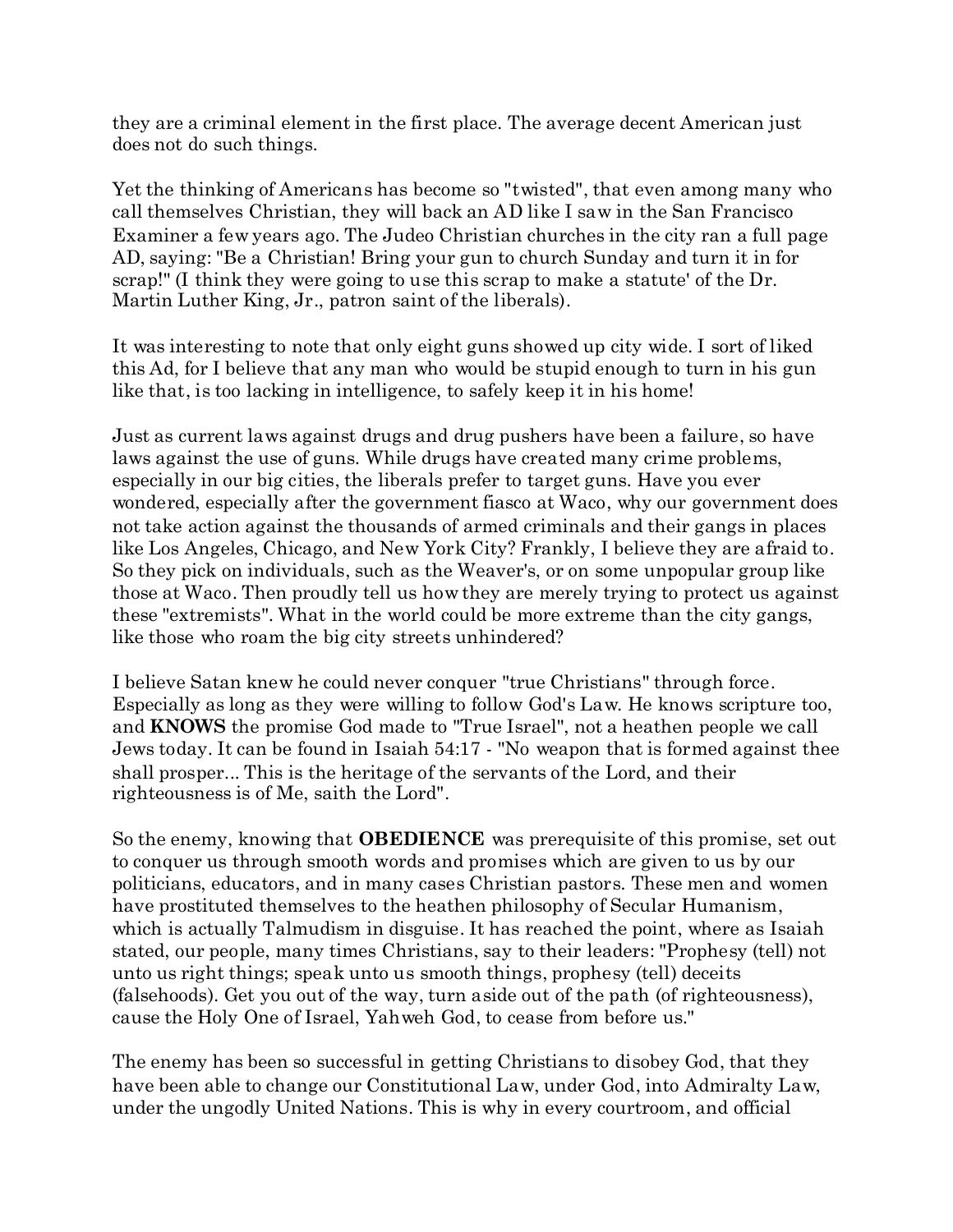government office in the United States, the American flag bears a gold fringe. This indicates acceptance of Admiralty (United Nations) Law. It is why, in many courtrooms of the nation, if you bring up the Constitution in your argument, the Judge is apt to say: "If you mention the Constitution in this courtroom again, I will hold you in contempt of court".

Today the people of this country, especially White Christians are in a "snare and a trap". The Bible foretold that this dilemma would happen if we forgot God's Law. Yet in many Judeo Christian churches in the land, Christians are being told by their pastors "God did away with the Law at Calvary. You are now saved by grace and have no need of the Law. Yet both our King Jesus, and the Apostle Paul said emphatically: "NO! GOD FORBID!" In Matthew 5:17,18 our Lord said in essence: "I did not come to destroy the Law and the prophets but to make it perfect, and not the smallest part of the law shall pass away, until all has been fulfilled". The Apostle Paul went on to confirm this in Romans 3:31, where he emphatically tells us that while we are not "saved" by keeping the Law: "Do we make void (invalid) the Law through faith; God forbid! may, we establish the Law".

Then as though to put a final seal of approval on the validity of the Law, the Apostle John in 1 John 3:4 tells us: "Whosoever committeth sin, transgresseth also the Law; for **SIN** is **TRANSGRESSION** (breaking) of the **LAW"**. If there is no **LAW,** as our preachers say, then there can be no **SIN,** and the very idea of this is ridiculous, since we see sin on all sides.

In Joshua 23:13, our forefathers were ordered to go into Canaan and drive out the wicked inhabitants of the land, so that they would not contaminate God's people. God said, "If you don't do this, they shall be snares and traps unto you, and scourges in your sides, and thorns in your eyes . ." result: "The stranger that is within thee shall get up above thee very high; and thou shalt come down very low". (Vs. 44)  $\sim$  he shall be the head, and thou shalt be the tail". This has happened in America, where we are now under Zionist control, when you see the letters **ZOG** (Zionist Occupation Government) don't laugh, for it has become a reality! As a result, instead of being governed by God's Law, we are controlled by heathen laws which harass and destroy our people

Our first President, George Washington, knowing the importance of the 2nd Amendment in keeping this alien influence from taking control, said: "Firearms stand next in importance to the Constitution itself. They are the American people's liberty teeth and keystone to their independence .. . from the hour the Pilgrims landed, to the present day (and on to 1997, I might add - Mohr), events, occurrences, and tendencies prove that to ensure peace, security and happiness, the rifle and the pistol, are equally indispensable . . . The very atmosphere of firearms anywhere and everywhere restrains evil interference. They deserve a place of honor with all that's good:'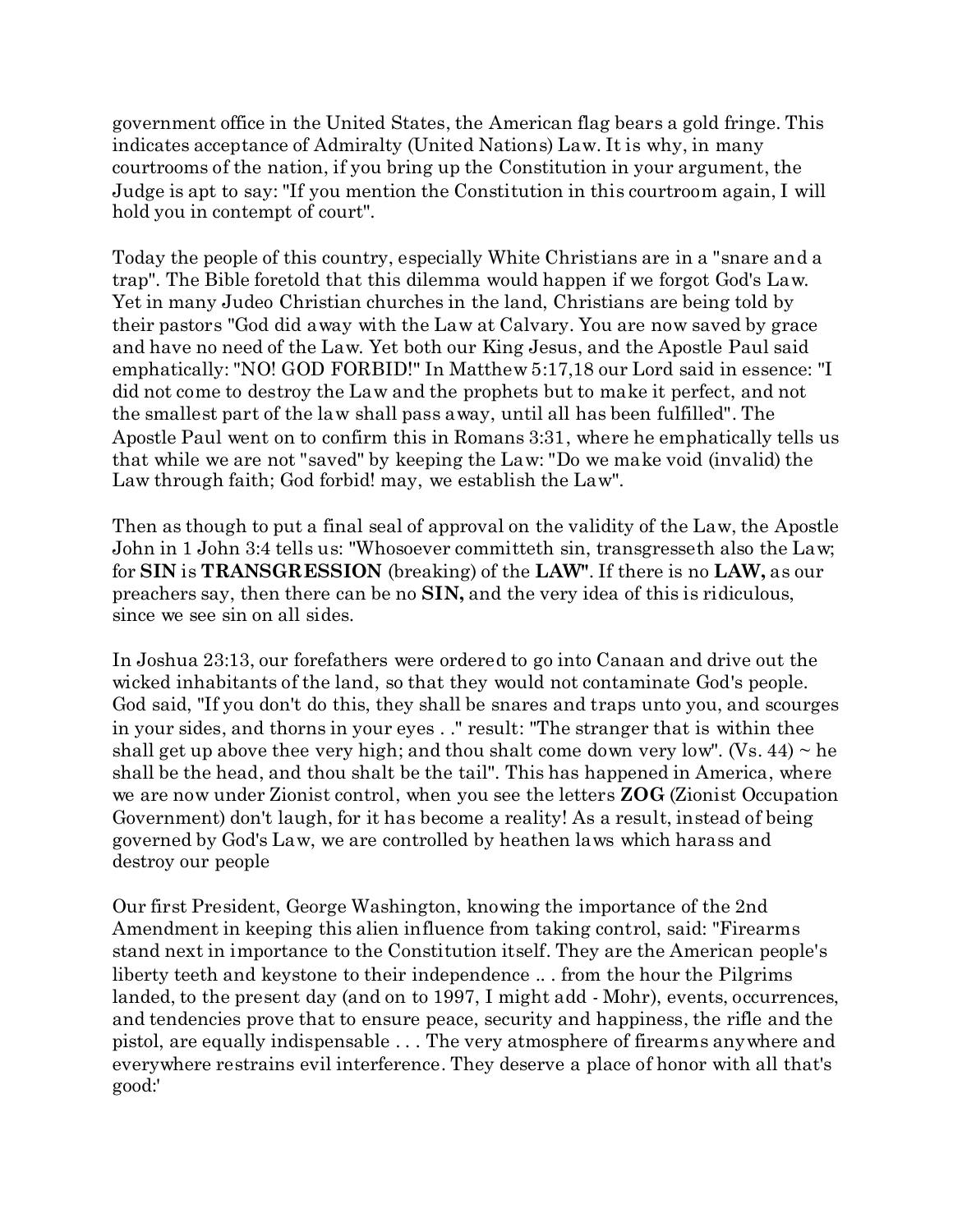If America is to be spared the horror which has infected 2/3rds of the world, it will be because American men and women, Christian in character, say to government: "You have gone far enough down the road to the New World Order! We will not allow you to go further".

Some say that our government has gone too far to be changed and that the enemy has become too strong to buck. Their plaintive cry is: "You can't buck City Hall!" Have you people slipped so far and become so soft, that we cannot recall with pride our first President George Washington, as he shepherded his men through that brutal winter of 1777-78 at Valley Forge?

The Tories in Washington said: "George, give up! You can't buck the finest army in the world, with that rag tag, starving, motley crew of yours". Yet he got up from his knees in the snows of Valley Forge, to put "feet under his prayers", and lead his starving, ragged troops across the frozen Delaware, to a magnificent victory at Trenton, which was the turning point of the war. Or have you forgotten the heroes of the Alamo, who stood against hopeless odds, in the defense of freedom.

I will never be able to forget the heroes of the Battle of the Bulge, in Germany during World War II, where surrounded and outnumbered, the American commander replied with one word: **"NUTS!"** to the German offer of surrender. Or the Marines at Chosen Reservoir in that brutal winter of 1950-51 in Korea. Cut off from all help, outnumbered thirty to one, Gen. Chesty Puller called his men together and told them: "Men, we have the enemy where we want them now, we can shoot in every direction". And the Marines came out with flags flying, bringing their dead and wounded with them! These were the men who epitomized the true spirit of America! This was the spirit, which with God's help made us a free nation and has kept us free for over 200 years. Are we to give this up, for a little temporary safety, before the International Slave State engulfs us?

Our freedom was not "bought and paid for at Valley Forge", that was merely the down payment on the account of freedom. Every generation must be willing to "pay on the account", if they are to remain free!

We will not lose our freedom sometime when at 3:00 a.m. we answer the door to a man with an automatic rifle, who says: "Come with me to the Concentration Camp!" We will lose it when we see things happening in our local schools, churches, and government, and sit back saying: "I'm only one man or woman, there's nothing I can do!" If enough of us feel that way, Americans freedom will die. We will take her to the cemetery and bury her, and over her grave erect a headstone with this epitaph: **AMERICA DIED BECAUSE THE CHRISTIAN PEOPLE IN AMERICA DIDN'T WANT TO BE BOTHERED!**

Mark my words, it will begin with Gun Registration, followed by disarming us!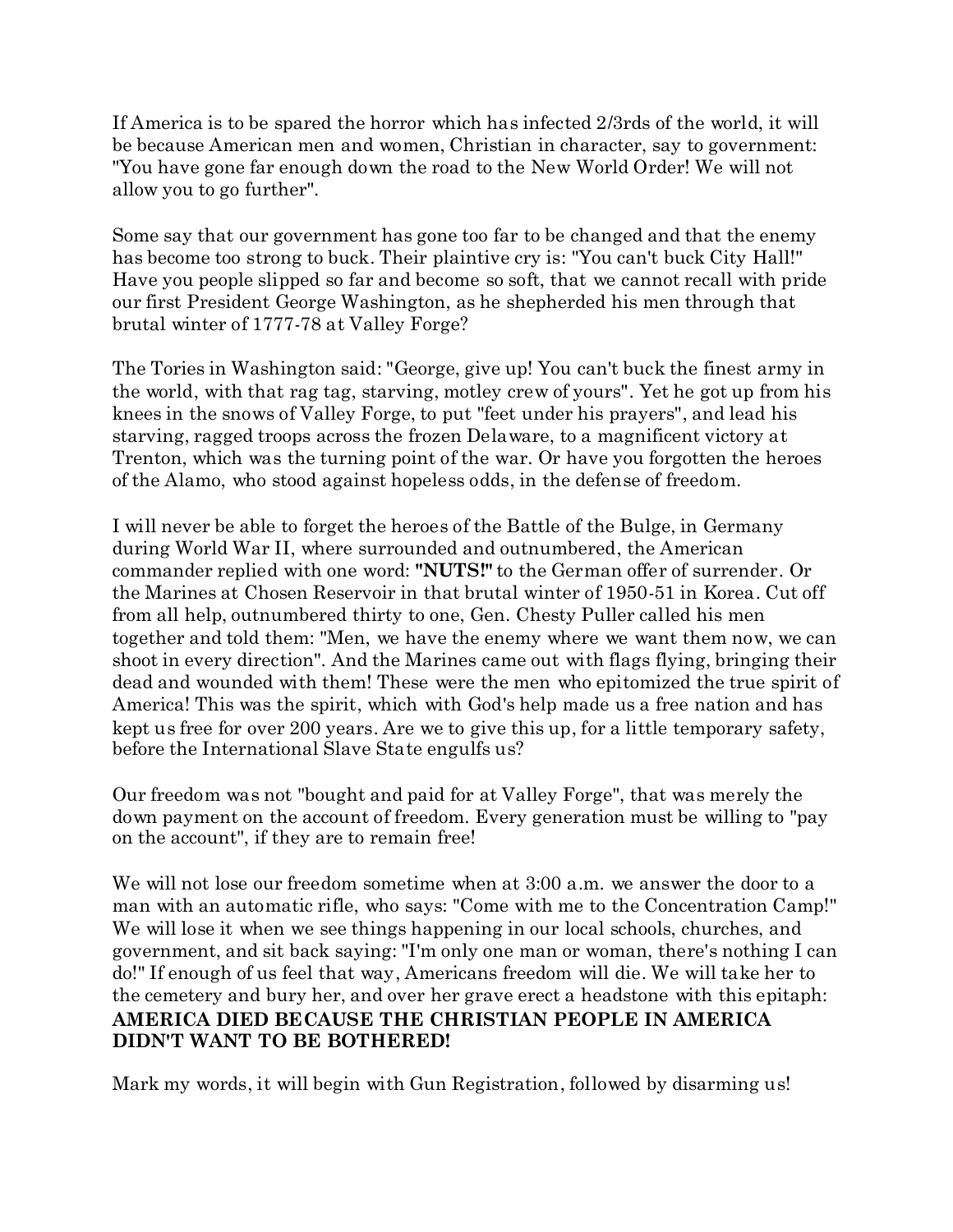We can win this war for freedom, with the help of God, if we are willing to accept individual responsibility as Christians, for our freedom.

If you are too busy to become involved, at least get out of the way and don't become stumbling blocks to those of us who care and mean to do something to defend your rights!

The enemy are sure they will win, because they have been assured by our actions that the people of Canada and the United States are so inherently lazy, apathetic, and immorally insecure, "decadent they call it", that we don't care what happens,! Do you fit into this category? If you do, expect to become a slave!

We do not need a majority to win, for down through history, one man with God has often been a majority! Did you **KNOW** that we have a **FORMULA FOR SURVIVAL** which will work, if it is applied? We **KNOW** it will, for God gave it to us. It is found in 2 Chronicles 7:14 - "If My people, which are called by My name (Christian), will **HUMBLE** themselves, and **PRAY,** and **SEEK** My face, and **TURN** from their wicked ways; then will I hear from heaven, and will **FORGIVE** their sins, and will **HEAL** their land". My how the folks in the Judeo Christian churches of the land love to quote this verse. The problem is that the majority of them, including their pastors, do not want to stop "doing their own thing", to OBEY! How can we even put this into effect when our church leaders say "Christians no longer need God's Law!" It is fatal thinking which will eventually destroy us, unless we wake up and learn the truth. The MOST important thing our White Christian people **MUST** learn if we are to **SURVIVE,** is that **OBEDIENCE TO GOD MUST COME BEFORE WE CAN HAVE VICTORY!**

# **ADDENDUM!**

Here is some last minute news concerning the Gun control situation in the United States. (This came in before the November, 1995 election and may change rapidly if Mr. Clinton gets elected!)

In **THE SPOTLIGHT WEEKLY NEWSPAPER** for July 25, and August 22,1994, American gun owners were shocked by a survey that revealed that slightly more than one out of four U.S. Marines on active duty, expressed a willingness to shoot Americans who resisted Federal efforts to take away their firearms.

Further news surfaced in 1996 which indicates this survey was also given to Army, Air Force, Air National Guard, Coast Guard and other military personnel. Your sons and daughters in the military are being "brainwashed" into subservience to a United Nations entity, rather than in loyalty to this country. It is being done very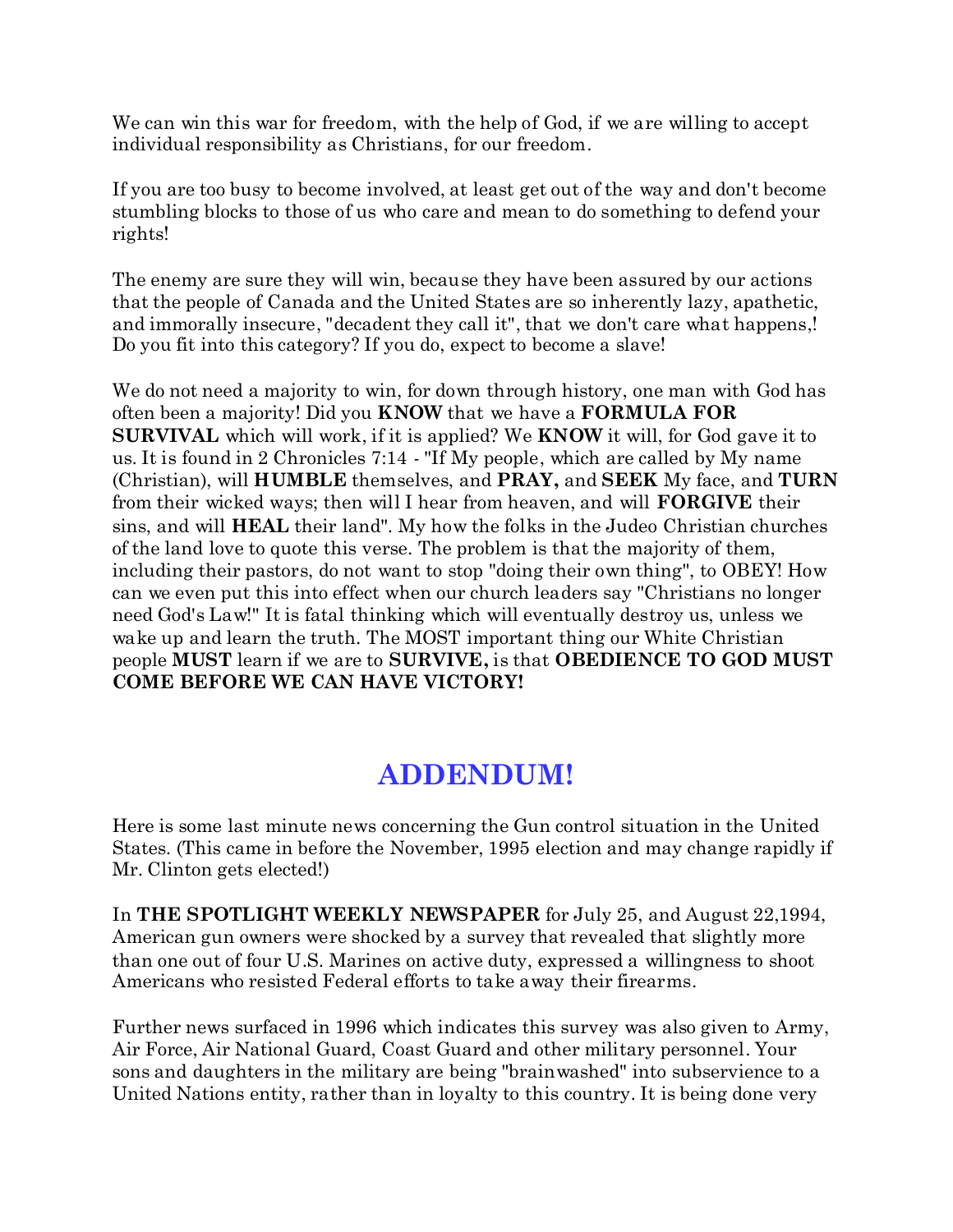subtly. The Navy claims this survey was given by a Lt. Commander working on his Master's Degree. He was writing about the United States giving up it's sovereignty to the United Nations. However, this thesis was printed in bulk and disseminated to other services.

While the Pentagon claims this survey was only made to a Marine Group at 29 Palms, California, reports are coming in from across the nation that it is being given, not only to the U.S. military, but to Federal Police Agencies.

This survey is Dept. of Defense, DD Form 3208 (rev/96). All editions close with this scenario: "The United States government declares a ban on the possession, sale, transportation, and transfer of all approved firearms. A thirty day amnesty period is established for these firearms to be turned over to local authorities. At the end of this period, a number of irregular (militia) citizen groups and defiant individuals refuse to turn over their firearms to authority.

"Consider the following statement: 'I would fire upon United States citizens who refuse or resist confiscation of firearms banned by the Federal Government"'.

Five blanks are left for the servicemen to check his position:

STRONGLY DISAGREE; DISAGREE;

\_\_\_\_\_AGREE;

\_\_\_\_\_ STRONGLY AGREE;

\_\_\_\_\_ NO OPINION!

In the case of the Marines who were given the survey in 1994, 26.34% said they would be willing to fire on United States citizens if ordered to do so.

In response to another question asked in this same survey. 85.33% of the Marines said that they would willingly participate in a military mission under a United Nations Police Force! Where are all the Michael New's in our Armed Forces?

Could it be possible, that under the agenda of the New World Order, being pushed by men like President Clinton, our United States military is being changed from a "defender of the people, into being their suppressor?" Think seriously about this!

It appears that as quietly as possible, the combat training of our military is being shifted from "defense against foreign invasion", to "suppression of internal disorders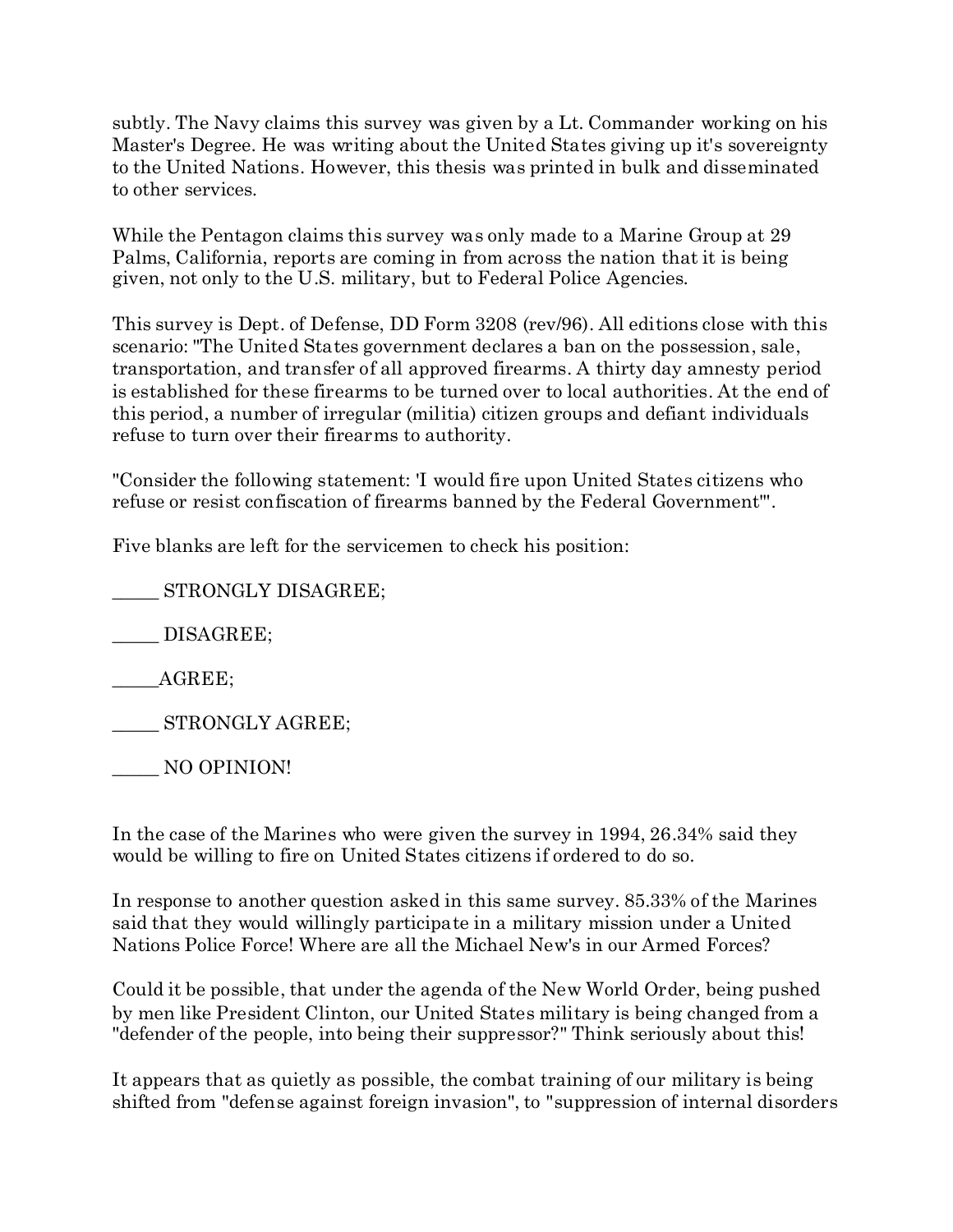within the United States", caused by our government violation of America's Bill of Rights.

Military men in training, instead of attacking pseudo-enemy forces in the desert as we did during World War II maneuvers, are now being trained, with foreign troops, in specially prepared villages, training in "house to house, search and seizure tactics". This was at one time considered Police work, outside the role of the military. It is still against the law, even though Janet Reno, our U.S. Attorney General, and President Clinton approved of it's use during the Waco massacre.

The One World **TRAITORS** in our government and the United Nations cannot make us their slaves, as they have openly declared their intention of doing, as long as our people are armed and ready to resist.

The following was taken from **THE JUBILEE NEWSPAPER**, Sept.IOct. 1996 titled **THE SECOND AMENDMENT TAKES ANOTHER HIT!**

October 2, 1996 - Congress sent President Clinton several gun control provisions as part of an omnibus spending bill. The President signed this late at night, after both Houses of Congress overwhelmingly passed it. (Senate 84-15; House 370-37).

It appears that we have few Patriots in that "sewer on the Potomac", we call our nations' capitol. Maybe this is why a high ranking member of the Israeli government could boastingly and openly say: "We (Jews) have the best Congress money can buy!"

Here is a brief summary of what they passed. **ROADBLOCK GUN BAN** (Sec. 657), of the Treasury portion of HR 3610: known as the **KOHL AMENDMENT**, this sets up thousands of "gun ban zones" across state roads, where local, state police and the BATF are authorized to arrest any unsuspecting driver who has a firearm in their vehicle and is within 1,000 feet of any school. The maximum penalty is ten years in prison.

This new law re-enacts the "School Gun Ban Law", which was ruled unconstitutional by the United States Supreme Court last year (U.S. vs. Lopez).

This provision creates a "gun-zone ban", nearly a half-mile in diameter around every school in the country.

Anyone without a "pistol carry license", driving through this zone with an unloaded firearm, that was not in a locked container, faces the maximum prison sentence of ten years. This will even apply to off duty policemen. (What good is a pistol in a locked container if an emergency arises for its use?)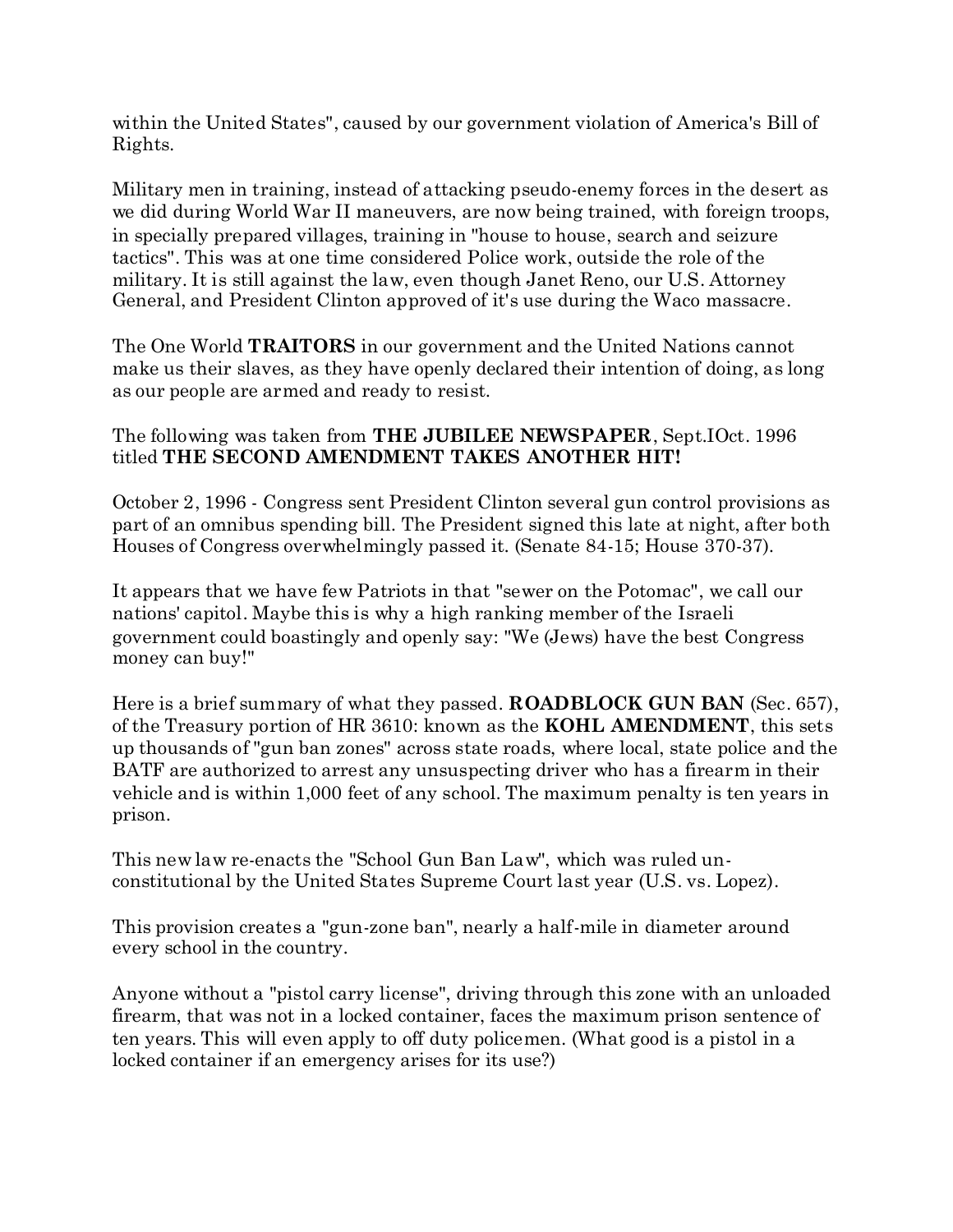Another strange quirk of this law comes because of the way "school" is defined in Title 18 of the U.S. Code. This bill could outlaw possession of firearms by parents who are "home schooling" their kids. For anyone living within 1,000 feet of a school, any hunting trip would violate this ban, as you could not even carry an unloaded shotgun to your parked car, unless it was first approved by school officials.

This is just another way your tax dollars are being used to take away your rights.

Sec. 658 of the Treasury-Postal Bill HR 3610, threatens to disarm the women **it** is supposed to protect. This provision will impose a "life-time gun ban" on anyone who has been convicted of using, or attempting to use "physical force", in any domestic situation. This term, "use of force", is another Orwellian "newspeak" to cover both men and women who get into a little domestic spat between spouses, roommates, lovers, etc. This evidently was the purpose of the wording of the bill. The "use of, or attempted use of force", would not only effect women like the First Lady, who has been accused of throwing lamps at the President, but could also effect parents who "spank their children" when they are disobedient. (Another violation of a Biblical commandment to parents which is bearing "rotten fruit" throughout the nation).

Under the provision of this law, if you spanked your children for any reason, you could forfeit your Constitutional Right of ever owning a firearm.

Can't you see how the chains which are slowly binding us into slavery are surely and slowly being forged by the One World adherents? Many in our own government!

Opposition to this very restrictive and dangerous bill, came for the most part from Republican freshmen in Congress, who have not yet been "seduced" into climbing on the Congressional "gravy train".

Everything but the "kitchen sink" has been put into this bill. They even threw in a study on the possibility of placing "taggarts" into ammunition, so that the powder could be chemically traced back to it's source.

It gives the BATF a pay increase of almost \$100-million for 1997; \$1 6-million in the regular budget plus an additional \$66-million for anti-terrorist activities. Here again Orwellian "newspeak" comes into play, as the "terrorists" they contemplate harassing, are the people who fifty years ago had the great honor of being called Christian Patriots. Today, under liberal thinking, brought about through the media, education and many times in the church, the "people who love God, their race, their nation, and their family, who own firearms and are willing to use them to defend their God given rights", are held up as "hatemongering, anti-Semitic, NeoNazi terrorists" who are a danger to all decent citizens and **MUST** be controlled!